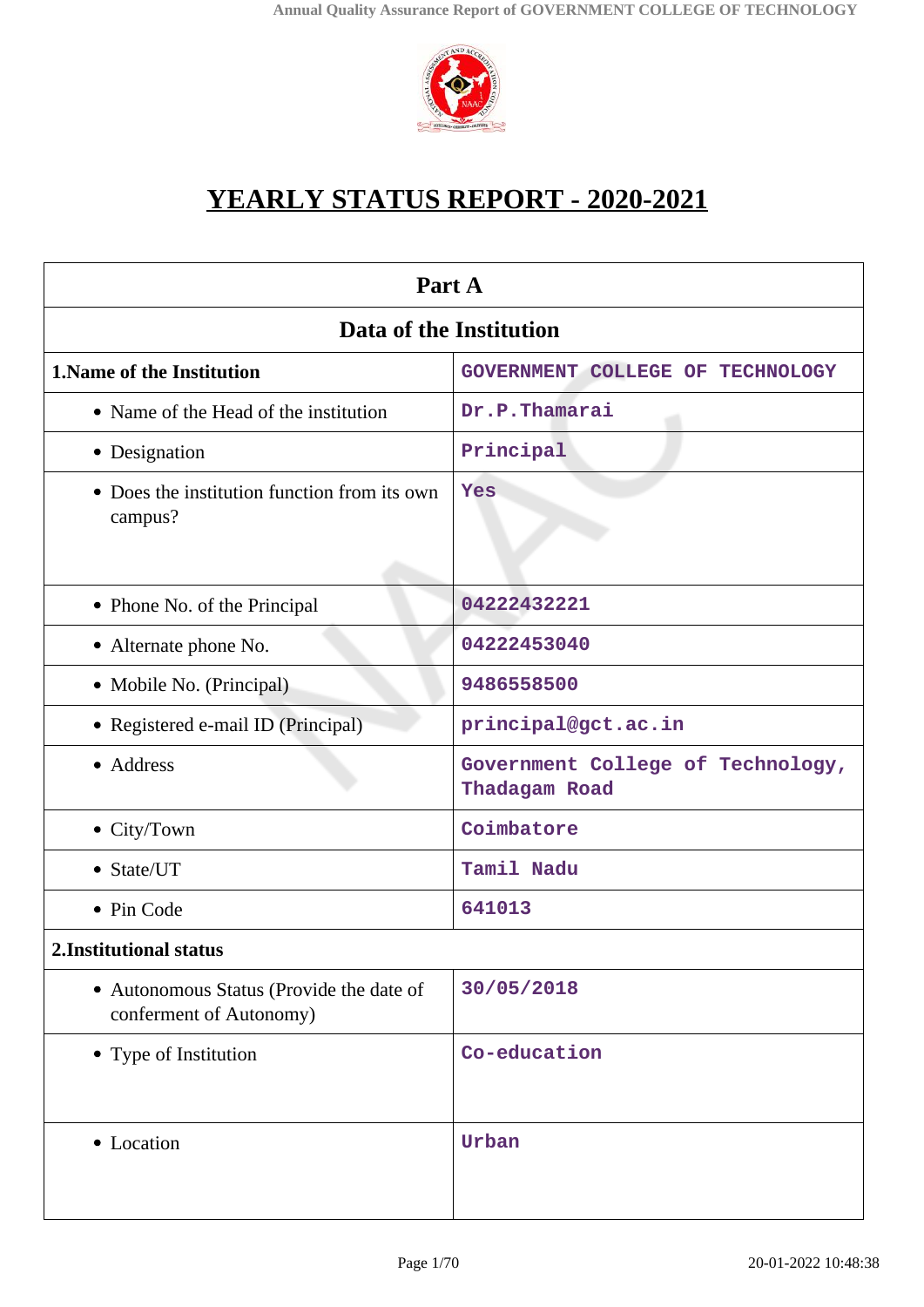| • Financial Status                                      |                                                                                                                       | Grants-in aid                                                                                                                       |                          |                                                                                           |             |
|---------------------------------------------------------|-----------------------------------------------------------------------------------------------------------------------|-------------------------------------------------------------------------------------------------------------------------------------|--------------------------|-------------------------------------------------------------------------------------------|-------------|
| • Name of the IQAC Co-ordinator/Director                |                                                                                                                       | Dr. R. THENMOZHI                                                                                                                    |                          |                                                                                           |             |
| $\bullet$ Phone No.                                     |                                                                                                                       | 04222432221                                                                                                                         |                          |                                                                                           |             |
| • Mobile No:                                            |                                                                                                                       | 9443440631                                                                                                                          |                          |                                                                                           |             |
| • IQAC e-mail ID                                        |                                                                                                                       |                                                                                                                                     | iqac@gct.ac.in           |                                                                                           |             |
| (Previous Academic Year)                                |                                                                                                                       | https://gct.ac.in/sites/gct.ac.in<br>3. Website address (Web link of the AQAR<br>files/agar report-2019-20%20%281<br><u>%29.pdf</u> |                          |                                                                                           |             |
| 4. Was the Academic Calendar prepared for<br>that year? |                                                                                                                       | Yes                                                                                                                                 |                          |                                                                                           |             |
|                                                         | https://gct.ac.in/academic-<br>• if yes, whether it is uploaded in the<br>Institutional website Web link:<br>schedule |                                                                                                                                     |                          |                                                                                           |             |
| <b>5. Accreditation Details</b>                         |                                                                                                                       |                                                                                                                                     |                          |                                                                                           |             |
| Cycle                                                   | Grade                                                                                                                 | <b>CGPA</b>                                                                                                                         | Year of<br>Accreditation | Validity from                                                                             | Validity to |
| Cycle 1<br>3.21<br>A                                    |                                                                                                                       | 2018                                                                                                                                | 02/11/2018               | 01/11/2023                                                                                |             |
| <b>6.Date of Establishment of IQAC</b>                  |                                                                                                                       | 14/11/2017                                                                                                                          |                          |                                                                                           |             |
|                                                         |                                                                                                                       |                                                                                                                                     |                          | 7. Provide the list of Special Status conferred by Central and/or State Government on the |             |

**Institution/Department/Faculty/School (UGC/CSIR/DST/DBT/ICMR/TEQIP/World Bank/CPE of UGC, etc.)?**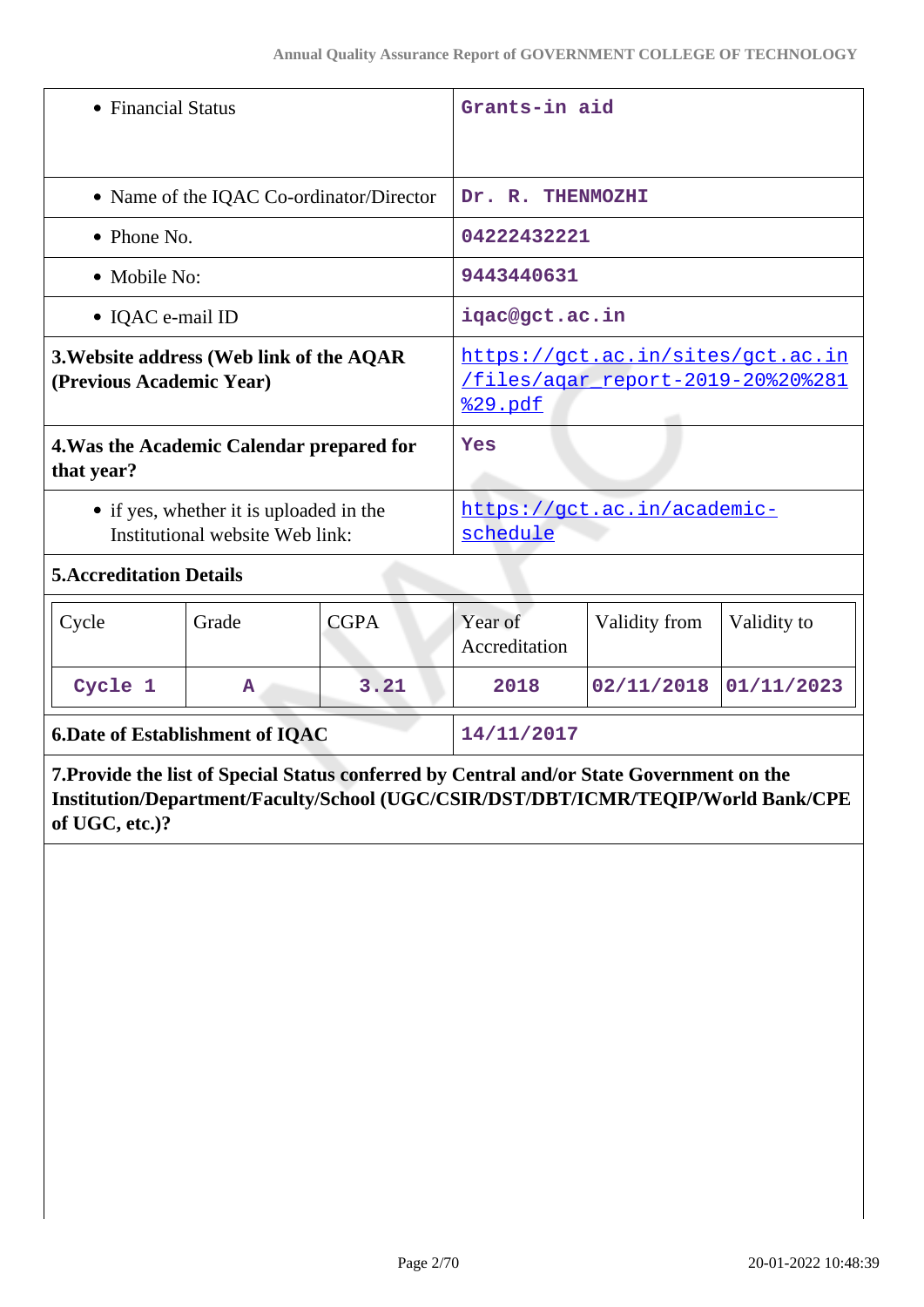| <b>Institution/Depart</b><br>ment/Faculty/Sch<br>ool                        | Scheme                                                                               | <b>Funding Agency</b> |                  | Year of Award<br>with Duration | Amount      |
|-----------------------------------------------------------------------------|--------------------------------------------------------------------------------------|-----------------------|------------------|--------------------------------|-------------|
| Government<br>College of<br>Technology,<br>Coimbatore                       | TEQIP III                                                                            | MHRD (58<br>Months)   |                  | 01/04/2017                     | 70000000    |
| <b>CIVIL</b><br><b>ENGINEERING</b>                                          | <b>MODROB</b>                                                                        | AICTE (2<br>Years)    |                  | 20/07/2020                     | 1990000     |
| <b>COMPUTER</b><br><b>SCIENCE AND</b><br><b>ENGINEERING</b>                 | <b>RPS</b>                                                                           | AICTE (3<br>Years)    |                  | 02/08/2017                     | 637353      |
| <b>COMPUTER</b><br><b>SCIENCE AND</b><br><b>ENGINEERING</b>                 | <b>RPS</b>                                                                           | AICTE(3<br>Years)     |                  | 01/04/2019                     | 634300      |
| <b>INDUSTRIAL</b><br><b>BIOTECHNOLOG</b><br>Y                               | <b>RPS</b>                                                                           | AICTE (2<br>Years)    |                  | 14/08/2020                     | 588000      |
| <b>INDUSTRIAL</b><br><b>BIOTECHNOLOG</b><br>Y                               | S & T<br>Project                                                                     | TNSCST (2<br>Years)   |                  | 29/03/2021                     | 204000      |
| <b>CIVIL</b><br><b>ENGINEERING</b>                                          | TEQIP COE<br>ES                                                                      | MHRD (58<br>Months)   |                  | 01/04/2017                     | 2,00,00,000 |
| <b>ELECTRICAL</b><br><b>AND</b><br><b>ELECTRONICS</b><br><b>ENGINEERING</b> | TEQIP COE -<br><b>AER</b>                                                            | MHRD (58<br>Months)   |                  | 01/04/2017                     | 2,00,00,000 |
|                                                                             | 8. Provide details regarding the composition of the IQAC:                            |                       |                  |                                |             |
|                                                                             | • Upload the latest notification regarding the<br>composition of the IQAC by the HEI |                       | <b>View File</b> |                                |             |
| 9. No. of IQAC meetings held during the year                                |                                                                                      |                       | 4                |                                |             |
|                                                                             | • Were the minutes of IQAC meeting(s) and                                            |                       | Yes              |                                |             |

compliance to the decisions taken uploaded on the institutional website?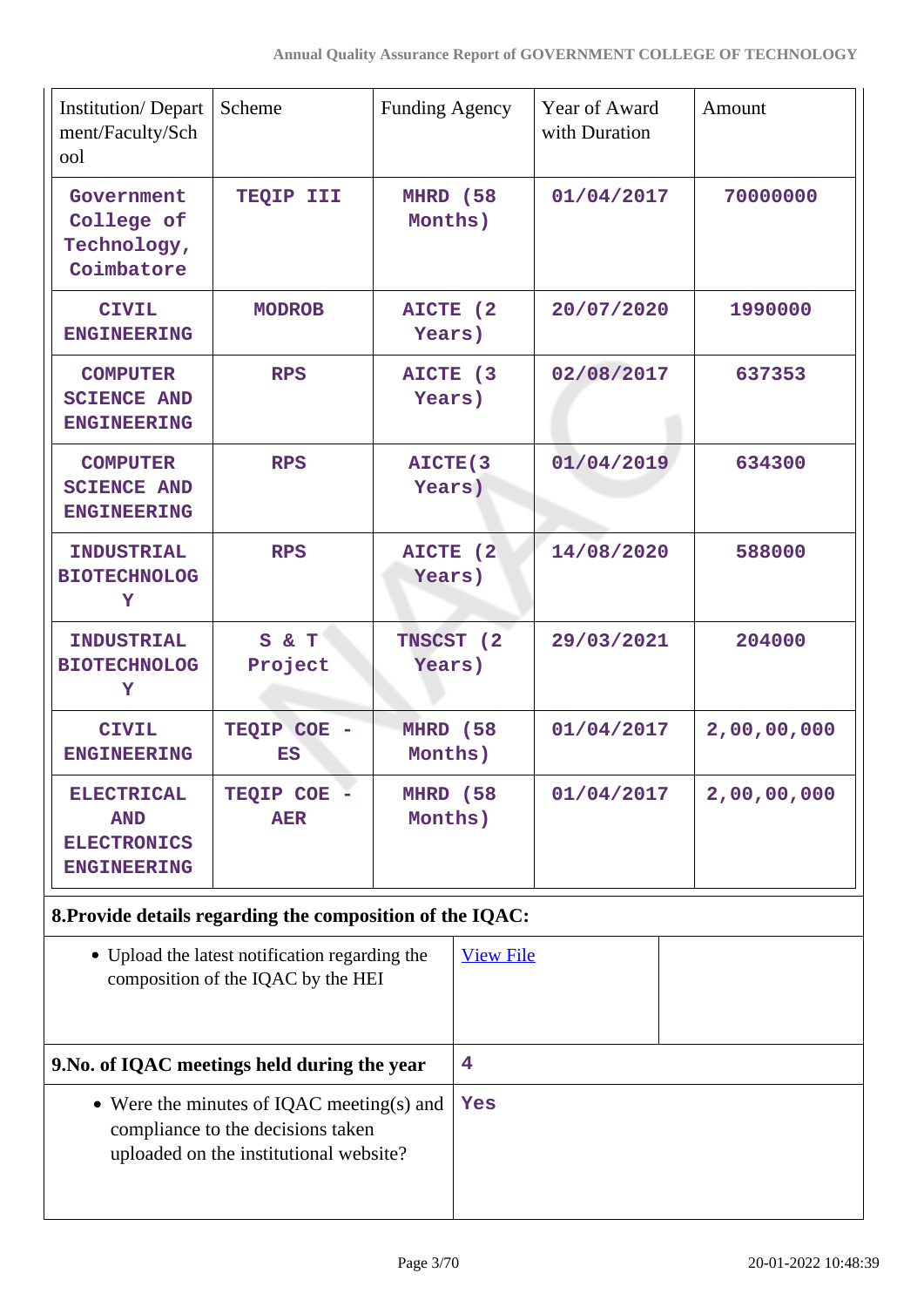| • If No, please upload the minutes of the<br>meeting(s) and Action Taken Report                       | No File Uploaded |  |
|-------------------------------------------------------------------------------------------------------|------------------|--|
| 10. Did IQAC receive funding from any<br>funding agency to support its activities during<br>the year? | <b>No</b>        |  |
| • If yes, mention the amount                                                                          |                  |  |

### **11.Significant contributions made by IQAC during the current year (maximum five bullets)**

**Programmes like workshops, seminars are organised Faculty members have been motivated and facilitated to attend faculty development training programmes and workshops in reputed organisations with financial support.**

**Students of all the branches have attended internship programmes in various Organisations.**

**Placement Cell has organised workshops related to Entrepreneurship activities, career Awareness programmes with the financial support from TEQIP.**

**Students are motivated to participate in Smart India Hakathtan competitions, etc.,**

**12.Plan of action chalked out by IQAC at the beginning of the academic year towards quality enhancement and the outcome achieved by the end of the academic year:**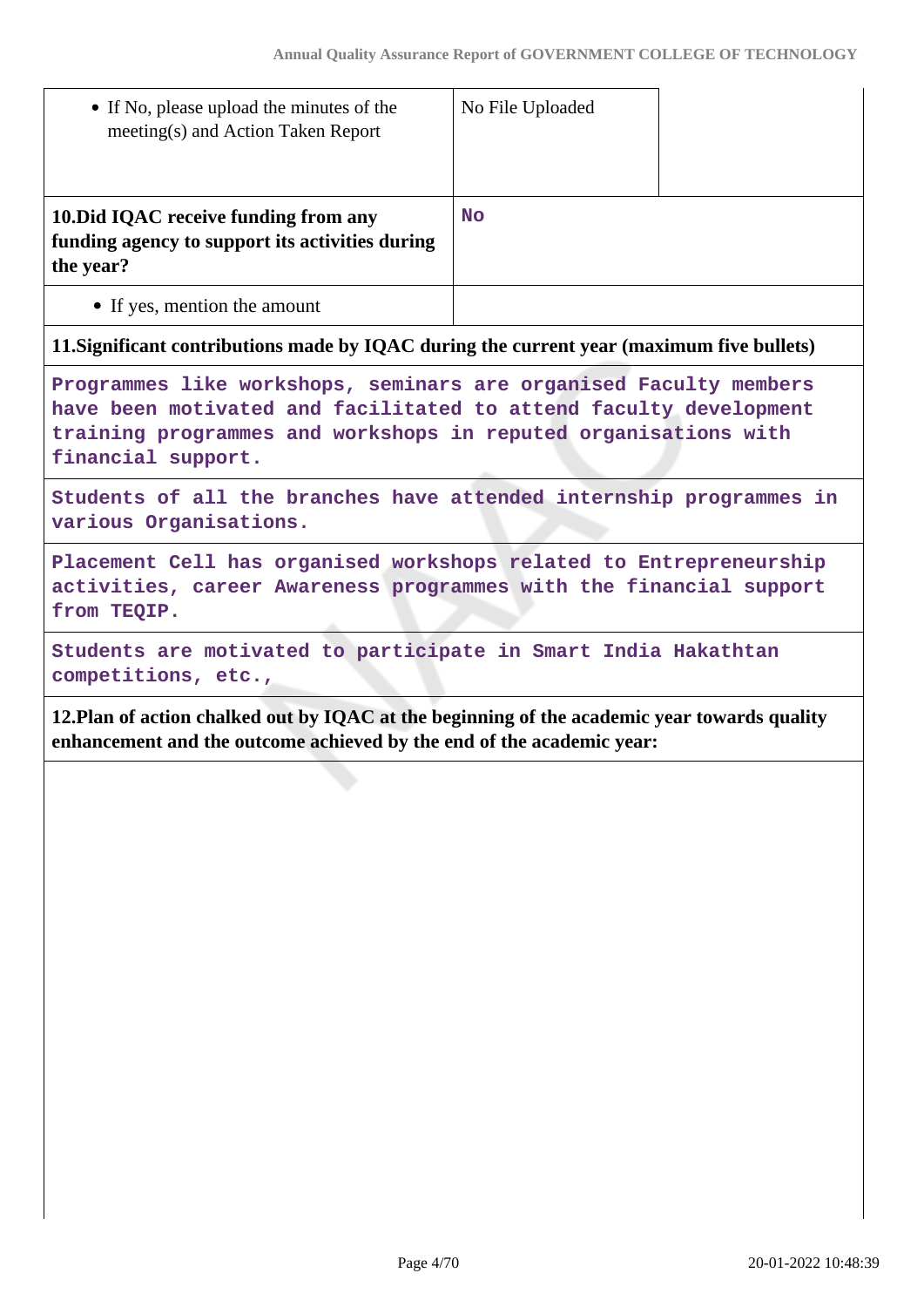| Plan of Action                                                                                                                                                                                                                    | Achievements/Outcomes                                                                                                                                                                                               |
|-----------------------------------------------------------------------------------------------------------------------------------------------------------------------------------------------------------------------------------|---------------------------------------------------------------------------------------------------------------------------------------------------------------------------------------------------------------------|
| Initiation should be taken to<br>get Accreditation for more<br>Departments.                                                                                                                                                       | . SAR submitted to NBA for 3 UG<br>and 2PG Departments in April<br>2021 and expecting NBA committee<br>visit on October/November 2021.                                                                              |
| . Faculties should be motivated<br>to publish the research articles<br>in high impact factor journals.                                                                                                                            | • Totally 96 papers have been<br>published in national and<br>International journals with the<br>impact factor ranging from 0.1<br>to 5.0 in the academic year<br>$2020 - 2021.$                                    |
| <b>• Employability Skill Test</b><br>programmes to students of all<br>branches.                                                                                                                                                   | . The placement percentage has<br>improved to 5% in 2020-2021<br>through the Employability Skill<br>Test and Training.                                                                                              |
| • Participation in the<br>programmes organised by other<br>Institutions.                                                                                                                                                          | Many faculty members attended<br>FDP, Workshops, Training<br>Programs etc in reputed<br>organizations.                                                                                                              |
| • Faculty members are motivated<br>to register for online course<br>for quality improvement and<br>Career advancement.                                                                                                            | • 68 faculty members have<br>obtained certificates by<br>participation in the online<br>SWAYAM and NPTEL courses.                                                                                                   |
| • Students should be motivated<br>to participate in Competitions.                                                                                                                                                                 | . Many students of GCT, CBE have<br>participated in various<br>completions and won<br>Prizes/Awards. To cite few, Y's<br>Service club of GCT Youth hunted<br>12 awards in YSDOM's 41st West<br>District Conference. |
| • Every department should sign<br>MoU with minimum 2 companies per<br>year. All the departments have<br>signed MoU with minimum of one<br>company and some departments<br>have signed two MoUs in the<br>academic year 2020-2021. | . All the departments have<br>signed MoU with minimum of one<br>company and some departments<br>have signed two MoUs in the<br>academic year 2020-21.                                                               |
| • Each department should<br>organize Conference / workshops<br>/ FDP in every academic year.                                                                                                                                      | • All the departments have<br>organized Faculty Development<br>Training programs/Workshops                                                                                                                          |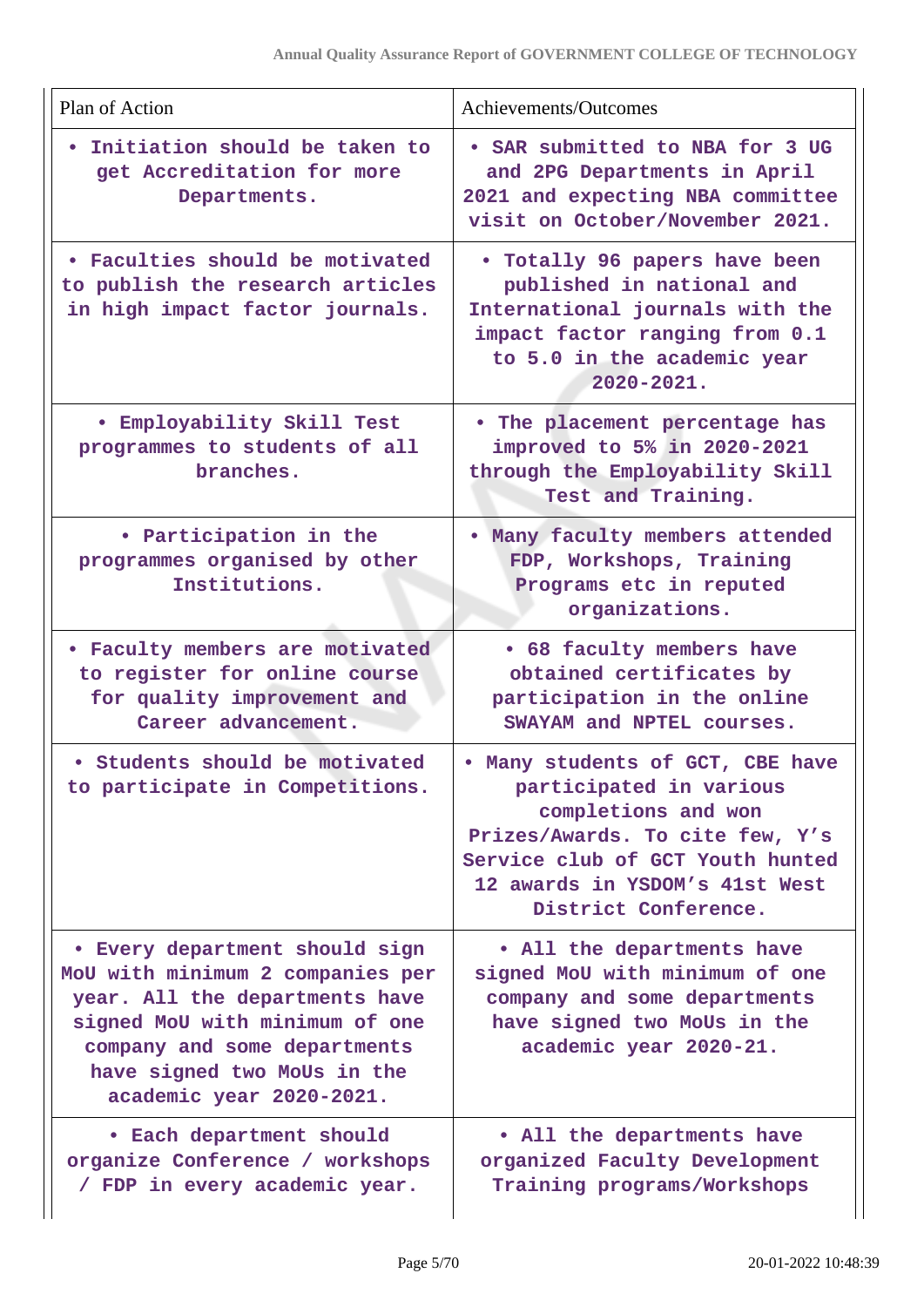|                                                                                                                                                                                  | etc., and few Departments have<br>organized International<br>Conferences and Workshops.                                                                                                                   |
|----------------------------------------------------------------------------------------------------------------------------------------------------------------------------------|-----------------------------------------------------------------------------------------------------------------------------------------------------------------------------------------------------------|
| • The average pass % of passed<br>out students should be more than<br>$90\%$ .                                                                                                   | . The average pass % of passed<br>out UG students in 2020-2021 is<br>91% and PG Students is 94%.                                                                                                          |
| <b>• Training Programmes should be</b><br>organized for students to<br>compete in competitive<br>examinations like GATE, TOFEL,<br>CAT, MAT, etc., and to improve<br>placements. | • GCT Alumini Association<br>conducted student Mentorship<br>Program 2021 and Alumini<br>Relations Cell conducted online<br>training sessions for GATE,<br>Higher Studies and Placements<br>for Students. |
| • E-resource content in Library<br>should be enhanced.                                                                                                                           | • GCT has been selected for<br>subscription to SCOPUS for one<br>Year and subscriptions to e-<br>resources under AICTE e-Shodh<br>Sindhu Scheme                                                           |
|                                                                                                                                                                                  |                                                                                                                                                                                                           |
| 13. Was the AQAR placed before the statutory<br>body?                                                                                                                            | <b>Yes</b>                                                                                                                                                                                                |
| • Name of the statutory body                                                                                                                                                     |                                                                                                                                                                                                           |
|                                                                                                                                                                                  |                                                                                                                                                                                                           |
| Name of the statutory body                                                                                                                                                       | Date of meeting(s)                                                                                                                                                                                        |
| External Peer Review Committee                                                                                                                                                   | 08/10/2021                                                                                                                                                                                                |
| 14. Was the institutional data submitted to<br><b>AISHE?</b>                                                                                                                     | Yes                                                                                                                                                                                                       |
| • Year                                                                                                                                                                           |                                                                                                                                                                                                           |
| Year                                                                                                                                                                             | Date of Submission                                                                                                                                                                                        |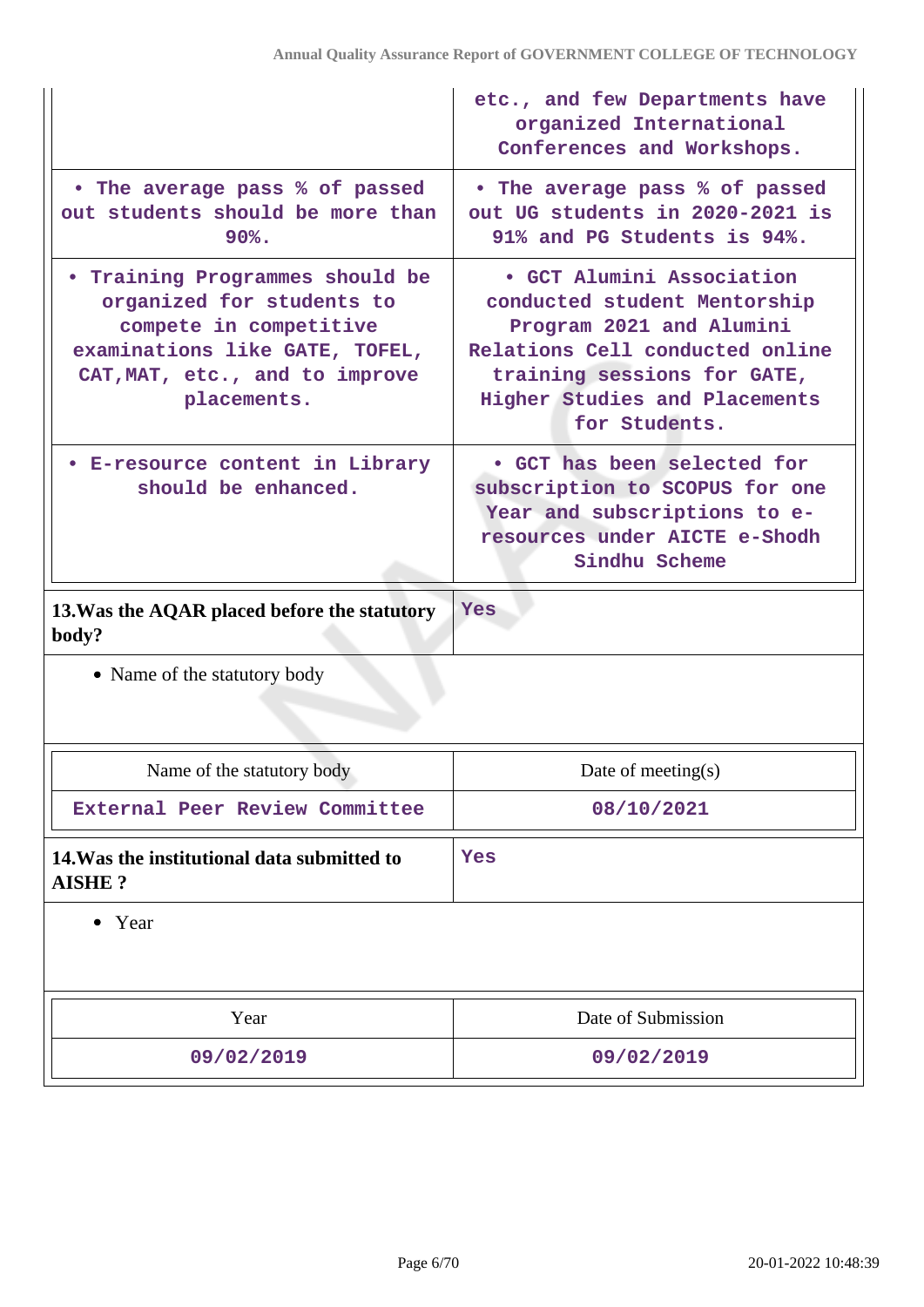| <b>Extended Profile</b>                                                                                   |                |  |
|-----------------------------------------------------------------------------------------------------------|----------------|--|
| 1.Programme                                                                                               |                |  |
| 1.1 Number of programmes offered during the year:                                                         | $\overline{2}$ |  |
| 2.Student                                                                                                 |                |  |
| 2.1 Total number of students during the year:                                                             | 3050           |  |
| 2.2 Number of outgoing / final year students during the year:                                             | 853            |  |
| 2.3 Number of students who appeared for the examinations<br>conducted by the institution during the year: | 853            |  |
| 3. Academic                                                                                               |                |  |
| 3.1 Number of courses in all programmes during the year:                                                  | 20             |  |
| 3.2 Number of full-time teachers during the year:                                                         | 156            |  |
| 3.3 Number of sanctioned posts for the year:                                                              | 209            |  |
| 4. Institution                                                                                            |                |  |
| 4.1 Number of seats earmarked for reserved categories as per<br>GOI/State Government during the year:     | 634            |  |
| 4.2 Total number of Classrooms and Seminar halls                                                          | 68             |  |
| 4.3 Total number of computers on campus for academic purposes                                             | 1350           |  |
| 4.4 Total expenditure, excluding salary, during the year (INR in<br>Lakhs):                               | 242.73         |  |
| Part B                                                                                                    |                |  |

# **CURRICULAR ASPECTS**

### **1.1 - Curriculum Design and Development**

1.1.1 - Curricula developed and implemented have relevance to the local, national, regional and global developmental needs which are reflected in Programme Outcomes (POs), Programme Specific Outcomes (PSOs) and Course Outcomes (COs) of the various Programmes offered by the Institution.

**The curricula have been formulated in accordance with the guidelines of AICTE, affiliating university and, in alignment with the vision and mission of the Institution. Considering the technological advancements, the curriculum is shaped in the form of Humanities, Basic and Engineering Sciences, Mathematics, Professional Core, Professional and Open electives and Employability Enhancement courses with the emphasis on overall development and knowledge**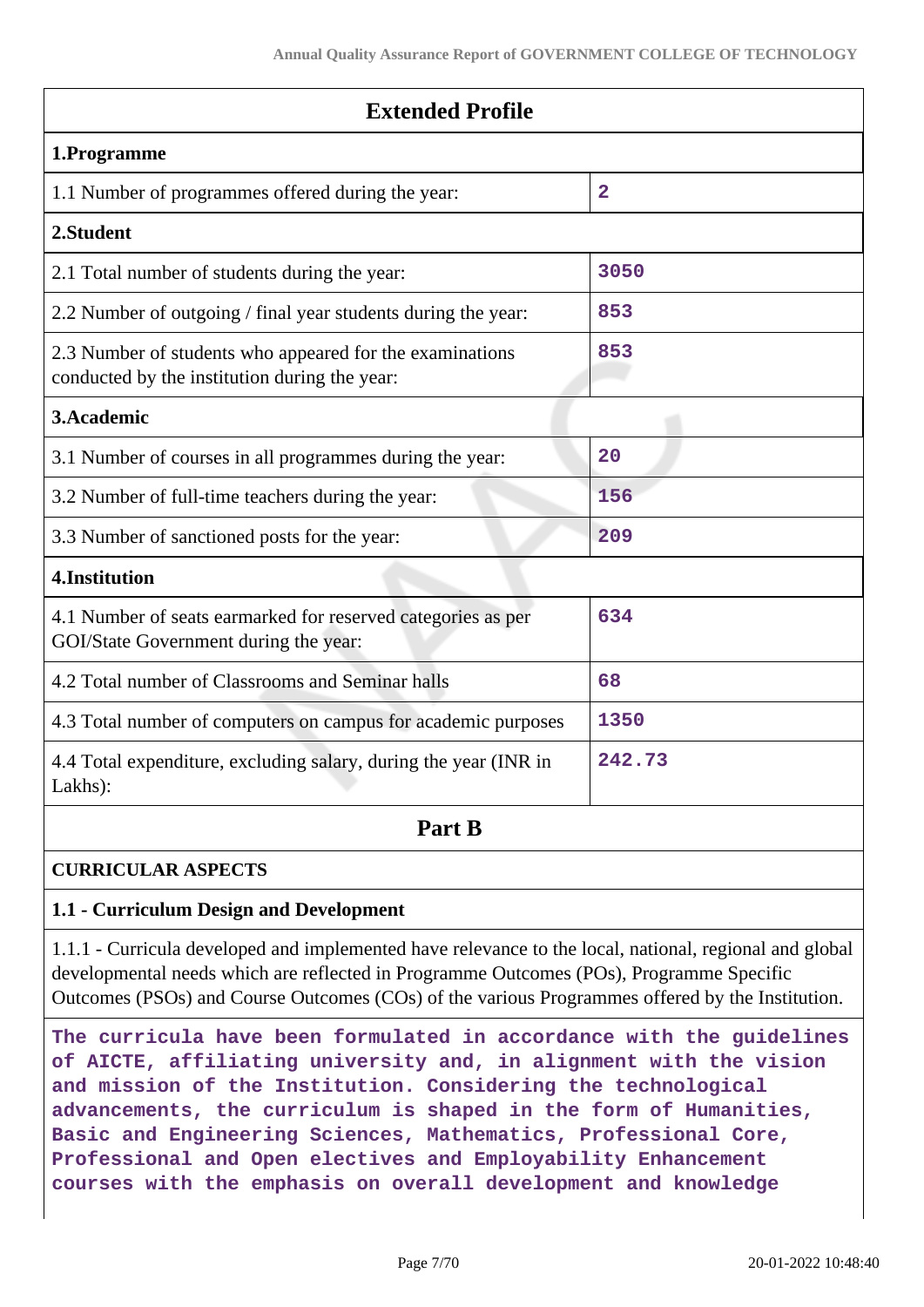**acquisition. The curriculum also includes, Mini projects, laboratory and project work. The core courses in the curriculum provide technical knowledge in the chosen program. Students learn important concepts in professional core courses and advanced concepts in professional/open elective courses. With a view to promote selflearning, students can opt for SWAYAM/NPTEL online courses.**

**A set of PEOs, POs and PSOs are formulated for every programme based on the 'outcome based education' approach. Course objectives and outcomes, are prepared for each course following the appropriate levels of Blooms taxonomy. The question papers follow various levels of Bloom taxonomy. Systematic procedures have also been devised for assessing the attainment of PEOs, POs, PSOs and COs. The appropriate corrective measures are implemented based on the attainment levels perceived every year.**

| <b>File Description</b>                  | Documents                          |
|------------------------------------------|------------------------------------|
| Upload additional information, if<br>any | No File Uploaded                   |
| Link for additional information          | https://gct.ac.in/regulations-2018 |

### **1.1.2 - Number of Programmes where syllabus revision was carried out during the year**

**4**

| <b>File Description</b>                             | <b>Documents</b> |
|-----------------------------------------------------|------------------|
| Minutes of relevant Academic<br>Council/BOS meeting | View File        |
| Details of syllabus revision<br>during the year     | View File        |
| Any additional information                          | View File        |

# **1.1.3 - Number of courses focusing on employability/entrepreneurship/ skill development offered by the Institution during the year**

**284**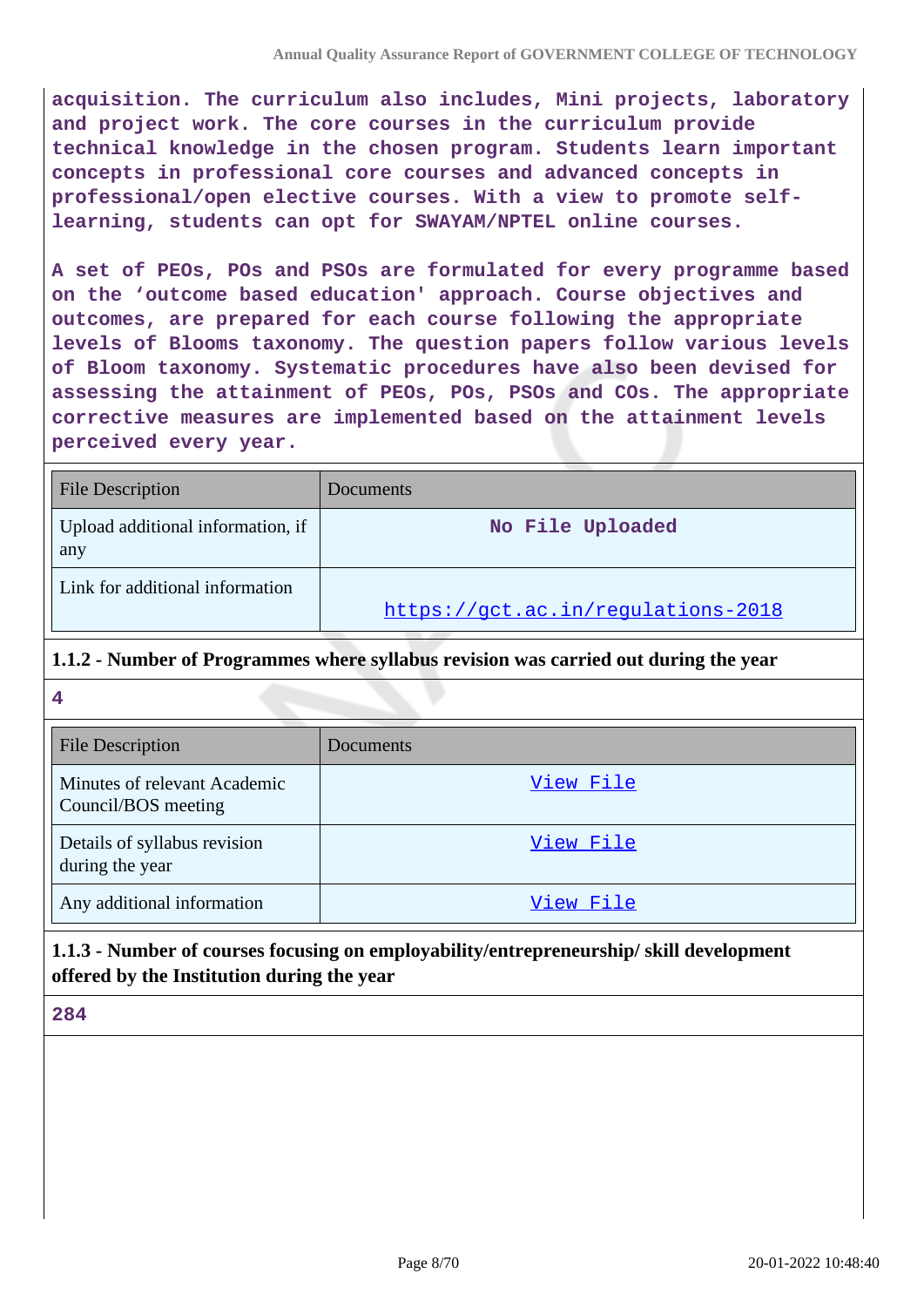| <b>File Description</b>                                                                           | Documents |
|---------------------------------------------------------------------------------------------------|-----------|
| Curriculum / Syllabus of such<br>courses                                                          | View File |
| Minutes of the Boards of Studies/<br>Academic Council meetings with<br>approval for these courses | View File |
| MoUs with relevant<br>organizations for these courses, if<br>any                                  | View File |
| Any additional information                                                                        | View File |

### **1.2 - Academic Flexibility**

# **1.2.1 - Number of new courses introduced across all programmes offered during the year**

**2**

| <b>File Description</b>                                    | Documents |
|------------------------------------------------------------|-----------|
| Minutes of relevant Academic<br>Council/BoS meetings       | View File |
| Any additional information                                 | View File |
| Institutional data in prescribed<br>format (Data Template) | View File |

# **1.2.2 - Number of Programmes offered through Choice Based Credit System (CBCS)/Elective Course System**

**20**

| <b>File Description</b>                                 | Documents |
|---------------------------------------------------------|-----------|
| Minutes of relevant Academic<br>Council/BoS meetings    | View File |
| Any additional information                              | View File |
| List of Add on /Certificate<br>programs (Data Template) | View File |

### **1.3 - Curriculum Enrichment**

1.3.1 - Institution integrates cross-cutting issues relevant to Professional Ethics, Gender, Human Values, Environment and Sustainability, and Human Values into the curriculum

**Institution integrates cross cutting issues relevant to professional ethics, gender, Environment and sustainability, human values into**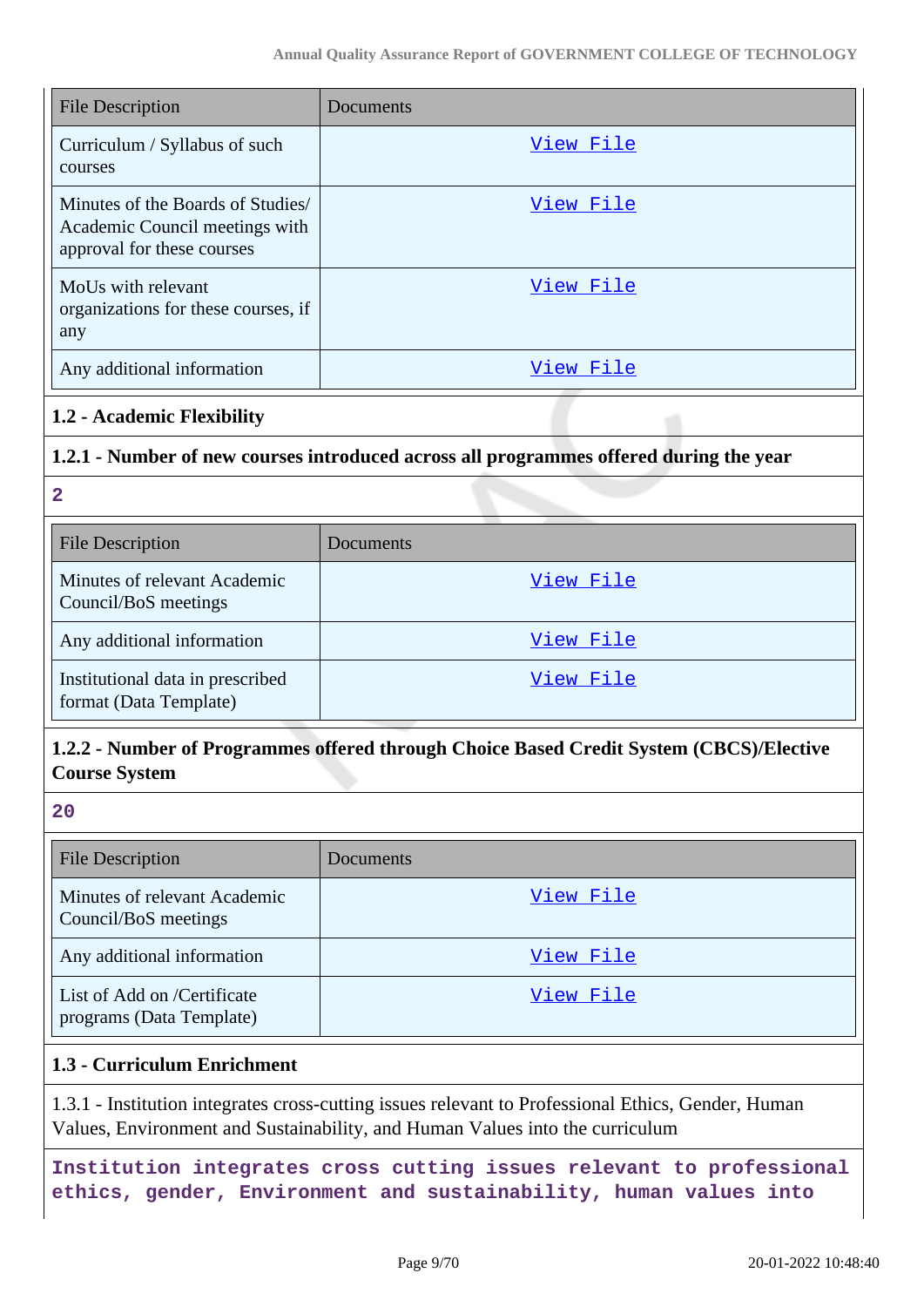#### **the curriculum:**

**In order to integrate the cross cutting issues relevant to gender, environment and sustainability, human values and professional ethics, the Institution offers different types of courses in the curriculum like Environmental Sciences and Engineering, Professional Practices, Professional Ethics, Humanities, Youth Empowerment for Yoga Practice, etc., thereby leading to the holistic development of students. The Additional Activity Points programme which is embedded in the regulations ensures skill development and societal commitment of the students.**

#### **1. Gender issues**

**Anti Gender Harassment Committee/Prevention and Prohibition of Sexual Harassment of women employees and students was constituted and functioning in formal since 2017. This committee addresses gender related issues and registers complaints with respect to gender harassment at work and suggests punishments. Women Empowerment Cell was constituted and functioning in formal since 2017. This provides a platform for hands-on experiences related to gender sensitivity which enable students to interface with real life situations. The programmes are organized through Women Empowerment Cell periodically.**

#### **2. Human Values and Professional Ethics**

**A course on "Professional Ethics" and "Humanities" are offered as subjects to the students to take during the programme of study. Social development activities like blood donation camps, health check-up camps, hygiene and health workshops, environment awareness camps, workshops on social issues, public health, gender issues are organized periodically. All the activities are monitored by faculty in-charge at each institution/campus. As an integral part of student engagement in social activities during their programme of study, college also facilitates the students to enroll as NSS/NCC Volunteers. It aims at inculcating values, ethics and socially responsible qualities. Students organize street plays, awareness campaigns, debates etc. Human values activities by students are being conducted since inception.**

#### **3. Environment and sustainability**

**A course on Environmental Sciences and Engineering is included in all UG programmes. In order to sensitize students about the environment and sustainability issues, a number of activities such**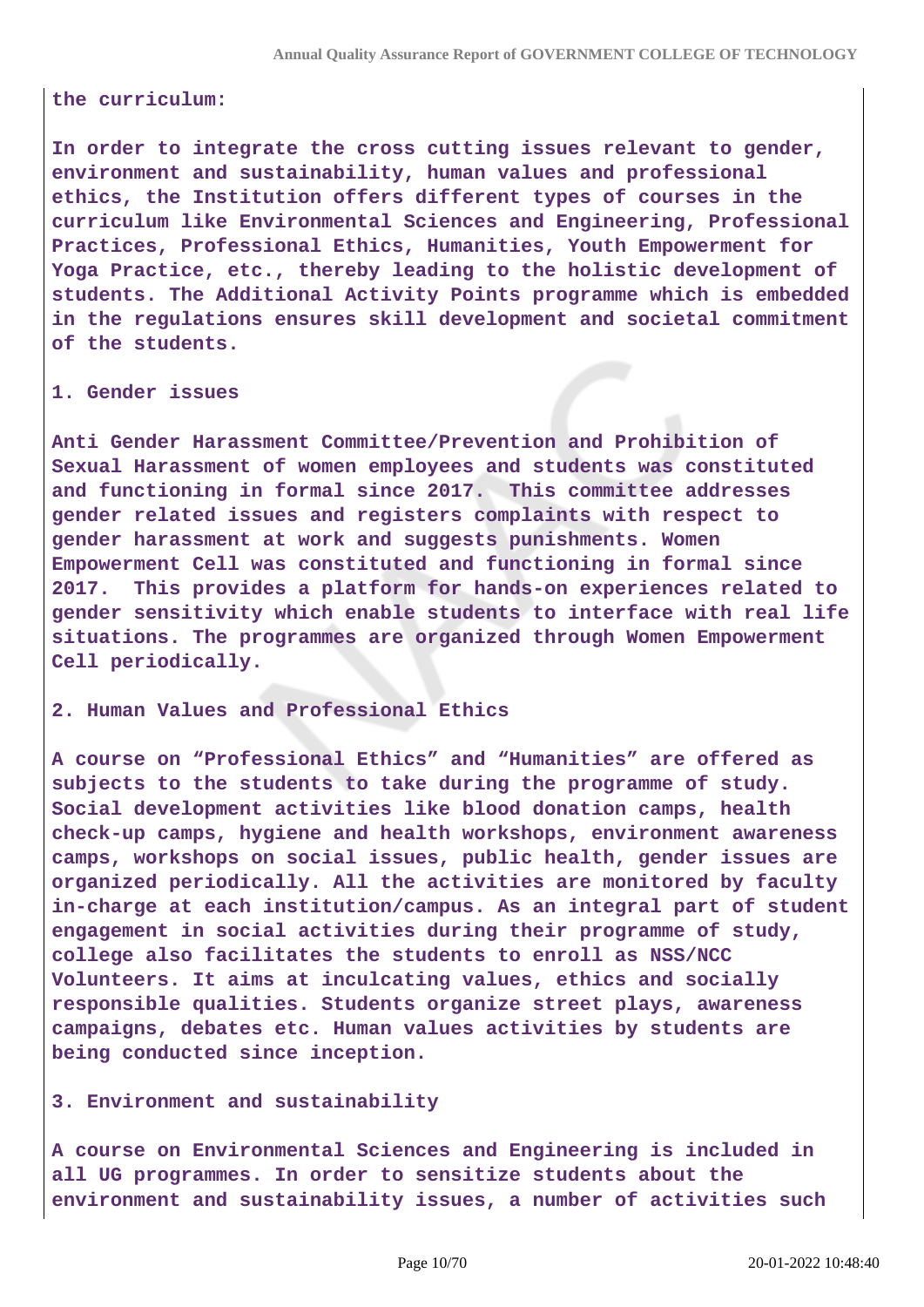## **as seminars, workshops, guest lectures, industry visits and field excursions are organized for students of all programmes.**

| <b>File Description</b>                                                                                                                                                                      | <b>Documents</b> |
|----------------------------------------------------------------------------------------------------------------------------------------------------------------------------------------------|------------------|
| Upload the list and description of<br>the courses which address issues<br>related to Gender, Environment<br>and Sustainability, Human<br>Values and Professional Ethics in<br>the curriculum | View File        |
| Any additional information                                                                                                                                                                   | No File Uploaded |

**1.3.2 - Number of value-added courses for imparting transferable and life skills offered during the year**

#### **5**

| <b>File Description</b>                                           | Documents |
|-------------------------------------------------------------------|-----------|
| List of value-added courses                                       | View File |
| Brochure or any other document<br>relating to value-added courses | View File |
| Any additional information                                        | View File |

### **1.3.3 - Number of students enrolled in the courses under 1.3.2 above**

### **248**

| <b>File Description</b>    | <b>Documents</b> |  |
|----------------------------|------------------|--|
| List of students enrolled  | View File        |  |
| Any additional information | No File Uploaded |  |

### **1.3.4 - Number of students undertaking field work/projects/ internships / student projects**

**1307**

| <b>File Description</b>                                                                                        | Documents        |
|----------------------------------------------------------------------------------------------------------------|------------------|
| List of programmes and number<br>of students undertaking field<br>projects / internships / student<br>projects | View File        |
| Any additional information                                                                                     | No File Uploaded |

# **1.4 - Feedback System**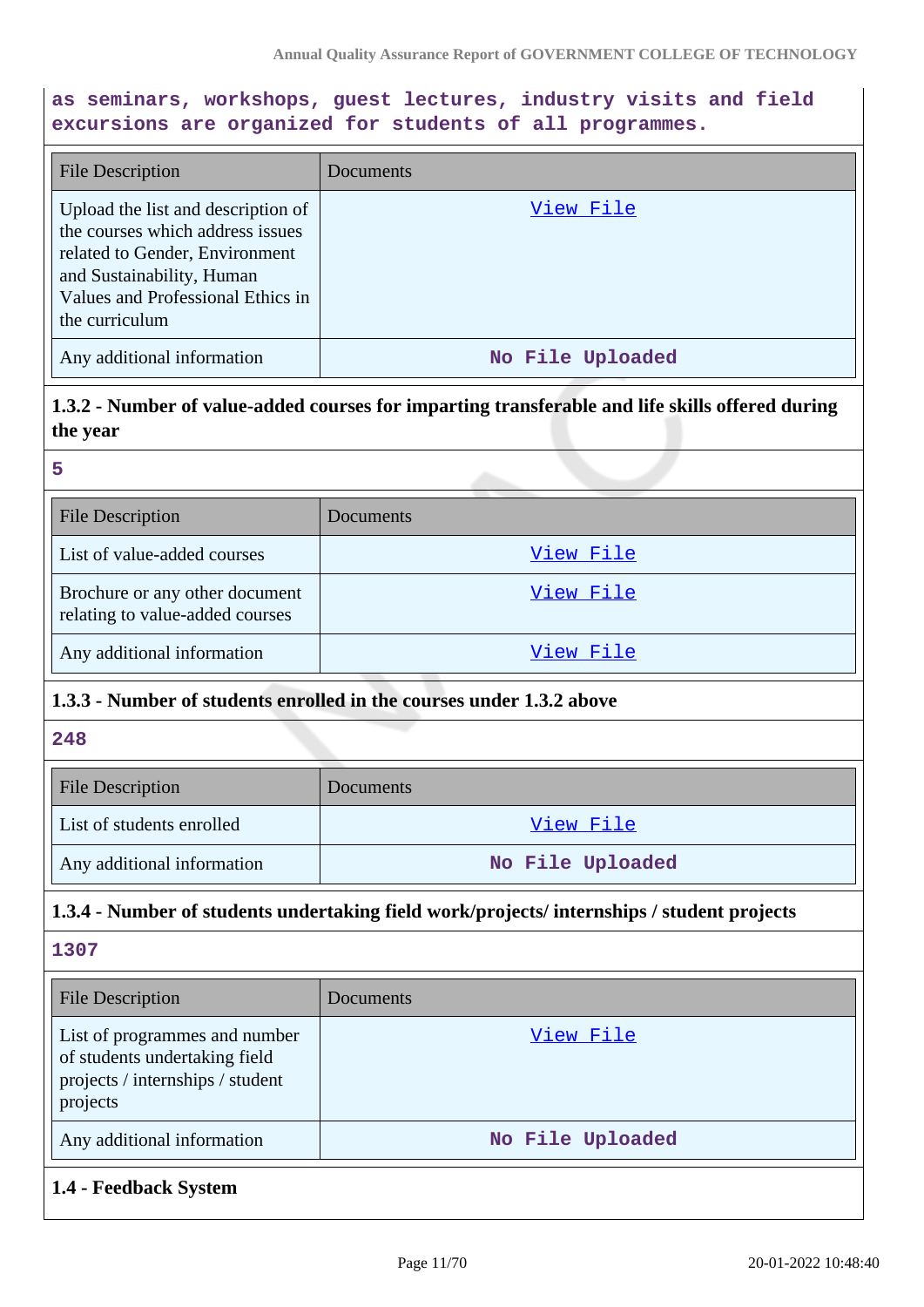| 1.4.1 - Structured feedback and review of the<br>syllabus (semester-wise / year-wise) is obtained<br>from 1) Students 2) Teachers 3) Employers<br>and 4) Alumni |                                                                                  | A. All 4 of the above                                                                             |  |
|-----------------------------------------------------------------------------------------------------------------------------------------------------------------|----------------------------------------------------------------------------------|---------------------------------------------------------------------------------------------------|--|
| <b>File Description</b>                                                                                                                                         | Documents                                                                        |                                                                                                   |  |
| Provide the URL for<br>stakeholders' feedback report                                                                                                            | https://drive.google.com/drive/u/2/folders/1<br>E45Bw34HlktA0r2_7ovXxMK6RgLekYEb |                                                                                                   |  |
| <b>Upload the Action Taken Report</b><br>of the feedback as recorded by<br>the Governing Council /<br>Syndicate / Board of<br>Management                        | View File                                                                        |                                                                                                   |  |
| Any additional information                                                                                                                                      |                                                                                  | No File Uploaded                                                                                  |  |
| 1.4.2 - The feedback system of the Institution<br>comprises the following                                                                                       |                                                                                  | B. Feedback collected, analysed<br>and action taken                                               |  |
| <b>File Description</b>                                                                                                                                         | Documents                                                                        |                                                                                                   |  |
| Provide URL for stakeholders'<br>feedback report                                                                                                                | https://drive.google.com/drive/u/2/folders/1<br>E45Bw34HlktA0r2 7ovXxMK6RqLekYEb |                                                                                                   |  |
| Any additional information                                                                                                                                      |                                                                                  | No File Uploaded                                                                                  |  |
| <b>TEACHING-LEARNING AND EVALUATION</b>                                                                                                                         |                                                                                  |                                                                                                   |  |
| 2.1 - Student Enrollment and Profile                                                                                                                            |                                                                                  |                                                                                                   |  |
| 2.1.1 - Enrolment of Students                                                                                                                                   |                                                                                  |                                                                                                   |  |
| 2.1.1.1 - Number of students admitted (year-wise) during the year                                                                                               |                                                                                  |                                                                                                   |  |
| 690                                                                                                                                                             |                                                                                  |                                                                                                   |  |
| <b>File Description</b>                                                                                                                                         | Documents                                                                        |                                                                                                   |  |
| Any additional information                                                                                                                                      |                                                                                  | No File Uploaded                                                                                  |  |
| Institutional data in prescribed<br>format                                                                                                                      | <u>View File</u>                                                                 |                                                                                                   |  |
| the reservation policy during the year (exclusive of supernumerary seats)                                                                                       |                                                                                  | 2.1.2 - Number of seats filled against reserved categories (SC, ST, OBC, Divyangjan, etc.) as per |  |
| 653                                                                                                                                                             |                                                                                  |                                                                                                   |  |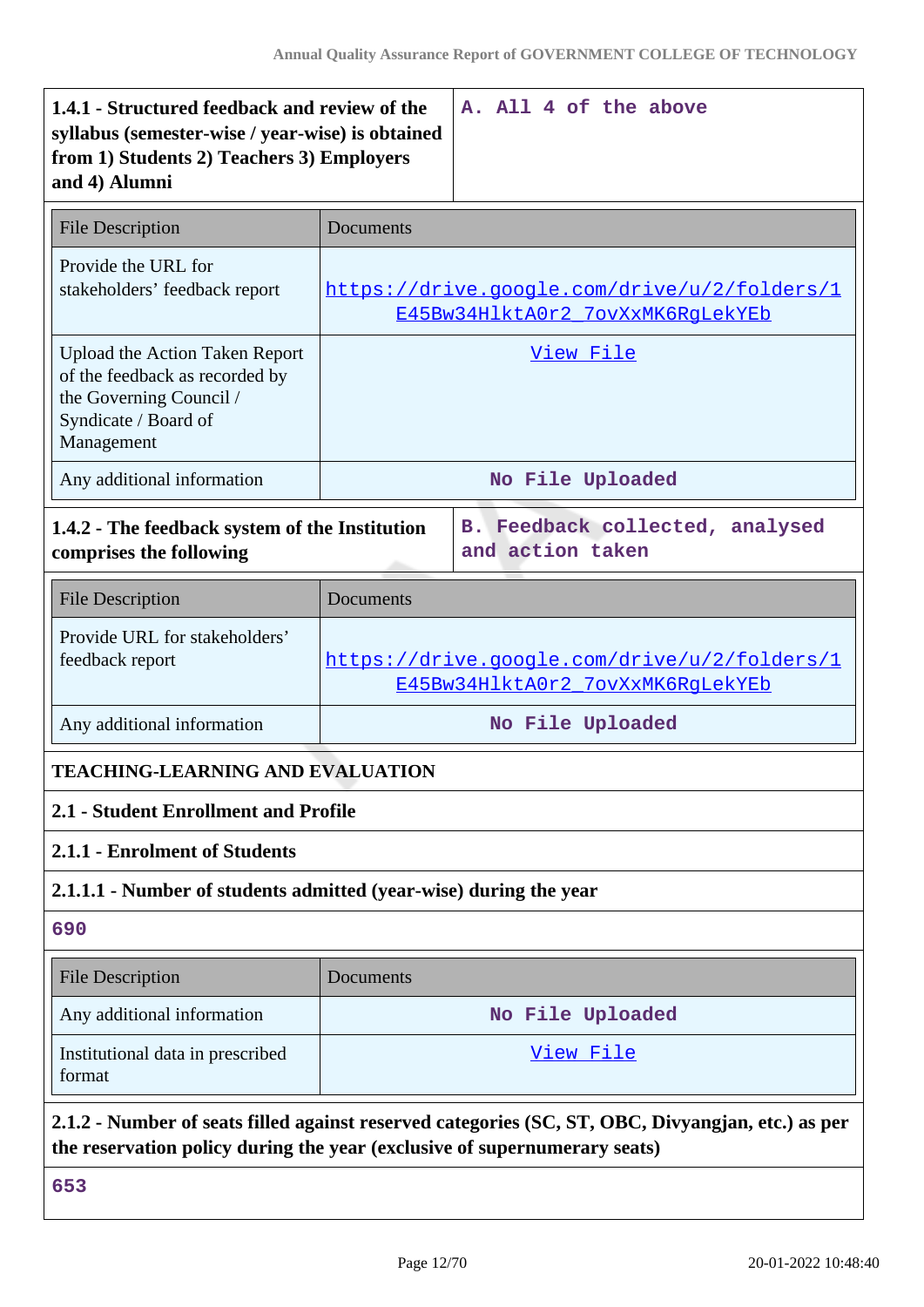| <b>File Description</b>                                          | Documents        |
|------------------------------------------------------------------|------------------|
| Any additional information                                       | No File Uploaded |
| Number of seats filled against<br>seats reserved (Data Template) | View File        |

### **2.2 - Catering to Student Diversity**

2.2.1 - The institution assesses students' learning levels and organises special programmes for both slow and advanced learners.

**Here we believe in outcome-based learning processes, where we categorize the students through valid support from Faculty advisors, based on the prerequisite tests, class interaction and test performances.**

**Strategies for slow learners**

**Remedial Classes are conducted to improve the academic performance of the slow learners, absentees and students who participate in Extra-Curricular activities and to help them to catch up with their peers.**

#### **Strategies for advanced learners**

- **1. Skill Development Programme like Communicative English, Aptitude are conducted.**
- **2. Trained for placement, GATE and other competitive exams.**
- **3. Assignment and Student Seminars on contemporary topics to enable them for placement.**
- **4. The academic achievements of the students are extremely motivated by honoring them with Medals on Award day ceremony and Graduation Day.**
- **5. Appointed as member in board of studies and office bearers of student council, department association and various professional bodies to develop their communication, leadership & team building skills.**
- **6. They are encouraged to participate in:**
- **1. MOOC Courses under Swayam platform.**
- **2. Various Seminars/ Conferences/ Workshops/ Inter-Collegiate Competitions.**
- **3. National /International level hackathons and competitions.**
- **4. Debate, Group Discussion, Problem Solving Decision Making Exercises and Quiz Programmes.**
- **5. Extra-curricular activities, exhibitions and cultural**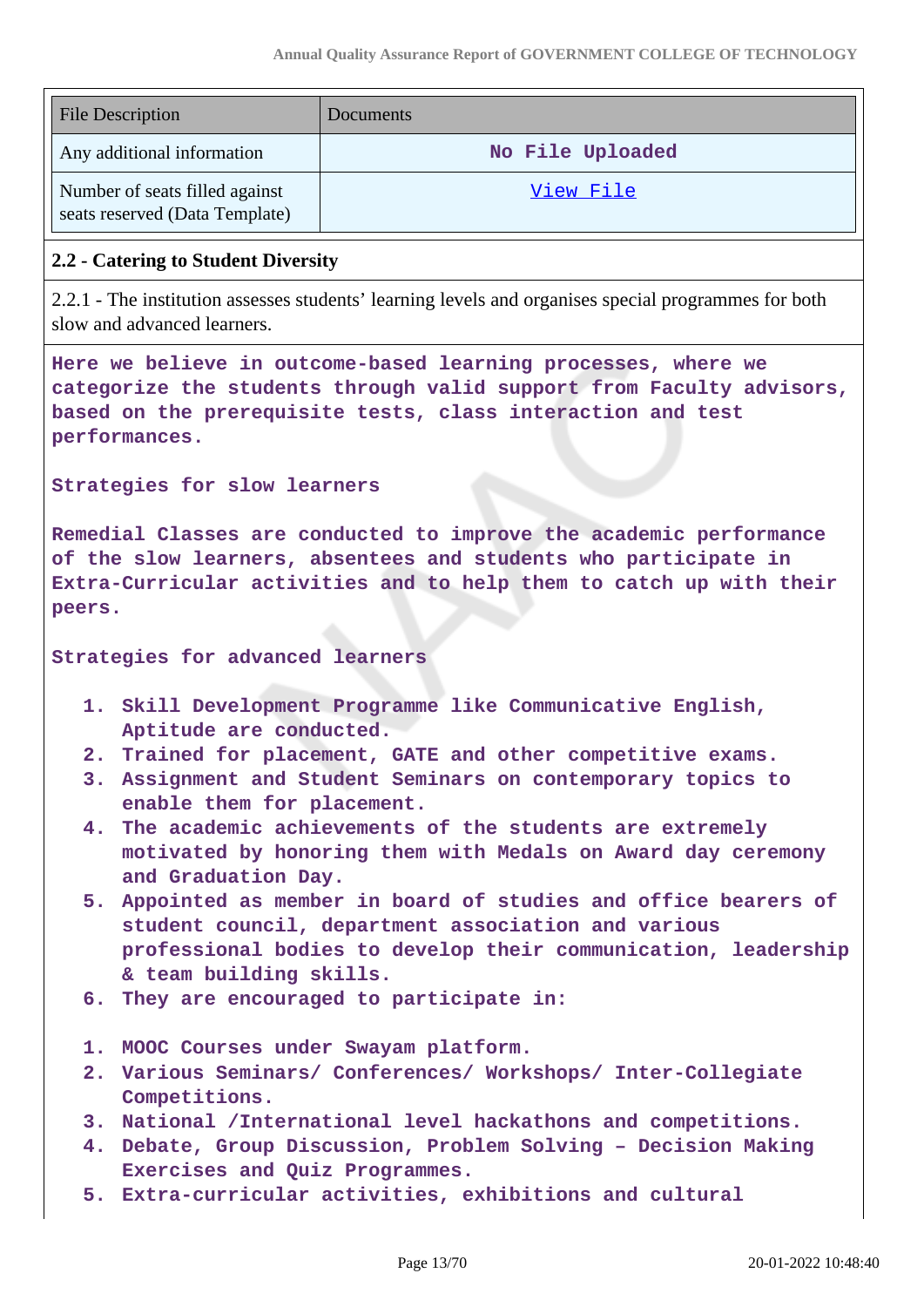**competitions.**

# **6. Innovative projects and other technical initiatives of the Institute.**

| <b>File Description</b>                  | <b>Documents</b> |
|------------------------------------------|------------------|
| Upload any additional<br>information     | No File Uploaded |
| Paste link for additional<br>information | Nil              |

### **2.2.2 - Student – Teacher (full-time) ratio**

| Year                                 | Number of Students | Number of Teachers |
|--------------------------------------|--------------------|--------------------|
| 01/05/2021                           | 3050               | 156                |
| <b>File Description</b>              | Documents          |                    |
| Upload any additional<br>information | No File Uploaded   |                    |

### **2.3 - Teaching- Learning Process**

2.3.1 - Student-centric methods such as experiential learning, participative learning and problemsolving methodologies are used for enhancing learning experiences:

**GCT provides platform to grow, develop skills and nurture values that shape young minds. Student oriented innovative programs to stimulate creativity, enhance problem solving capabilities and ensure participative learning are conducted. Following student centric methods are adopted:**

#### **Experiential Learning:**

- **1. Beyond syllabus laboratory sessions and periodic Industrial visits**
- **2. Hand on training through summer internships are made compulsory**
- **3. Student clubs like Society of Automotive Engineers, Institute of EEE, Robert Bosch IRSC, e-yantra Robotics and IoT instigate the spirit of innovation**
- **4. Value added Certificate courses from MOOCs, NPTEL, edX, MNCs like Microsoft/ Google/ NSE etc., enhance subject knowledge**
- **5. Participation in Simulated stock exchanges and hackathons help students work on real life scenarios**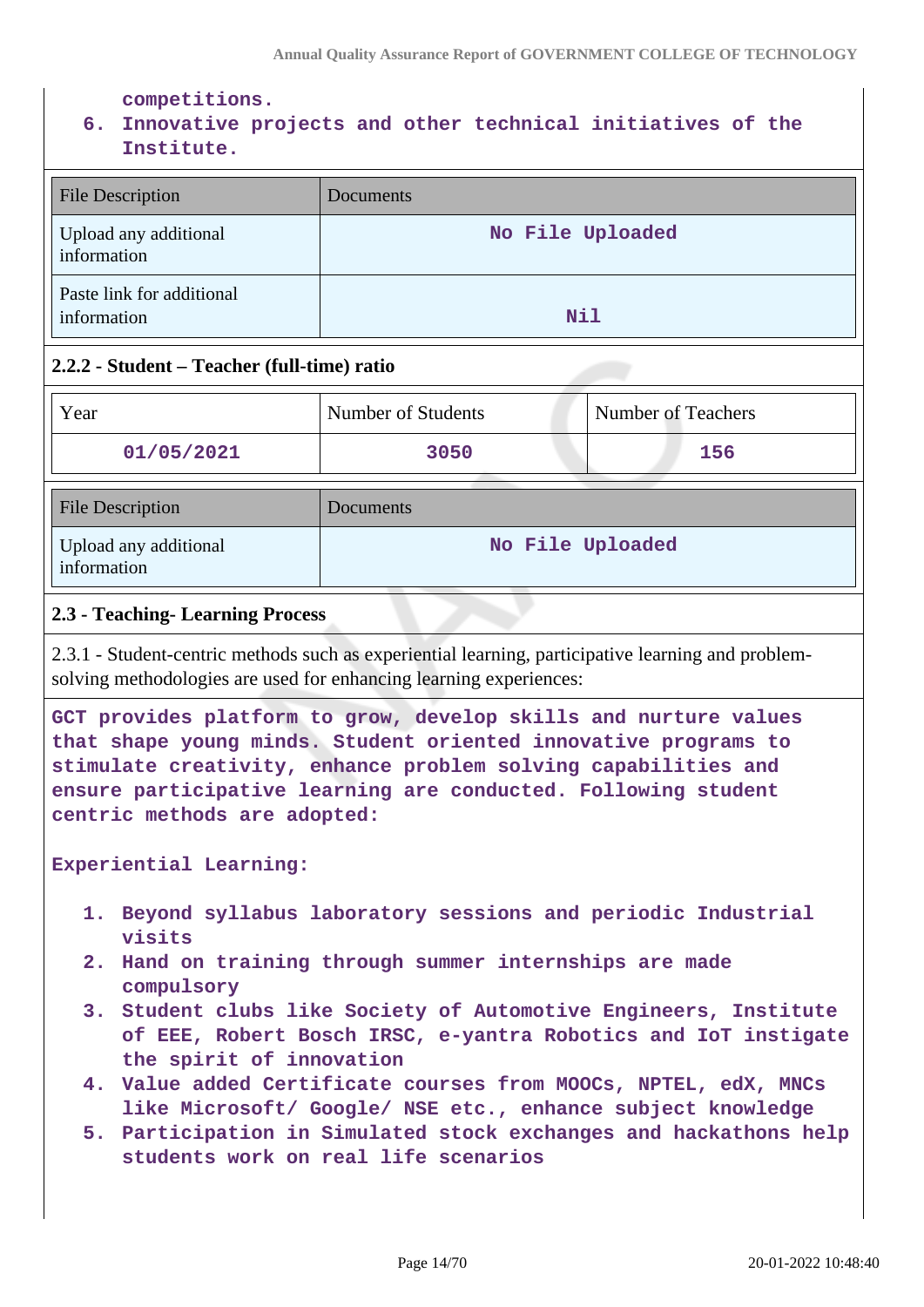**Participatory Learning:** 

- **1. Techfest, Symposia for Paper, Project and Poster presentations for every department is conducted annually and students are encouraged to take part in Inter-college / Nationwide conferences, seminars too.**
- **2. To enhance student Managerial skills activities like English Literature Society and Tamil Mandram events are held to inculcate extra-curricular skills**

**The Annual cultural program organized for students is an arena for creativity**

**Problem-solving Skills:**

**Student Mini Project development, Solution to Environmental Problems, Regular Quizzes, Case studies, Debates, in inter-intra college help students acquire problem solving qualities.**

| <b>File Description</b>              | Documents |
|--------------------------------------|-----------|
| Upload any additional<br>information | View File |
| Link for additional Information      | Nil       |
|                                      |           |

2.3.2 - Teachers use ICT-enabled tools including online resources for effective teaching and learning

**Today, it is essential for the students to learn and master the latest technologies in order to be corporate ready. As a consequence, teachers are combining technology with traditional mode of instruction to engage students in long term learning. College uses Information and Communication Technology (ICT) in education to support, enhance, and optimize the delivery of education. The following tools are used by the Institute,**

**ICT Tools:**

| Number of  | ICT tools | Number of  | Number of  | $E-$       |
|------------|-----------|------------|------------|------------|
| teachers   | and       | <b>ICT</b> | smart      | resources  |
| using ICT  | resources | enabled    | classrooms | and        |
| $(LMS, e-$ | available | classrooms |            | techniques |
|            |           |            |            | used       |
| Resources) |           |            |            |            |
|            |           |            |            |            |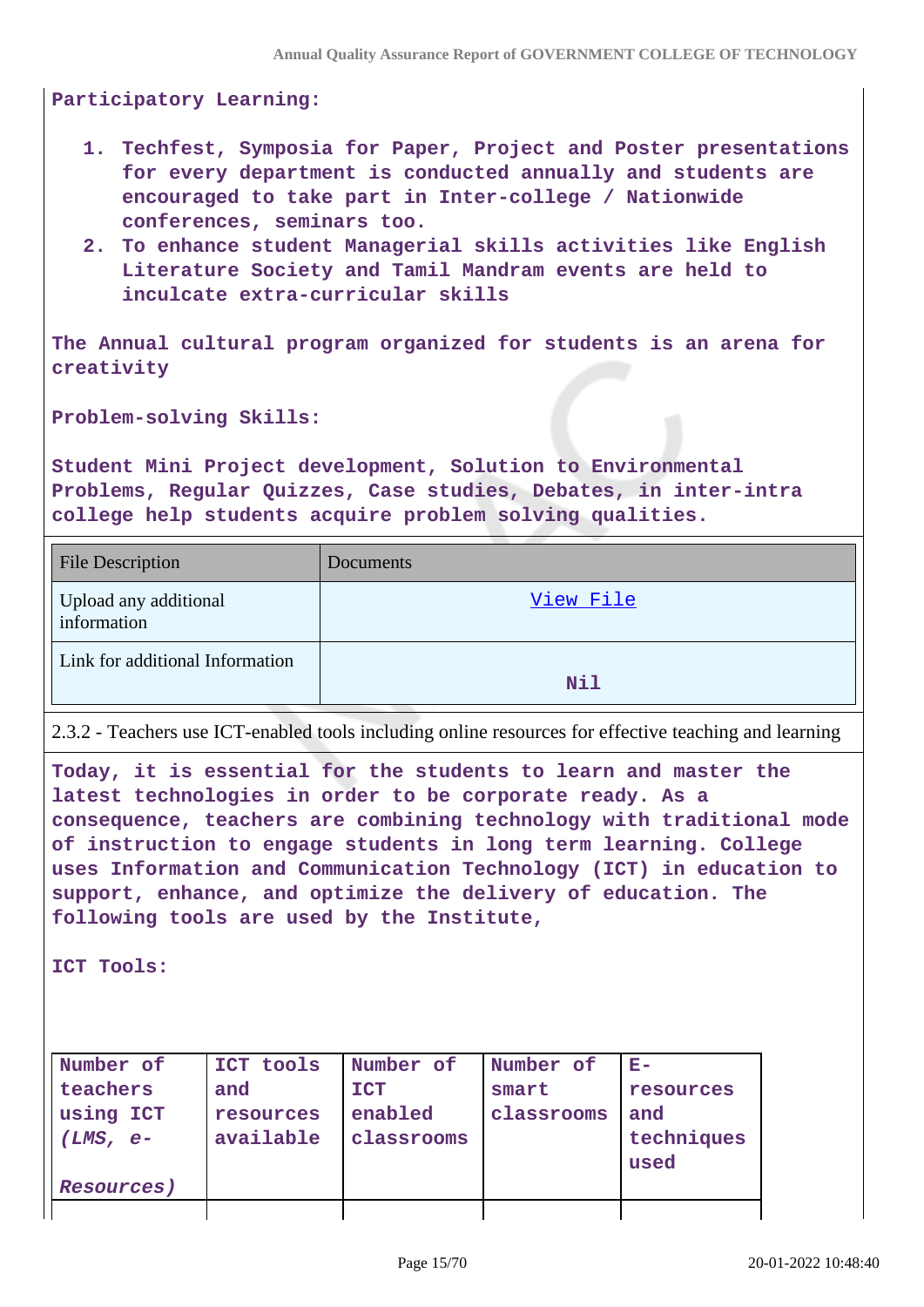**Annual Quality Assurance Report of GOVERNMENT COLLEGE OF TECHNOLOGY**

| 156                                                                                                                                                                                                       | 4 | 20        | $\overline{7}$                | 156 |  |
|-----------------------------------------------------------------------------------------------------------------------------------------------------------------------------------------------------------|---|-----------|-------------------------------|-----|--|
| Use of ICT By Faculty                                                                                                                                                                                     |   |           |                               |     |  |
| 1. Power Point Presentations- Faculties use power-point<br>presentations for teaching using LCD's and projectors. Access to<br>online search engines and websites is provided through digital<br>library. |   |           |                               |     |  |
| 2. Industry Connect- Guest lectures, expert talks and various<br>technical competitions are organized for students in the well-<br>equipped seminar and conference halls.                                 |   |           |                               |     |  |
| 3. Online quiz- Online quizzes are conducted for students after the<br>completion of each unit through GOOGLE FORMS/ Yahoo+/                                                                              |   |           |                               |     |  |
| 4. Video Conferencing- Student Counselling is offered via Zoom /<br>Google meet applications.                                                                                                             |   |           |                               |     |  |
| 5. Video lecture- Recorded Video Lectures are made available for<br>long term learning and future referencing.                                                                                            |   |           |                               |     |  |
|                                                                                                                                                                                                           |   |           |                               |     |  |
| <b>File Description</b>                                                                                                                                                                                   |   | Documents |                               |     |  |
| Provide link for webpage<br>describing ICT enabled tools<br>including online resources for<br>effective teaching and learning<br>process                                                                  |   |           | <u>gct.ac.in/mooc-courses</u> |     |  |
| Upload any additional<br>information                                                                                                                                                                      |   |           | No File Uploaded              |     |  |
| 2.3.3 - Ratio of students to mentor for academic and other related issues                                                                                                                                 |   |           |                               |     |  |
| 2.3.3.1 - Number of mentors                                                                                                                                                                               |   |           |                               |     |  |
| 70                                                                                                                                                                                                        |   |           |                               |     |  |
| <b>File Description</b>                                                                                                                                                                                   |   | Documents |                               |     |  |
| Upload year-wise number of<br>students enrolled and full-time<br>teachers on roll                                                                                                                         |   |           | <u>View File</u>              |     |  |
| Circulars with regard to<br>assigning mentors to mentees                                                                                                                                                  |   |           | View File                     |     |  |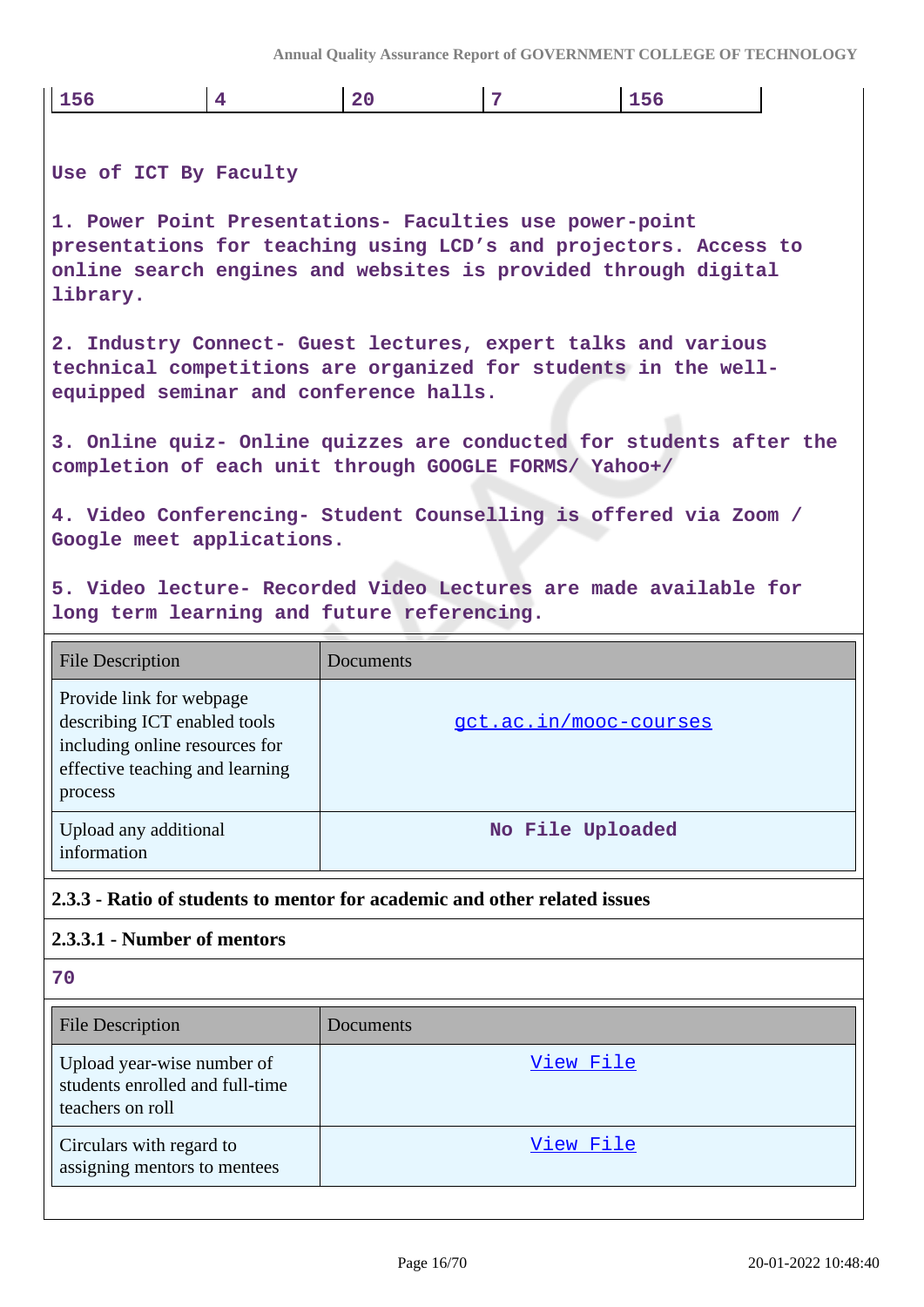2.3.4 - Preparation and adherence to Academic Calendar and Teaching Plans by the institution

**An Academic committee is formed constituting the Principal, Vice Principal, HODs, Industrial experts and university nominees to formulate academic regulations, curriculum, academic schedule, monitor teaching and learning quality.** 

#### **1. Academic calendar**

**The Academic Committee collects the plan of action and puts forth a well-planned Academic calendar which is displayed in the notice boards and website for student access.**

**The calendar clearly covers the days of instruction, holidays, examinations and vacations.**

**In case of unforeseen situations necessary changes are made by the authorities and is displayed in the notice boards and websites.**

**2. Teaching Plan**

 **A unit-wise teaching plan of the course content, spread over the allotted lecture hours, is prepared to ensure a uniform pace of teaching by the respective faculty as directed by the HODs before commencement of semester course work.** 

**An Outcome Based Education prescribed by NBA includes following:**

- **1. Course prerequisites**
- **2. Course objectives, Course outcomes and mapping with program outcomes**
- **3. Learning resources and delivery methodologies like LBD**
- **4. Assessment methods**
- **5. Unit wise lecture plan**
- **6. Assignment, tutorial and model questions**
- **7. Link to video lectures**
- **8. Additional information**

**Internal Audit Committee will audit the Academic plans of each faculty and the audit reports are submitted to the Principal, for follow up action.**

| File Description                                                      | <b>Documents</b> |
|-----------------------------------------------------------------------|------------------|
| Upload the Academic Calendar<br>and Teaching Plans during the<br>year | View File        |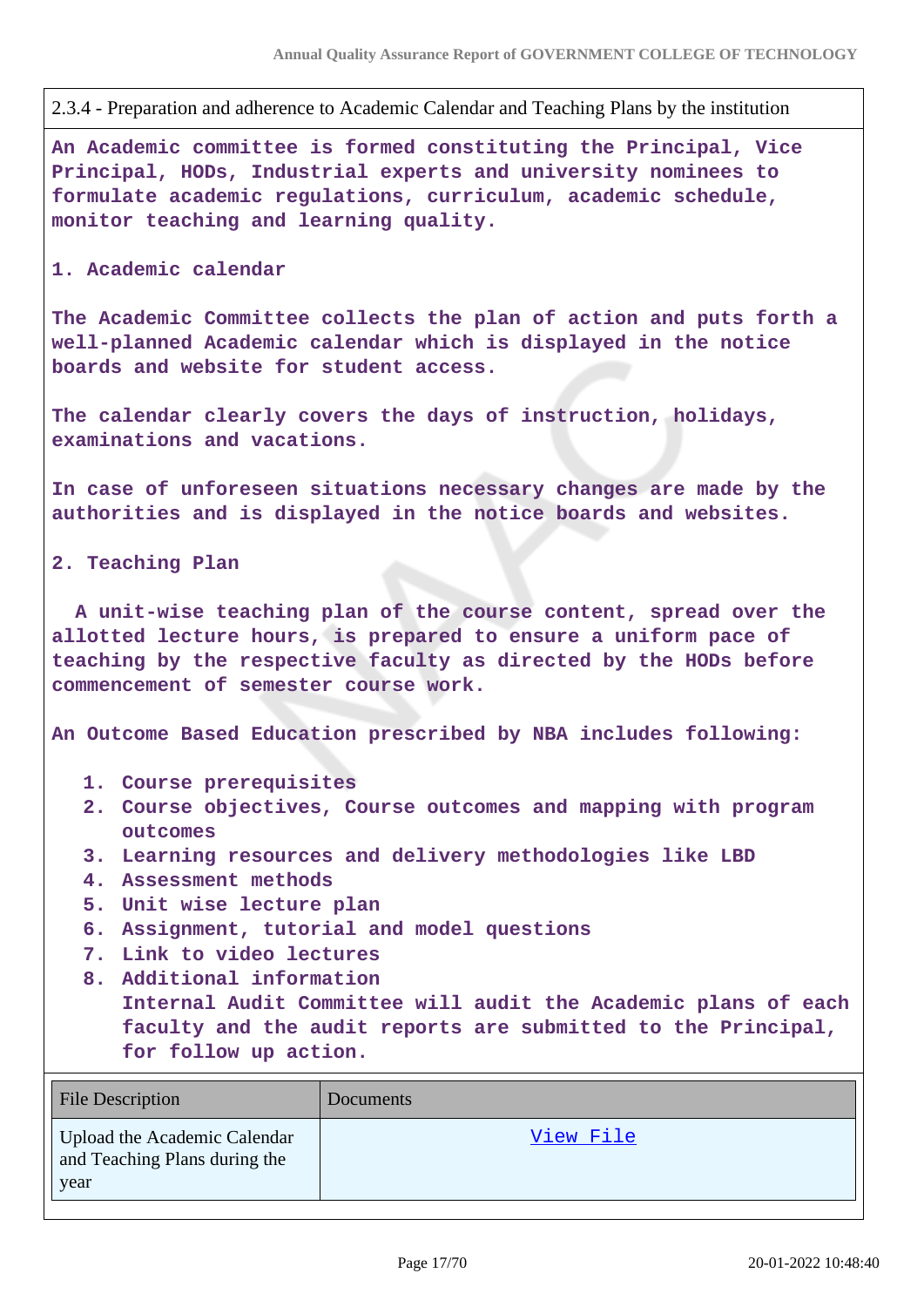| 2.4 - Teacher Profile and Quality                                                                                                                                |                                                                                             |
|------------------------------------------------------------------------------------------------------------------------------------------------------------------|---------------------------------------------------------------------------------------------|
| 2.4.1 - Number of full-time teachers against sanctioned posts during the year                                                                                    |                                                                                             |
| 156                                                                                                                                                              |                                                                                             |
| <b>File Description</b>                                                                                                                                          | Documents                                                                                   |
| Year-wise full-time teachers and<br>sanctioned posts for the year                                                                                                | View File                                                                                   |
| List of the faculty members<br>authenticated by the Head of HEI                                                                                                  | View File                                                                                   |
| Any additional information                                                                                                                                       | No File Uploaded                                                                            |
| 2.4.2 - Number of full-time teachers with PhD/D.M. / M.Ch. / D.N.B Super-Specialty / DSc /<br><b>DLitt during the year</b>                                       |                                                                                             |
| 81                                                                                                                                                               |                                                                                             |
| <b>File Description</b>                                                                                                                                          | <b>Documents</b>                                                                            |
| List of number of full-time<br>teachers with PhD./ D.M. /<br>M.Ch. / D.N.B Super-Specialty /<br>D.Sc. / D.Litt. and number of full-<br>time teachers for 5 years | View File                                                                                   |
| Any additional information                                                                                                                                       | No File Uploaded                                                                            |
| teachers' total teaching experience in the current institution)                                                                                                  | 2.4.3 - Total teaching experience of full-time teachers in the same institution: (Full-time |
| 1400                                                                                                                                                             |                                                                                             |
| <b>File Description</b>                                                                                                                                          | Documents                                                                                   |
| List of teachers including their<br>PAN, designation, Department<br>and details of their experience                                                              | View File                                                                                   |
| Any additional information                                                                                                                                       | No File Uploaded                                                                            |

### **2.5 - Evaluation Process and Reforms**

# **2.5.1 - Number of days from the date of last semester-end/ year- end examination till the declaration of results during the year**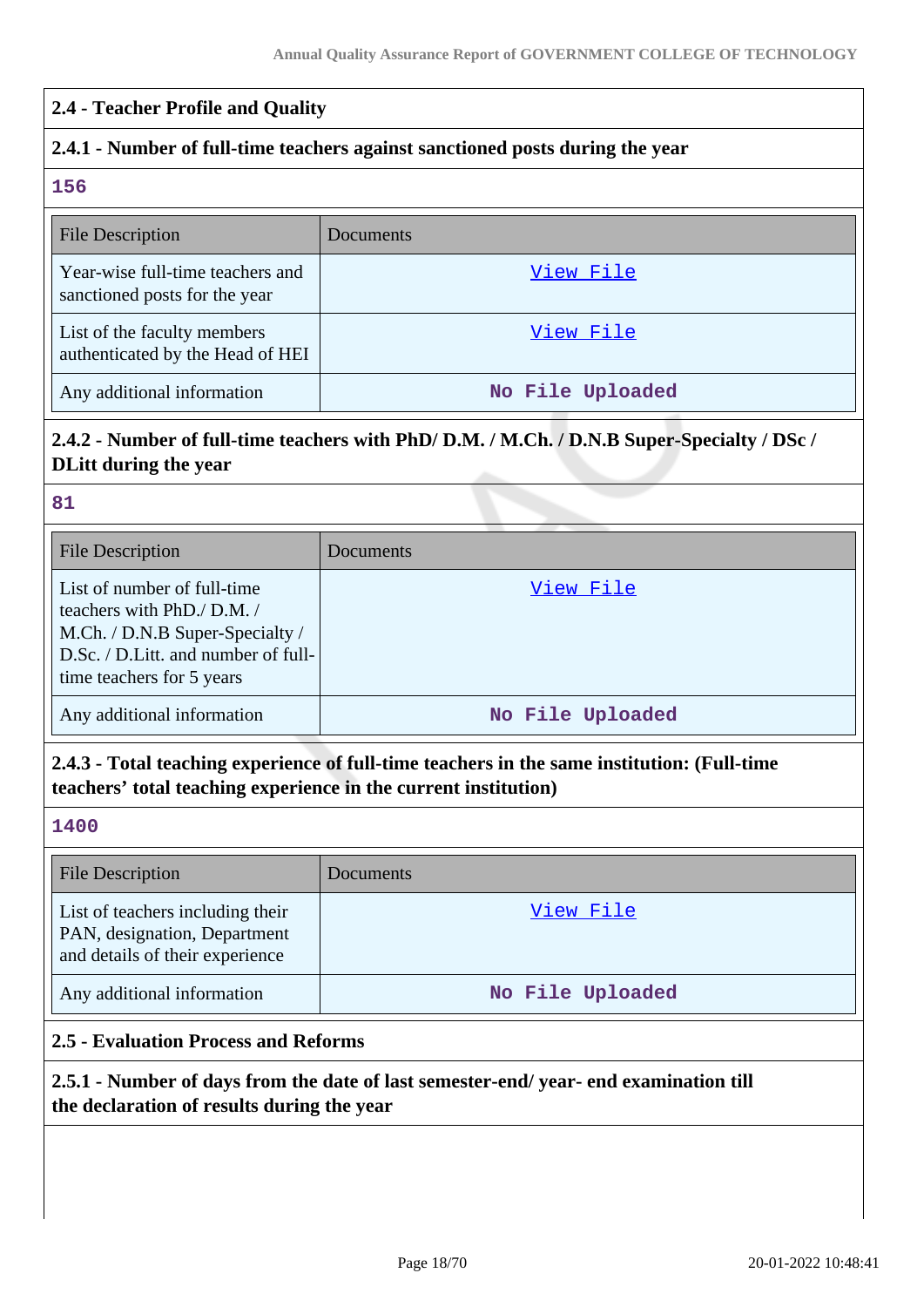| <b>File Description</b>                                                                                                     | Documents        |
|-----------------------------------------------------------------------------------------------------------------------------|------------------|
| List of Programmes and the date<br>of last semester-end / year-end<br>examinations and the date of<br>declaration of result | View File        |
| Any additional information                                                                                                  | No File Uploaded |

# **2.5.2 - Number of students' complaints/grievances against evaluation against the total number who appeared in the examinations during the year**

**0**

| <b>File Description</b>                                                                                      | Documents        |
|--------------------------------------------------------------------------------------------------------------|------------------|
| Upload the number of complaints<br>and total number of students who<br>appeared for exams during the<br>year | View File        |
| Upload any additional<br>information                                                                         | No File Uploaded |

2.5.3 - IT integration and reforms in the examination procedures and processes including Continuous Internal Assessment (CIA) have brought in considerable improvement in the Examination Management System (EMS) of the Institution

### **Choice Based Credit System**

**The regulations and curriculum has the following provisions Add/Drop courses, Self-study courses, Internship, Project/Mini Project, Field visit, Language Laboratory, Withdrawal of courses, In plant Training, Break of study permitted, Credit Transfer, Open Electives, Additional Activity Points, Value added courses, SWAYAM/MOOC courses, Audit and mandatory courses as per the AICTE model curriculum The quality of the question paper is ensured through two level Question paper scrutiny process. Transparency in examination evaluation system All the Students are free to review the valued answer scripts without any additional fee on the reopening day in the presence of the respective Course Incharge, from the academic year 2016-17 onwards Students are permitted to receive the photocopy of the valued Answer Scripts at nominal fees Students can apply for revaluation. The results will be intimated to the student concerned through the Head of the Department within 5 working days from the last date of application of revaluation.**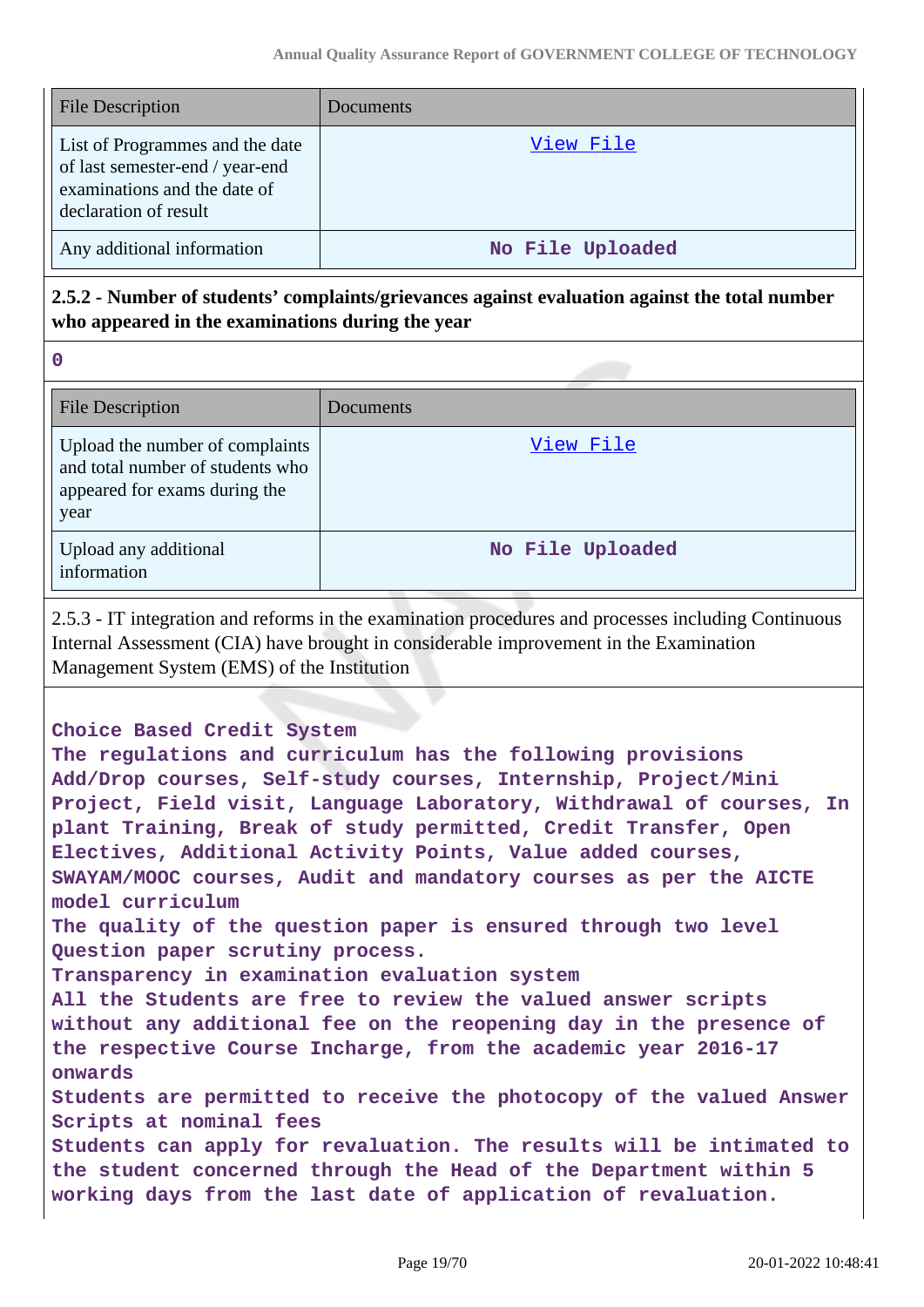|                                                              | Challenging the revaluation is permitted. In such a case, Join    |
|--------------------------------------------------------------|-------------------------------------------------------------------|
|                                                              | Revaluation is carried out by two subject experts and the results |
| are declared within 2 days.                                  |                                                                   |
|                                                              | Refund of 50% Fee, if the failed candidate gets pass mark after   |
| revaluation.                                                 |                                                                   |
| Auditing the end semester question papers and answer scripts |                                                                   |
| valuation.                                                   |                                                                   |
| Relative grading system is followed                          |                                                                   |
|                                                              |                                                                   |
| <b>File Description</b>                                      | Documents                                                         |
|                                                              |                                                                   |

| Upload any additional<br>information     | No File Uploaded         |
|------------------------------------------|--------------------------|
| Paste link for additional<br>Information | https://portal.gct.ac.in |

#### **2.6 - Student Performance and Learning Outcomes**

2.6.1 - Programme Outcomes and Course Outcomes for all Programmes offered by the institution are stated and displayed on the website and communicated to teachers and students

**Course Outcomesare framed for all courses in the program during the commencement of the semester based on Blooms' Taxonomy which includesvarious levels like:**

**•Remember**

**•Understand**

**•Apply**

**•Analyze**

**•Evaluate**

**•Create**

**HOD along with subject faculties and domain experts discuss and frame the Course Outcomes.Mechanism of Communication of all Learning Outcomes (PO, PSO, CO) among faculty, staff, and students**

**•Students are educated with the outcomes of each coursebefore the commencement of the subject.**

**•POs and PSOs are displayed at prominent places like HOD Room, Seminar Hall, Class room, Laboratories, Faculty Rooms.**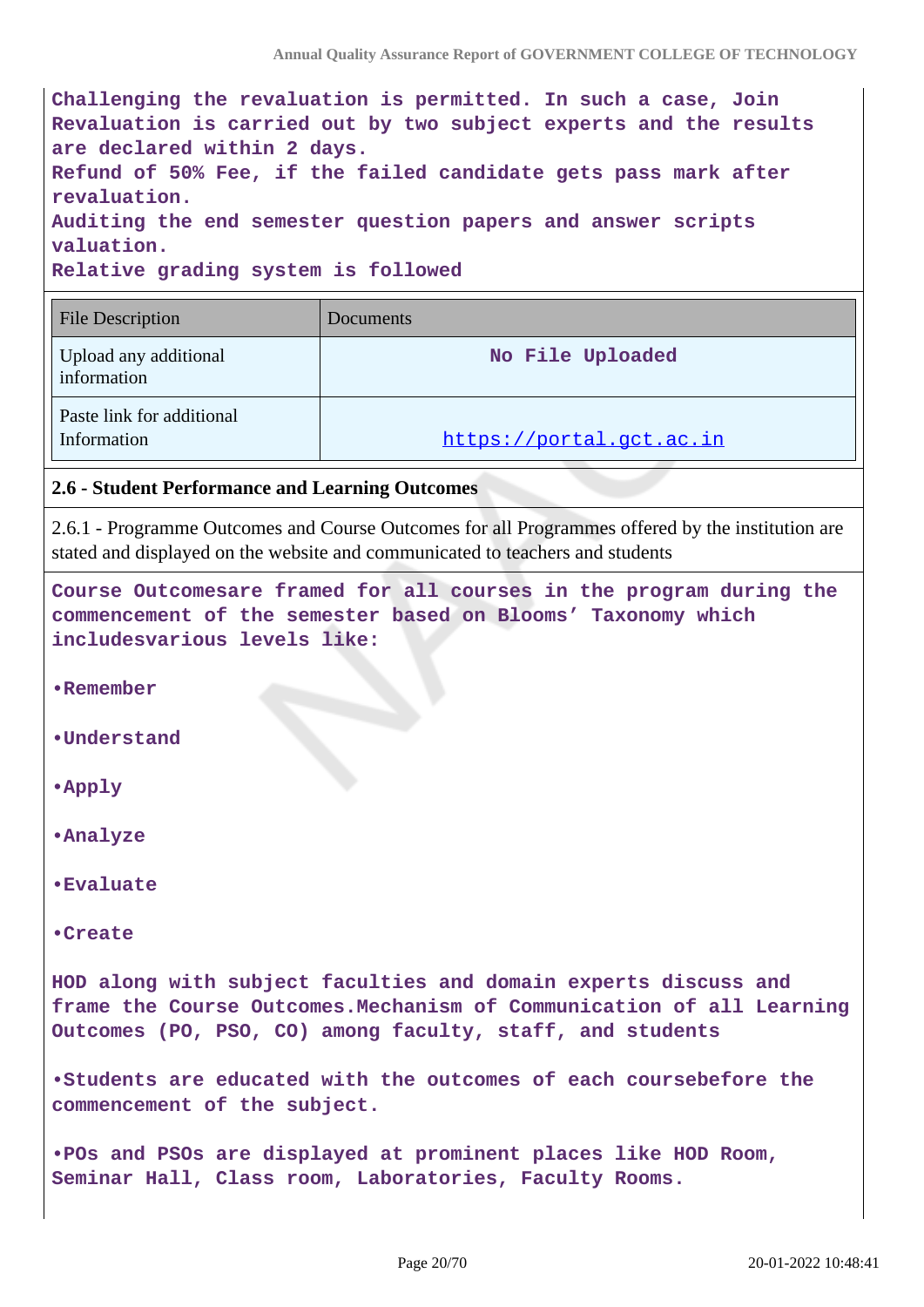**•PO, PSO, CO are included in Lesson Plans ,Lab Manuals, Course files, Course End Survey, Alumni Survey etc**

**•It is displayed in Institution Website** 

**•These points are discussed using Alumni meet and feedbacks are taken from alumni to ensure whether the outcomes are met.**

| <b>File Description</b>                                     | Documents        |
|-------------------------------------------------------------|------------------|
| Upload COs for all courses<br>(exemplars from the Glossary) | View File        |
| Upload any additional<br>information                        | No File Uploaded |
| Link for additional Information                             | Nil              |

2.6.2 - Attainment of Programme Outcomes and Course Outcomes as evaluated by the institution

**Course outcomes identify the unique knowledge and skills expected to be gained from a given course. Programme outcomes are one step broader statements that describe what students are expected to know and be able to do upon the completion of a specific program. Programme specific outcomes are what the students of a specific programme should be able to do at the time of studying in the programme. Programme outcomes and programme specific outcomes are attained through the attainment of course outcomes. Measurement of attainment of POs, PSOs and COs is done through formative and summative methods. Analysis of students' performance in internal tests is continuous assessment. Maximum 150 marks are allotted on three internal examination and 45 marks on three assignments and 15 marks for Quizes. Analysis of terminal examresults is also done. After the analysis, strategy for improvement is made and implemented. All the assessments are analyzed regularly. The analysis of students' performance in semester examination is done to know the levels of attainment of POs, PSOs and COs. Each department analyses the result of the students for each subject.** 

| <b>File Description</b>                  | <b>Documents</b> |
|------------------------------------------|------------------|
| Upload any additional<br>information     | No File Uploaded |
| Paste link for additional<br>Information | Nil              |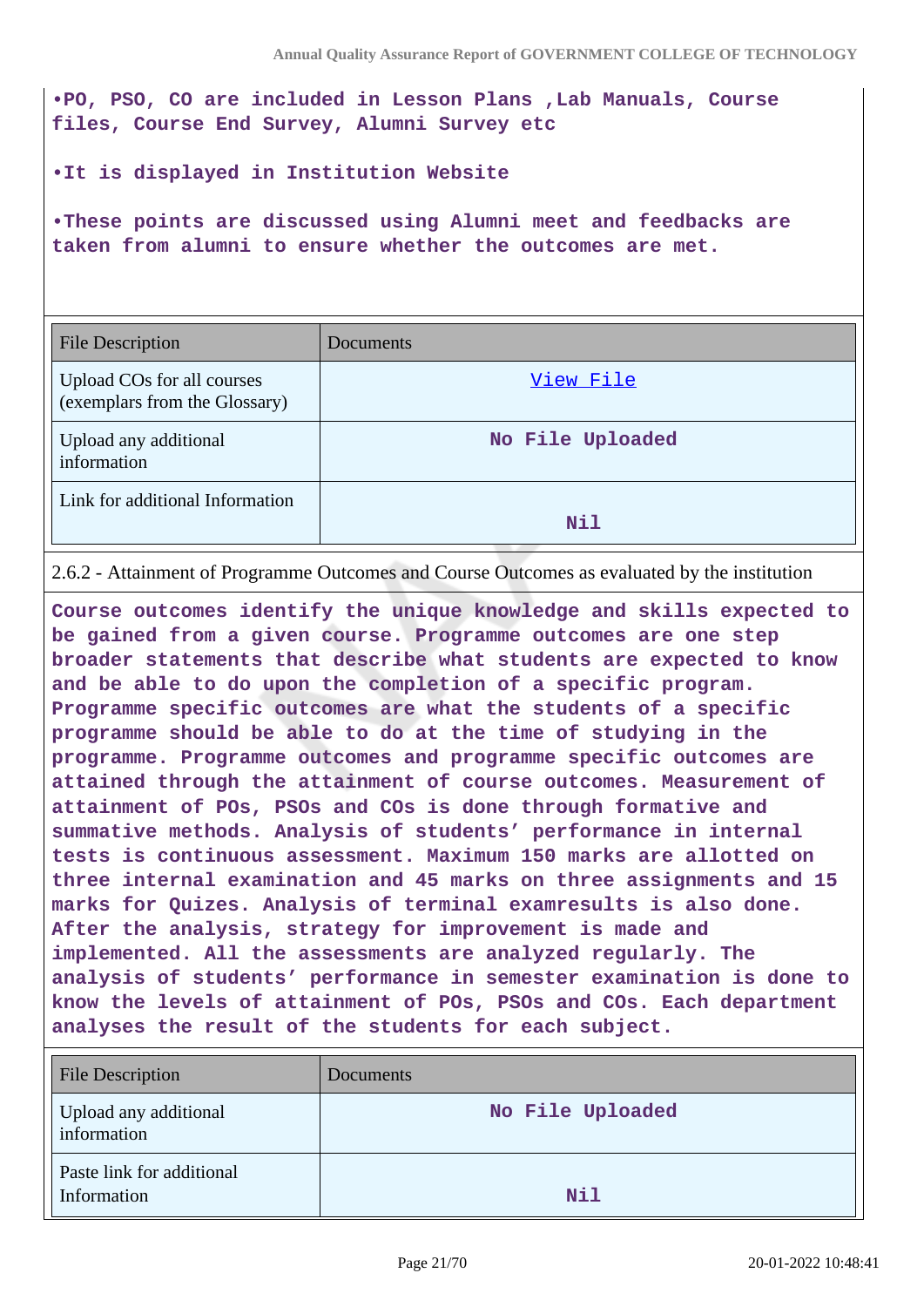### **2.6.3 - Pass Percentage of students**

# **2.6.3.1 - Total number of final year students who passed in the examinations conducted by Institution**

#### **845**

| <b>File Description</b>                                                                                        | Documents                            |
|----------------------------------------------------------------------------------------------------------------|--------------------------------------|
| Upload list of Programmes and<br>number of students appear for<br>and passed in the final year<br>examinations | View File                            |
| Upload any additional<br>information                                                                           | No File Uploaded                     |
| Paste link for the annual report                                                                               | https://gct.ac.in/annual-report-2020 |

### **2.7 - Student Satisfaction Survey**

**2.7.1 - Student Satisfaction Survey (SSS) on overall institutional performance (Institution may design its own questionnaire). Results and details need to be provided as a weblink**

<https://gct.ac.in/students-satisfaction-survey>

### **RESEARCH, INNOVATIONS AND EXTENSION**

#### **3.1 - Promotion of Research and Facilities**

3.1.1 - The institution's research facilities are frequently updated and there is a well-defined policy for promotion of research which is uploaded on the institutional website and implemented

**Research in Government College of Technology, Coimbatore is promoted at department levels through curriculum based undergraduate research projects and internship projects. Almost all the students from various branches were benefitted through this approach.**

**The faculty and students were given freedom to choose the research area of their choice and guidance is given to seek funding from various funding agencies and industries. The institute takes care of patent filing process, which is governed by the Research policy of the institute. At institute level departmental seminars and community outreach programmes were organized.**

**College also facilitates the participation of the faculty members in seminars, conferences, workshops, etc. at national and international levels. College encourages staff and students to attend national and international conferences to present their research work. Two centre**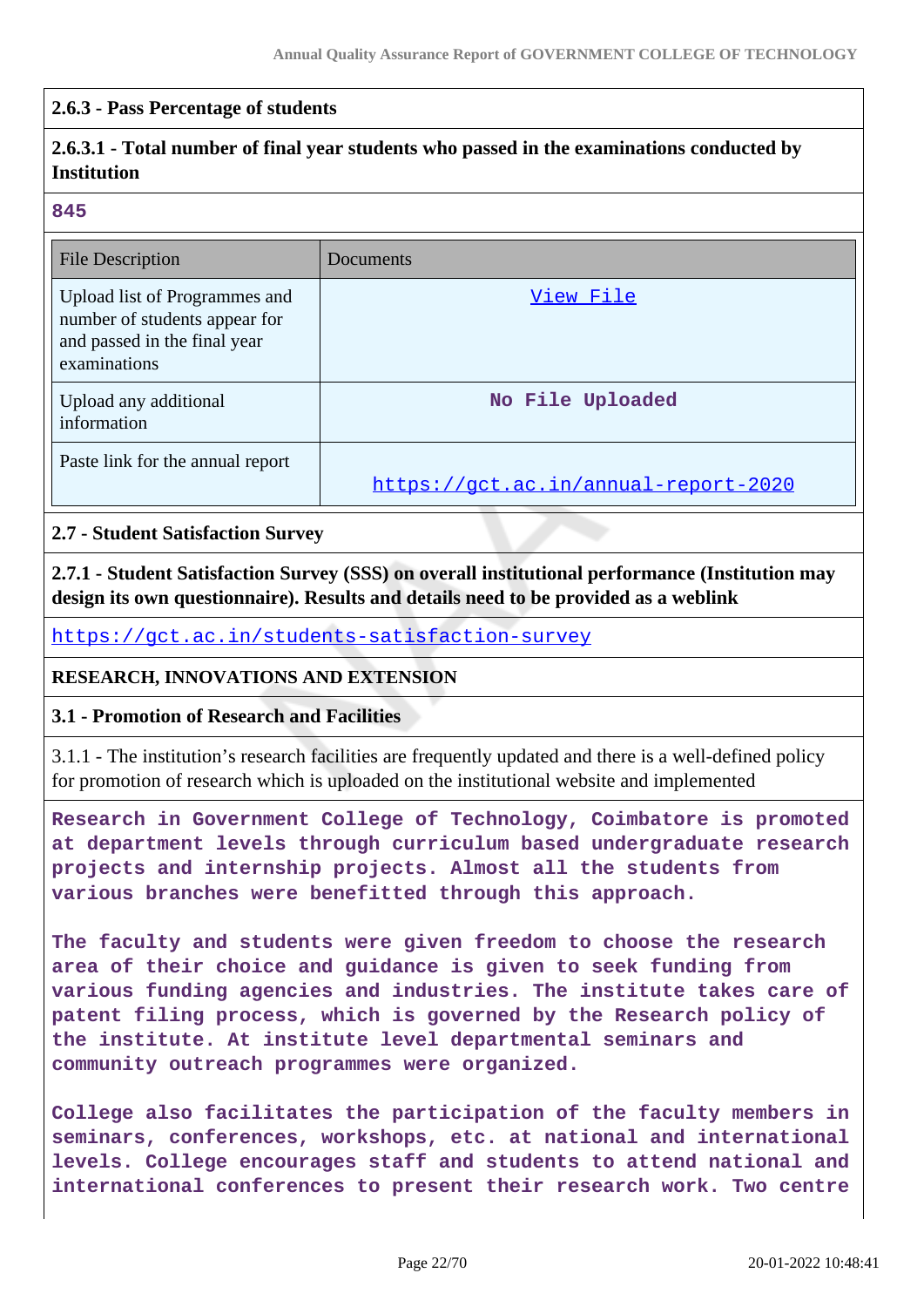**of excellence programmes CoE-ES and CoE -AER were established and is in progress in past two years. Centre of excellence were initiated to apply for other departments. In addition to the above, the Institute provide physical infrastructure for students and faculty involved with research. This enhances interactions that is very critical to research.**

**Basic facilities required for research area will be provided to faculty members and research student for utilization which is purchased under TEQIP I, II and III. Centralised facilities include library with a rich collection of physical and electronic subscription to journals, abundant bandwidth and high connectivity are also available.**

| <b>File Description</b>                                                                                                              | Documents                     |
|--------------------------------------------------------------------------------------------------------------------------------------|-------------------------------|
| Upload the Minutes of the<br>Governing Council/<br>Syndicate/Board of Management<br>related to research promotion<br>policy adoption | View File                     |
| Provide URL of policy document<br>on promotion of research<br>uploaded on the website                                                | https://gct.ac.in/bog-minutes |
| Any additional information                                                                                                           | No File Uploaded              |

**3.1.2 - The institution provides seed money to its teachers for research**

**3.1.2.1 - Seed money provided by the institution to its teachers for research during the year (INR in lakhs)**

# **1.7375**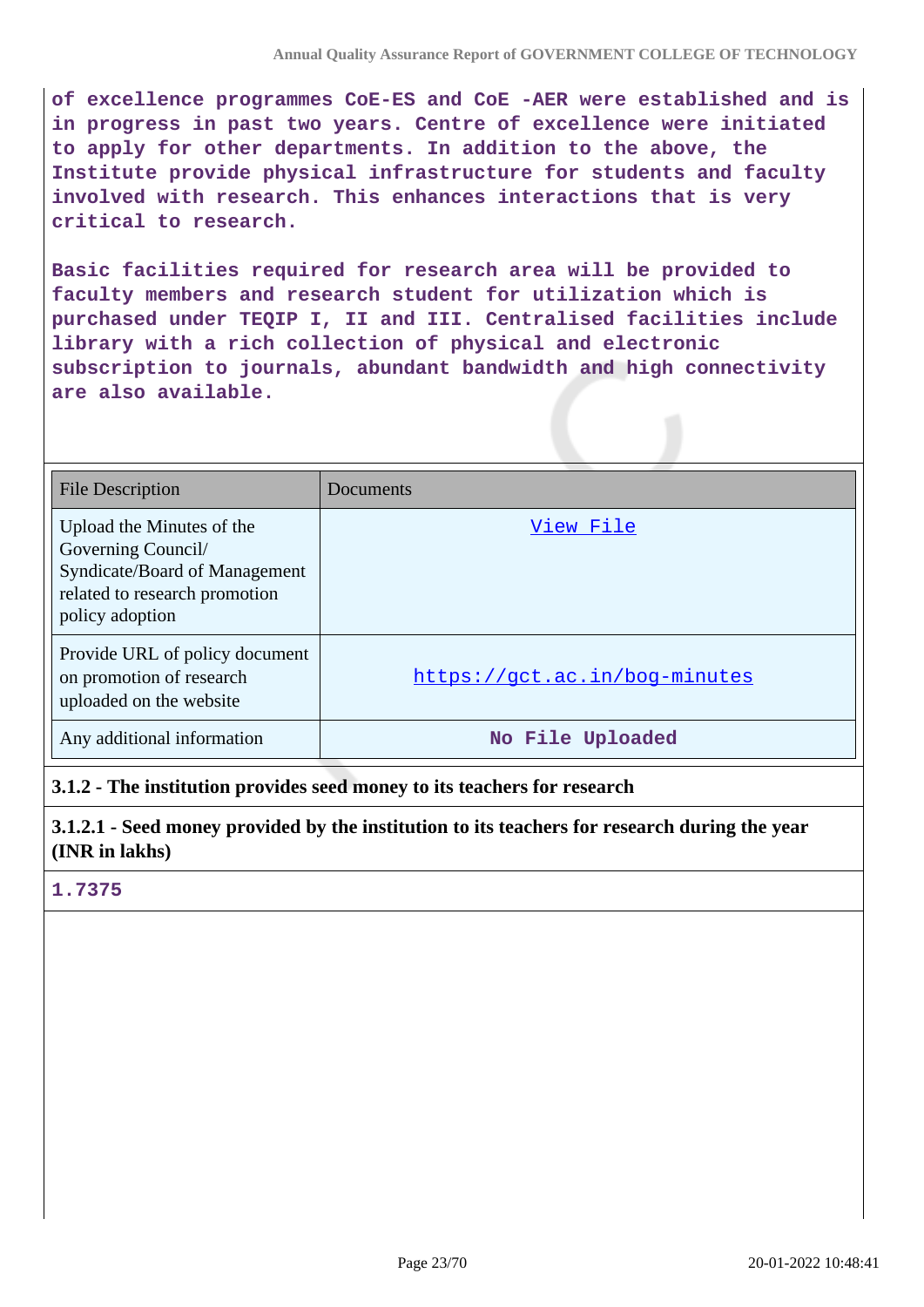| <b>File Description</b>                                                                                              | Documents        |
|----------------------------------------------------------------------------------------------------------------------|------------------|
| Minutes of the relevant bodies of<br>the institution regarding seed<br>money                                         | View File        |
| Budget and expenditure<br>statements signed by the Finance<br>Officer indicating seed money<br>provided and utilized | View File        |
| List of teachers receiving grant<br>and details of grant received                                                    | View File        |
| Any additional information                                                                                           | No File Uploaded |

# **3.1.3 - Number of teachers who were awarded national / international fellowship(s) for advanced studies/research during the year**

| <b>File Description</b>                                              | Documents        |
|----------------------------------------------------------------------|------------------|
| e-copies of the award letters of<br>the teachers                     | No File Uploaded |
| List of teachers and details of<br>their international fellowship(s) | View File        |
| Any additional information                                           | No File Uploaded |

# **3.2 - Resource Mobilization for Research**

# **3.2.1 - Grants received from Government and Non-Governmental agencies for research projects, endowments, Chairs during the year (INR in Lakhs)**

### **10.2**

**NIL**

| File Description                                                                                                        | Documents        |
|-------------------------------------------------------------------------------------------------------------------------|------------------|
| e-copies of the grant award<br>letters for research projects<br>sponsored by non-governmental<br>agencies/organizations | View File        |
| List of projects and grant details                                                                                      | View File        |
| Any additional information                                                                                              | No File Uploaded |

# **3.2.2 - Number of teachers having research projects during the year**

**6**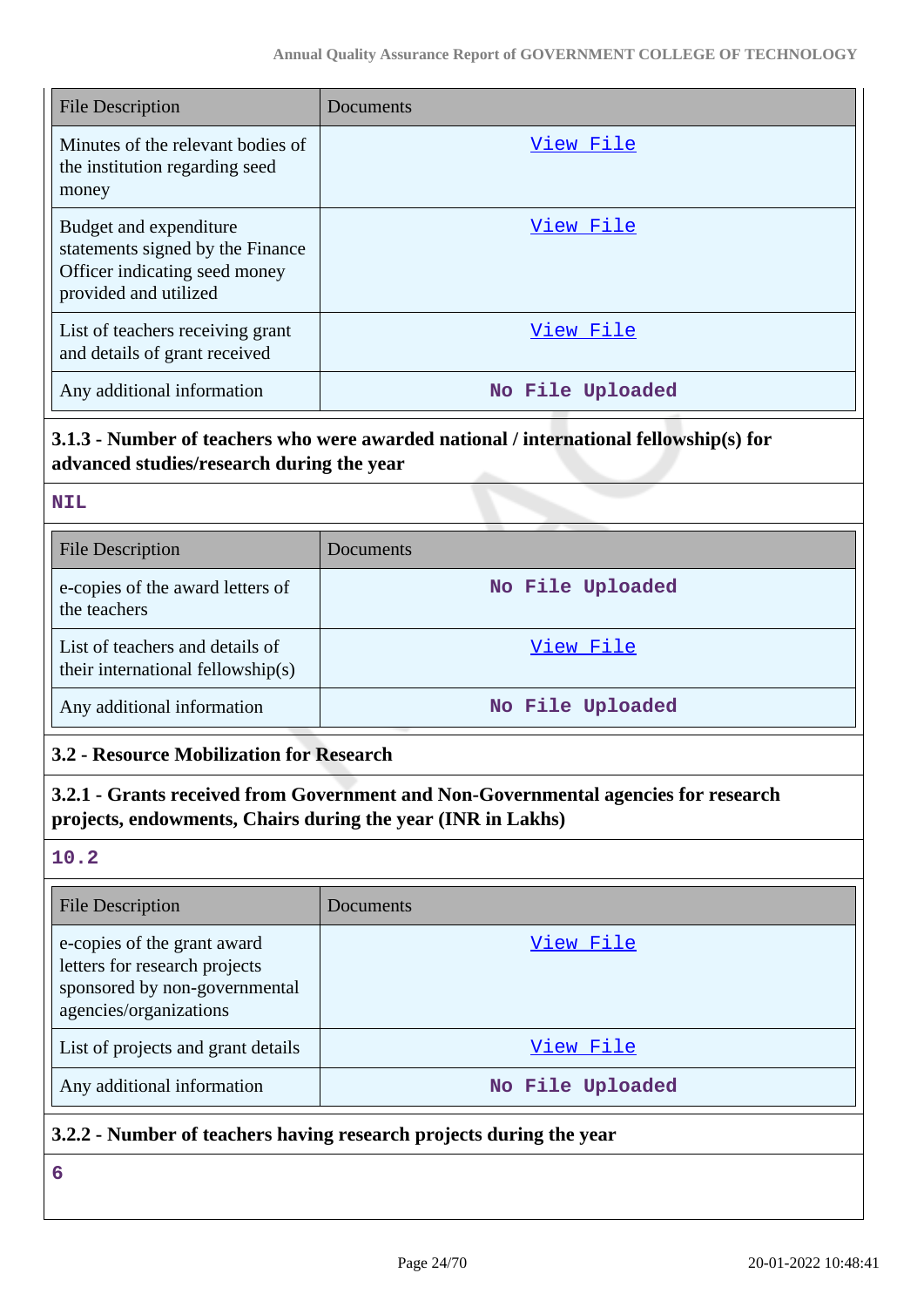| <b>File Description</b>                      | Documents                            |
|----------------------------------------------|--------------------------------------|
| Upload any additional<br>information         | No File Uploaded                     |
| Paste link for additional<br>Information     | https://gct.ac.in/sponsored-research |
| List of research projects during<br>the year | View File                            |

# **3.2.3 - Number of teachers recognised as research guides**

**38**

| <b>File Description</b>                                                                     | Documents |
|---------------------------------------------------------------------------------------------|-----------|
| Upload copies of the letter of the<br>university recognizing teachers<br>as research guides | View File |
| Institutional data in Prescribed<br>format                                                  | View File |

# **3.2.4 - Number of departments having research projects funded by Government and Non-Government agencies during the year**

**3**

| <b>File Description</b>                             | Documents                  |
|-----------------------------------------------------|----------------------------|
| Supporting document from<br><b>Funding Agencies</b> | View File                  |
| Paste link to funding agencies'<br>website          | https://gct.ac.in/research |
| Any additional information                          | No File Uploaded           |

### **3.3 - Innovation Ecosystem**

3.3.1 - Institution has created an ecosystem for innovations and creation and transfer of knowledge supported by dedicated centres for research, entrepreneurship, community orientation, incubation, etc.

**The institution has separate innovation and incubation cell. Required facilities and guidance were provided to uplift the students level. Most of the students apply their knowledge based on the societal needs. Necessary facilities such as peer reviewed journals were provided for reference for their development. Awareness meets, workshops, seminars and guest lectures on Entrepreneurship are organized by the EDC. Vast Alumnus of GCT**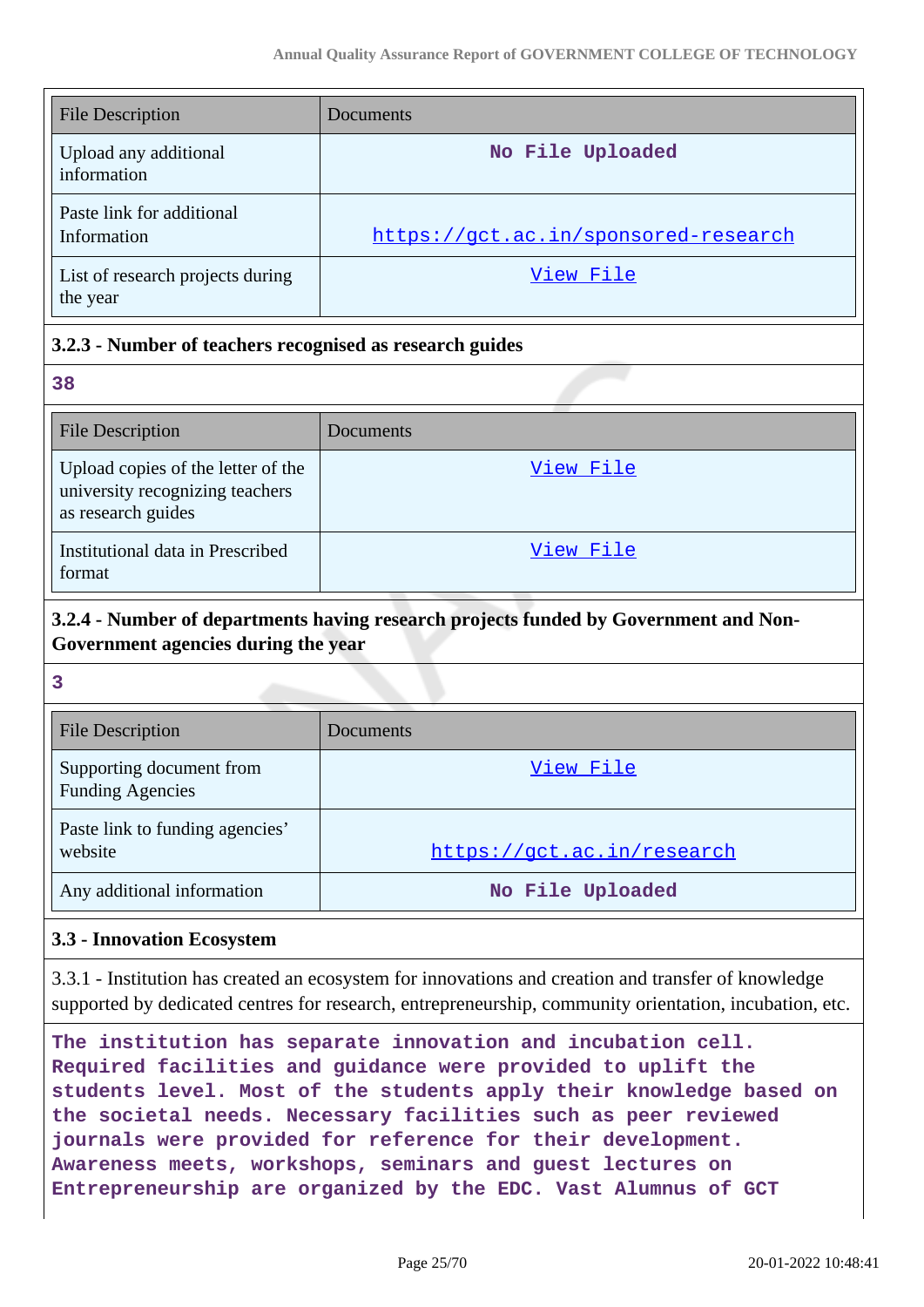**support the students by sharing their experience on their entrepreneurship in their fields. Students are provided opportunities to directly interact with outstanding entrepreneurs to excel in their field.**

**The key objective of Incubation Centre is to collect innovative ideas from students and adapt their innovative ideas into Technological Innovations. Students develop their innovative ideas as a prototype that can be useful for Agriculture and Rural Development. Students were awarded prizes for best models after showcase their talents through workshops held at various colleges.**

**All the departments in Government College of Technology were the recognized Research Centres under Anna University, Chennai, Tamilnadu and most of the students were uplifted in their research carrier. Students carried out their innovations in designing won cash prize in a National Level event NAVYANTRA, a hardware hackathon with an open problem statement conducted by Indian Institute of Technology, Dhanbad. During the last five years around 100 PhD's are produced by the research centres established in the college and 132 research scholars are working actively in research centres under 35 recognised guides.**

**Intra-level competition will be held among students to participate in HACKTHONs through Student Research Foundation cell. In addition to this, students are participating in various activities at national and international level every year and get inspiration about innovations.**

| <b>File Description</b>                  | Documents                              |
|------------------------------------------|----------------------------------------|
| Upload any additional<br>information     | View File                              |
| Paste link for additional<br>information | https://gct.ac.in/vision-and-mission-5 |

# **3.3.2 - Number of workshops/seminars conducted on Research Methodology, Intellectual Property Rights (IPR), Entrepreneurship and Skill Development during the year**

| <b>File Description</b>                                 | Documents        |  |
|---------------------------------------------------------|------------------|--|
| Report of the events                                    | View File        |  |
| List of workshops/seminars<br>conducted during the year | View File        |  |
| Any additional information                              | No File Uploaded |  |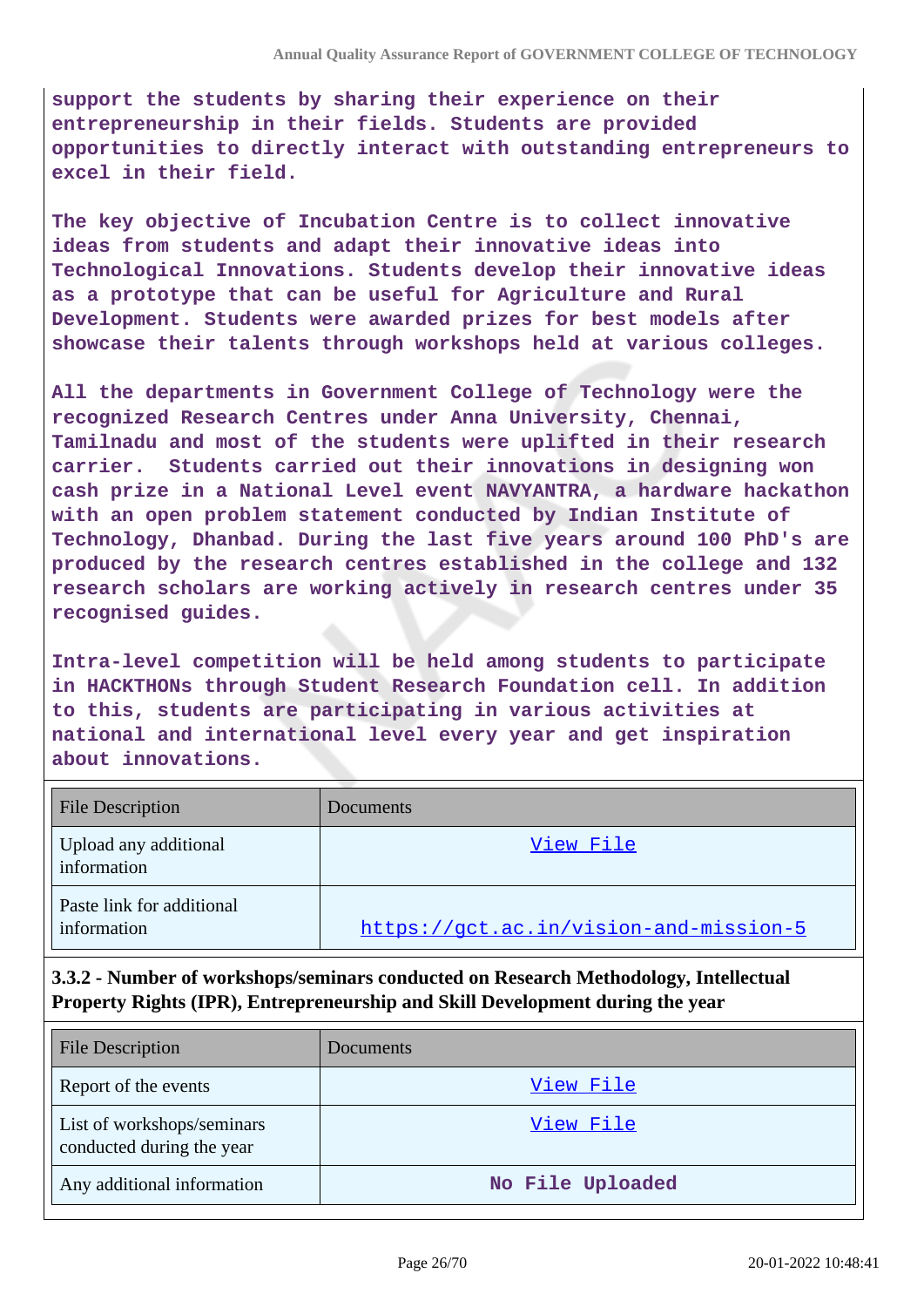| <b>3.4 - Research Publications and Awards</b>                                                                                                                                                                                                                                                                                      |                            |                                                                                  |
|------------------------------------------------------------------------------------------------------------------------------------------------------------------------------------------------------------------------------------------------------------------------------------------------------------------------------------|----------------------------|----------------------------------------------------------------------------------|
| 3.4.1 - The Institution ensures implementation<br>of its Code of Ethics for Research uploaded in<br>the website through the following: Research<br><b>Advisory Committee Ethics Committee</b><br><b>Inclusion of Research Ethics in the research</b><br>methodology course work Plagiarism check<br>through authenticated software |                            | C. Any 2 of the above                                                            |
| <b>File Description</b>                                                                                                                                                                                                                                                                                                            | Documents                  |                                                                                  |
| Code of Ethics for Research,<br><b>Research Advisory Committee</b><br>and Ethics Committee<br>constitution and list of members<br>of these committees, software<br>used for plagiarism check                                                                                                                                       | <u>View File</u>           |                                                                                  |
| Any additional information                                                                                                                                                                                                                                                                                                         |                            | No File Uploaded                                                                 |
| 3.4.2.1 - Number of PhD students registered during the year<br>11                                                                                                                                                                                                                                                                  |                            | recognized PhD guides/ supervisors provided in Metric No. 3.2.3) during the year |
| <b>File Description</b>                                                                                                                                                                                                                                                                                                            | Documents                  |                                                                                  |
| URL to the research page on HEI<br>website                                                                                                                                                                                                                                                                                         | https://gct.ac.in/research |                                                                                  |
| List of PhD scholars and details<br>like name of the guide, title of<br>thesis, and year of registration                                                                                                                                                                                                                           | <u>View File</u>           |                                                                                  |
| Any additional information                                                                                                                                                                                                                                                                                                         | No File Uploaded           |                                                                                  |
| 3.4.3 - Number of research papers per teacher in CARE Journals notified on UGC website<br>during the year                                                                                                                                                                                                                          |                            |                                                                                  |
| 70                                                                                                                                                                                                                                                                                                                                 |                            |                                                                                  |
| <b>File Description</b>                                                                                                                                                                                                                                                                                                            | Documents                  |                                                                                  |
| List of research papers by title,<br>author, department, and year of<br>publication                                                                                                                                                                                                                                                |                            | <u>View File</u>                                                                 |
| Any additional information                                                                                                                                                                                                                                                                                                         | No File Uploaded           |                                                                                  |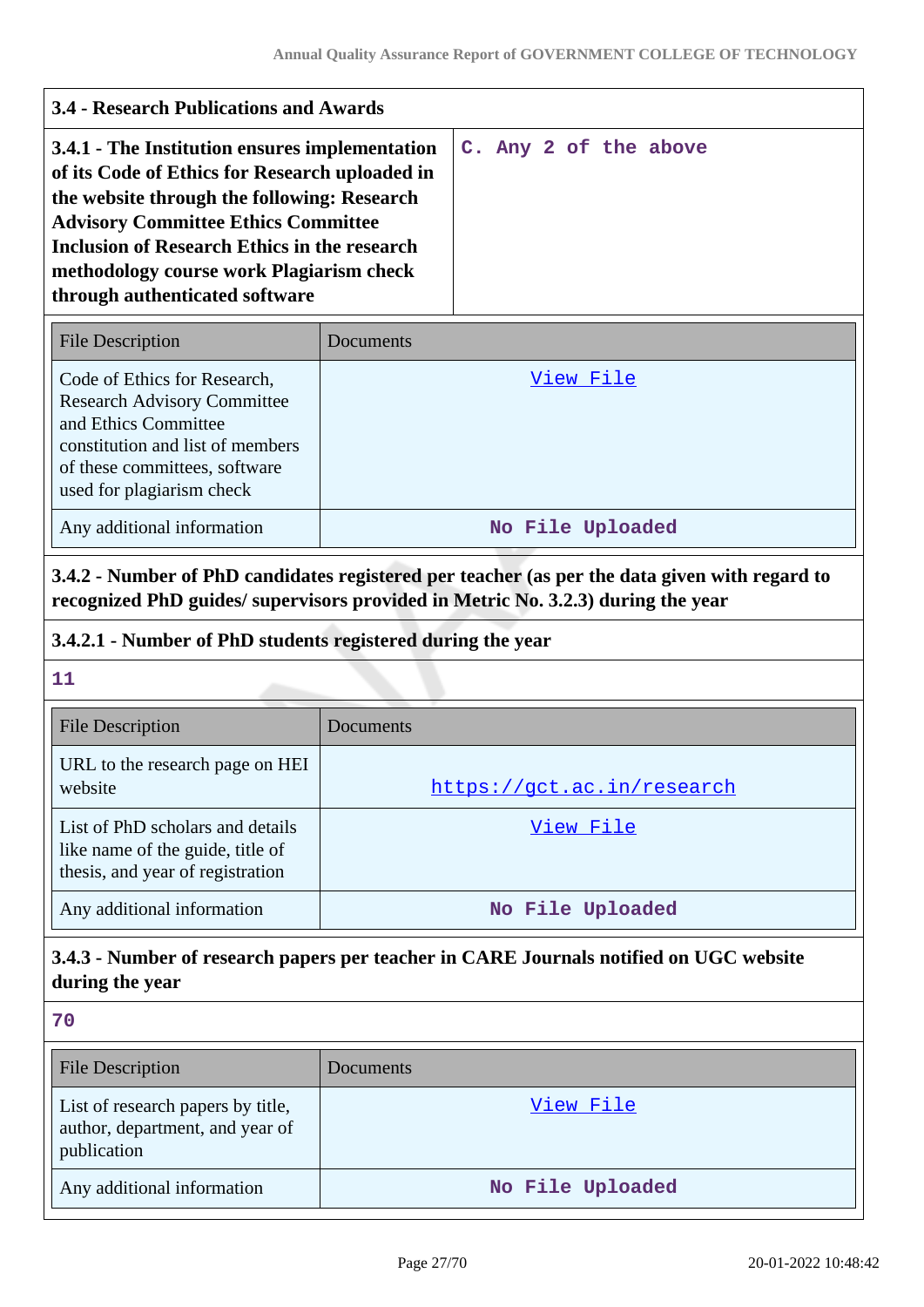# **3.4.4 - Number of books and chapters in edited volumes / books published per teacher during the year 18** File Description Documents Upload any additional information [View File](https://assessmentonline.naac.gov.in/storage/app/public/aqar/15067/15067_241_552.xlsx) Paste link for additional information https://gct.ac.in/books-published-gctauthors **3.4.5 - Bibliometrics of the publications during the year based on average Citation Index in Scopus/ Web of Science/PubMed 3.4.5.1 - Total number of Citations in Scopus during the year 2176** File Description Documents Any additional information **No File Uploaded** Bibliometrics of the publications during the year [View File](https://assessmentonline.naac.gov.in/storage/app/public/aqar/15067/15067_242_555.pdf) **3.4.6 - Bibliometrics of the publications during the year based on Scopus/ Web of Science – h-Index of the University 3.4.6.1 - h-index of Scopus during the year 47** File Description Documents Bibiliometrics of publications based on Scopus/ Web of Science - h-index of the Institution [View File](https://assessmentonline.naac.gov.in/storage/app/public/aqar/15067/15067_243_556.pdf) Any additional information and the state of the [View File](https://assessmentonline.naac.gov.in/storage/app/public/aqar/15067/15067_243_557.pdf) **3.5 - Consultancy**

# **3.5.1 - Revenue generated from consultancy and corporate training during the year (INR in lakhs)**

**1,03.22**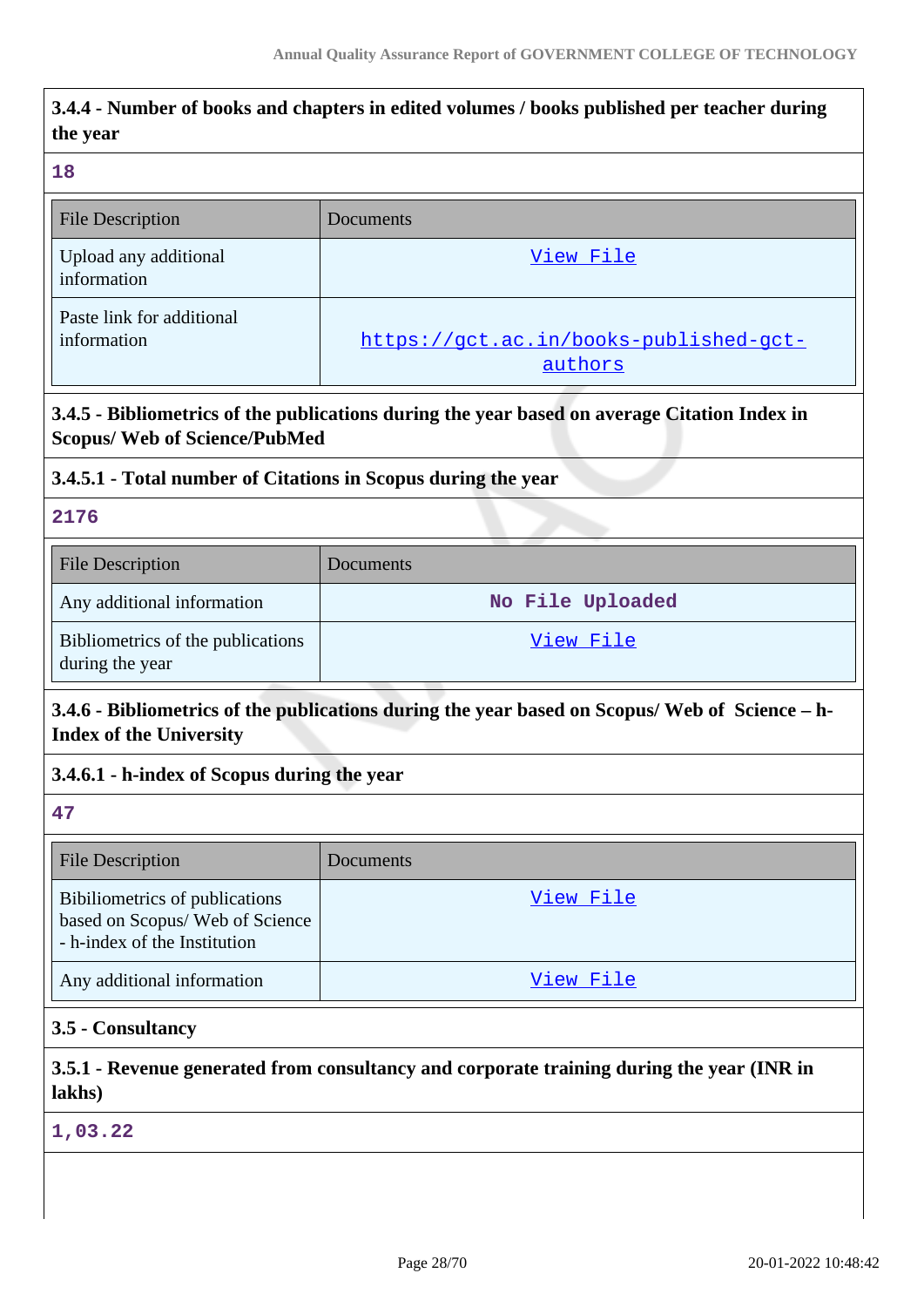| <b>File Description</b>                                                                                             | Documents |
|---------------------------------------------------------------------------------------------------------------------|-----------|
| Audited statements of accounts<br>indicating the revenue generated<br>through consultancy and<br>corporate training | View File |
| List of consultants and revenue<br>generated by them                                                                | View File |
| Any additional information                                                                                          | View File |

# **3.5.2 - Total amount spent on developing facilities, training teachers and clerical/project staff for undertaking consultancy during the year**

|            | w      |
|------------|--------|
| e e        |        |
| $\sqrt{2}$ |        |
|            | ×<br>w |
|            |        |

| <b>File Description</b>                                                                                                                                             | Documents        |
|---------------------------------------------------------------------------------------------------------------------------------------------------------------------|------------------|
| Audited statements of accounts<br>indicating the expenditure<br>incurred on developing facilities<br>and training teachers and staff for<br>undertaking consultancy | View File        |
| List of training programmes,<br>teachers and staff trained for<br>undertaking consultancy                                                                           | View File        |
| List of facilities and staff<br>available for undertaking<br>consultancy                                                                                            | View File        |
| Any additional information                                                                                                                                          | No File Uploaded |

# **3.6 - Extension Activities**

3.6.1 - Extension activities carried out in the neighbourhood sensitising students to social issues for their holistic development, and the impact thereof during the year

**Our students are involved in Green Club, Literary and Debating Society, Students Research Foundation, NSS, NCC, YRC. Each department will organize a National Level Technical Symposium every year and get exposed to recent trends.**

**Every year National Days such as Independence Day, Republic Day, Sadbhavana Diwas, Social Justice Day, Anti corruption Day, National Unity Day, National Integration Day, Voters Day, Abolition of untouchability, Anti-Giving Day, World Day againt child labour and so on.**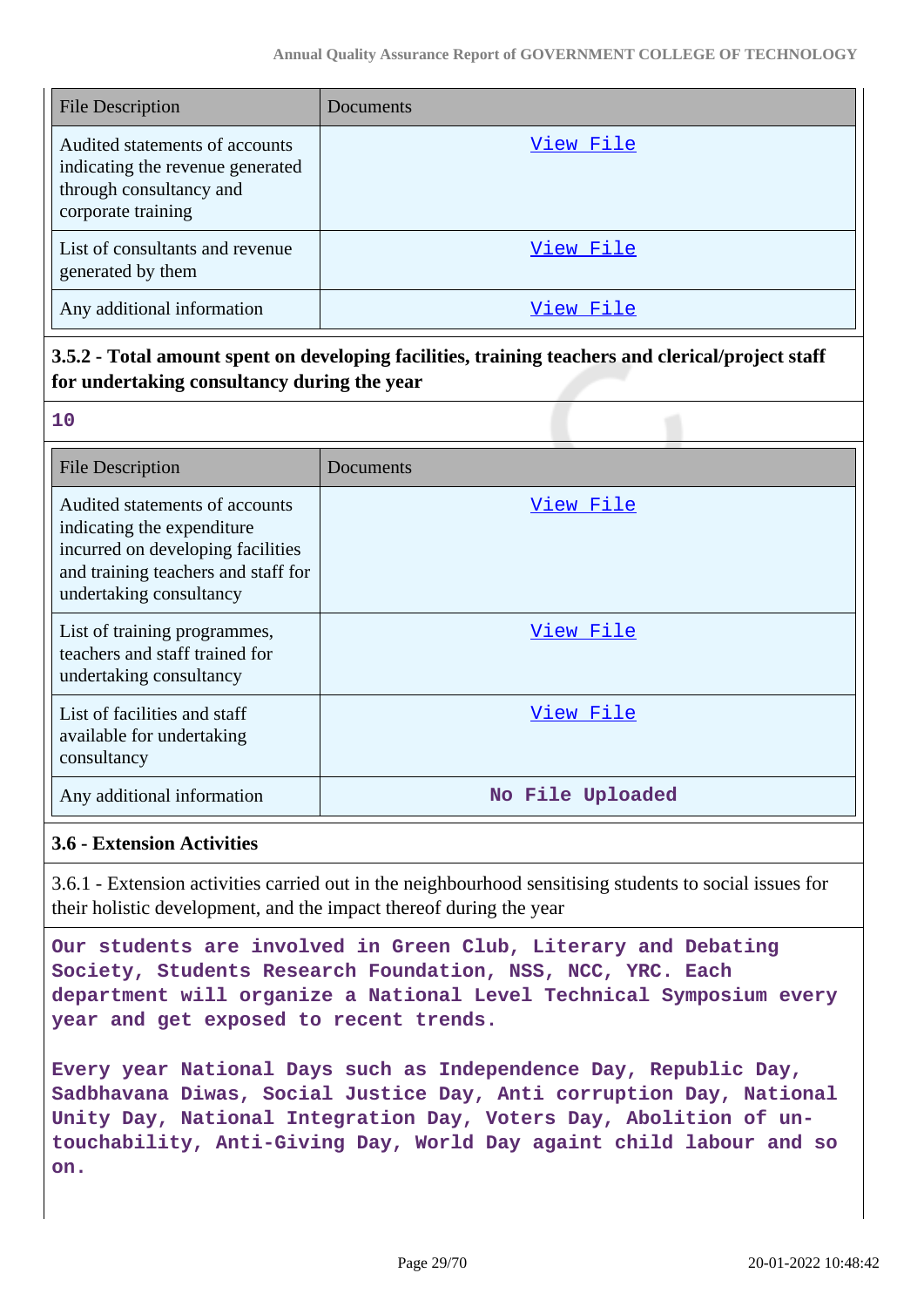**Karam kodu is an event organized by NSS,where this event mainly focuses on helping the needy at any level. Tree plantation drive were organized by /green club around 1000 trees were planted during this event. Road safety awareness programme and health awareness camp were conducted by Rotaract Club.**

**Various other activities were organized by various clubs, help the students to get awareness on social issues for their development.**

| <b>File Description</b>                  | Documents                                                                    |
|------------------------------------------|------------------------------------------------------------------------------|
| Upload any additional<br>information     | View File                                                                    |
| Paste link for additional<br>information | https://drive.google.com/drive/folders/1eCZH<br>KOshFOydq7HdPV Vs U6-AwROrCr |

**3.6.2 - Number of awards and recognition received by the Institution, its teachers and students for extension activities from Government / Government-recognised bodies during the year**

**2**

| <b>File Description</b>                                         | Documents        |
|-----------------------------------------------------------------|------------------|
| Number of awards for extension<br>activities in during the year | View File        |
| e-copy of the award letters                                     | View File        |
| Any additional information                                      | No File Uploaded |

# **3.6.3 - Number of extension and outreach programmes conducted by the institution through NSS/NCC/Red Cross/YRC, etc. during the year (including Government-initiated programmes such as Swachh Bharat, AIDS Awareness, and Gender Sensitization and those organised in collaboration with industry, community and NGOs)**

| e e |  |
|-----|--|
|     |  |

| <b>File Description</b>         | <b>Documents</b> |
|---------------------------------|------------------|
| Reports of the events organized | View File        |
| Any additional information      | No File Uploaded |

#### **3.6.4 - Number of students participating in extension activities listed in 3.6.3 during the year**

**6842**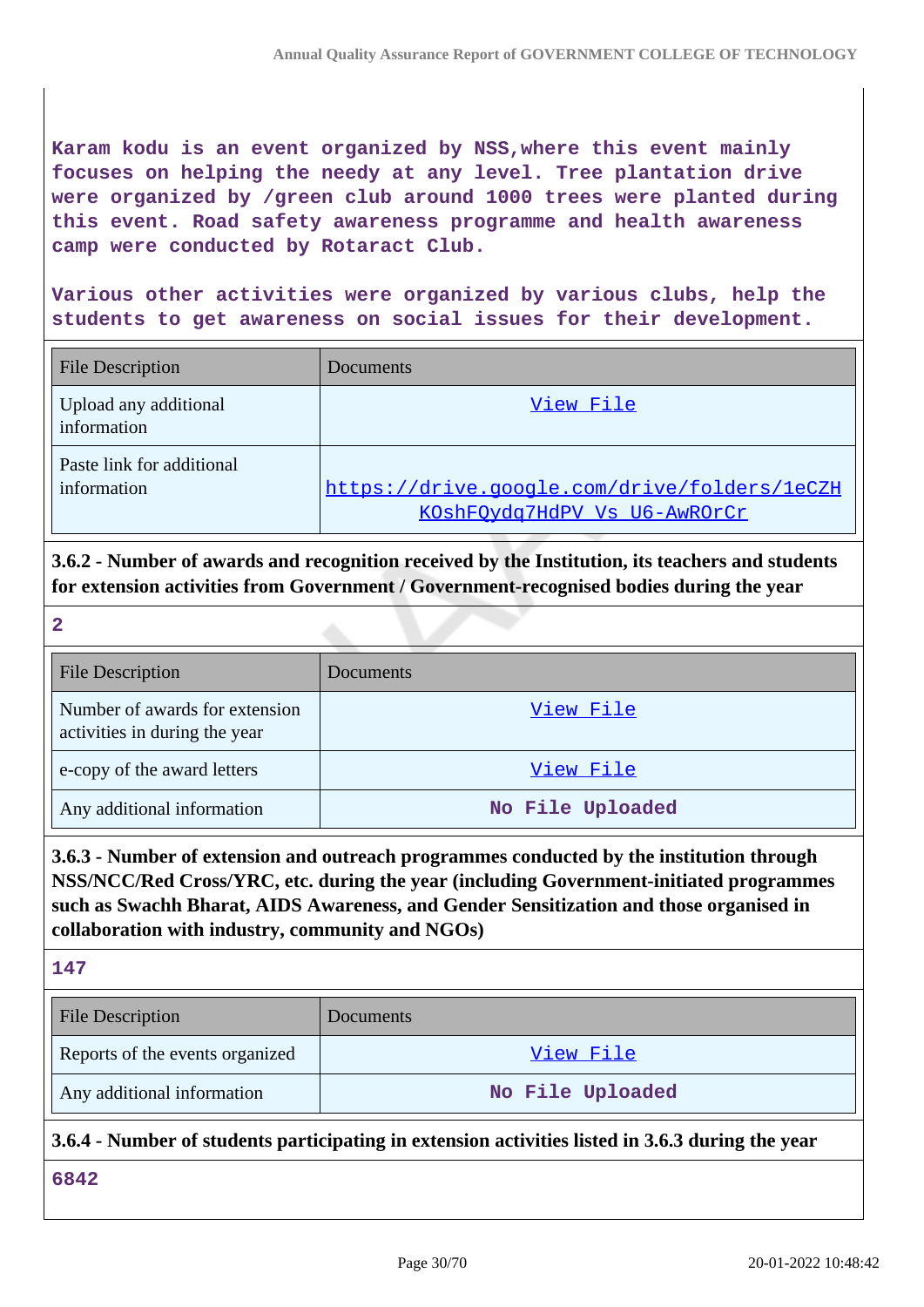| <b>File Description</b>                                                                                                                                     | Documents        |  |  |  |
|-------------------------------------------------------------------------------------------------------------------------------------------------------------|------------------|--|--|--|
| Reports of the events                                                                                                                                       | View File        |  |  |  |
| Any additional information                                                                                                                                  | No File Uploaded |  |  |  |
| 3.7 - Collaboration                                                                                                                                         |                  |  |  |  |
| 3.7.1 - Number of collaborative activities during the year for research/faculty exchange/student<br>exchange/internship/on-the-job training/project work    |                  |  |  |  |
| 253                                                                                                                                                         |                  |  |  |  |
| <b>File Description</b>                                                                                                                                     | Documents        |  |  |  |
| Copies of documents<br>highlighting collaboration                                                                                                           | View File        |  |  |  |
| Any additional information                                                                                                                                  | No File Uploaded |  |  |  |
| importance, other universities, industries, corporate houses, etc. during the year (only<br>functional MoUs with ongoing activities to be considered)<br>22 |                  |  |  |  |
| <b>File Description</b>                                                                                                                                     | Documents        |  |  |  |
| e-copies of the MoUs with<br>institution/industry/corporate<br>house                                                                                        | View File        |  |  |  |
| Details of functional MoUs with<br>institutions of national,<br>international importance, other<br>institutions etc. during the year                        | View File        |  |  |  |
| Any additional information                                                                                                                                  | View File        |  |  |  |
| <b>INFRASTRUCTURE AND LEARNING RESOURCES</b>                                                                                                                |                  |  |  |  |
|                                                                                                                                                             |                  |  |  |  |
| <b>4.1 - Physical Facilities</b>                                                                                                                            |                  |  |  |  |

4.1.1 - The Institution has adequate infrastructure and physical facilities for teaching-learning, viz., classrooms, laboratories, computing equipments, etc.

| Facilities    | Existing    | Newly added |  |
|---------------|-------------|-------------|--|
| Campus area   | 45 Hectares | <b>Nil</b>  |  |
| Class rooms   | 68          | <b>Nil</b>  |  |
| Laboratories  |             | Nil         |  |
| Seminar Halls |             | Nil         |  |
|               |             |             |  |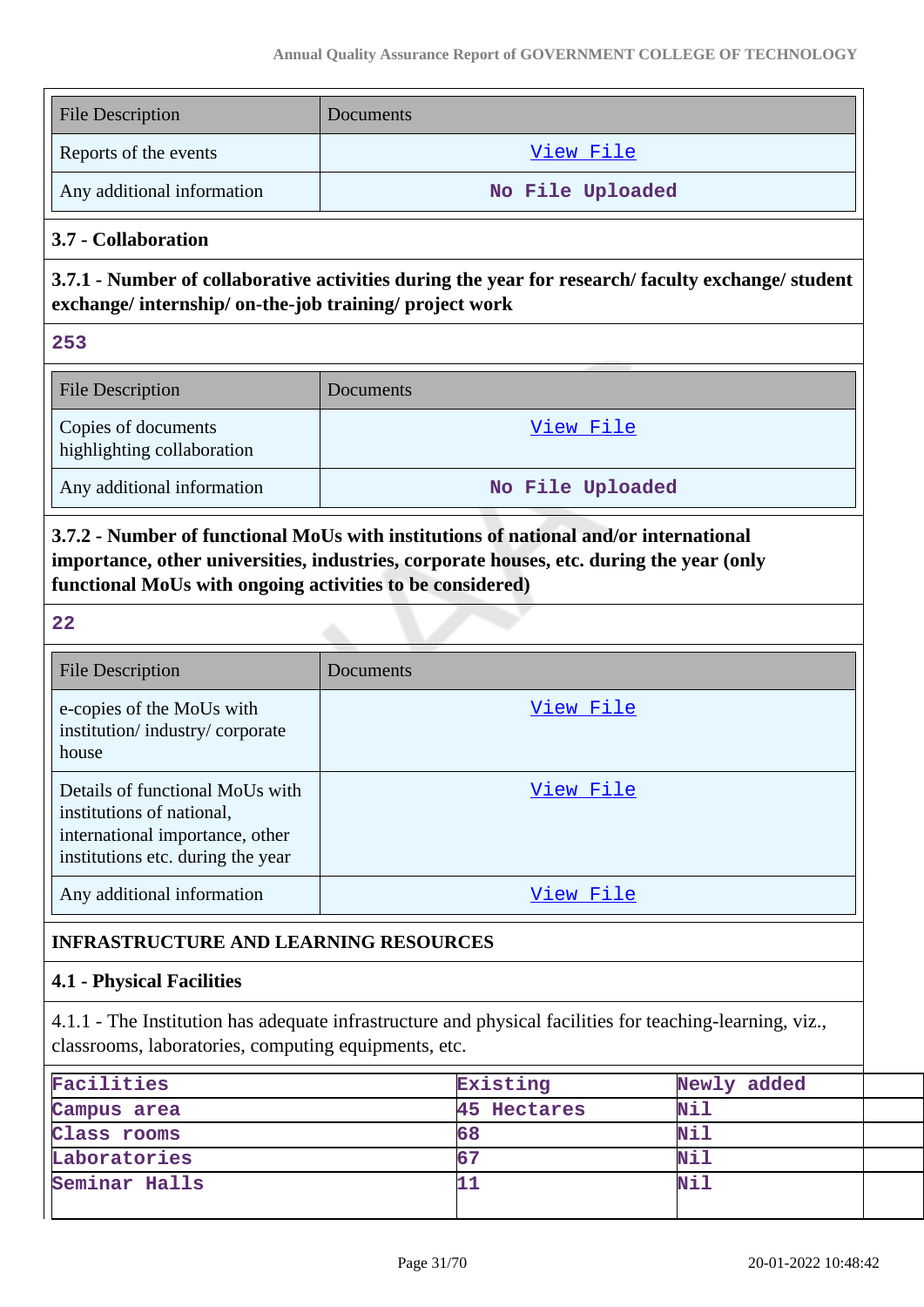| Classrooms with LCD facilities                                                                              |           | 43                      | Nil                  |  |
|-------------------------------------------------------------------------------------------------------------|-----------|-------------------------|----------------------|--|
| Classrooms with Wi-Fi/ LAN                                                                                  |           | 68                      | Nil                  |  |
| Seminar halls with ICT facilities                                                                           |           | 11                      | <b>Nil</b>           |  |
|                                                                                                             |           |                         |                      |  |
| Video Centre                                                                                                |           | $\overline{\mathbf{2}}$ | Nil                  |  |
| No. of important equipments                                                                                 |           |                         | 14                   |  |
| purchased (? 1.0 Lakh) during the                                                                           |           |                         |                      |  |
| current year.                                                                                               |           |                         |                      |  |
| Value of the equipment purchased                                                                            |           |                         |                      |  |
| during the year                                                                                             |           |                         | $Rs. 42, 32, 287/$ - |  |
| (Rs. in Lakhs)                                                                                              |           |                         |                      |  |
|                                                                                                             |           |                         | (Rs. 42.32 Lak       |  |
| Others                                                                                                      |           |                         |                      |  |
|                                                                                                             |           |                         |                      |  |
| <b>File Description</b>                                                                                     | Documents |                         |                      |  |
| Upload any additional                                                                                       |           | View File               |                      |  |
| information                                                                                                 |           |                         |                      |  |
| Paste link for additional                                                                                   |           |                         |                      |  |
| information                                                                                                 |           | Nil                     |                      |  |
|                                                                                                             |           |                         |                      |  |
| 4.1.2 - The institution has adequate facilities for cultural activities, yoga, sports and games (indoor and |           |                         |                      |  |
| outdoor) including gymnasium, yoga centre, auditorium etc.)                                                 |           |                         |                      |  |
| The department of Physical Education offers facilities for various                                          |           |                         |                      |  |
| games and track events.                                                                                     |           |                         |                      |  |
|                                                                                                             |           |                         |                      |  |
| An open-air Gymnasium equipped with parallel bars and horizontal                                            |           |                         |                      |  |
| bars afford ample scope to those who are interested in Gymnastics.                                          |           |                         |                      |  |
|                                                                                                             |           |                         |                      |  |
| A spacious stadium provides space for about 800 spectators to                                               |           |                         |                      |  |
| witness the proceedings at the college grounds. There is also a well                                        |           |                         |                      |  |
| equipped Indoor gymnasium.                                                                                  |           |                         |                      |  |
| The College auditorium has a seating capacity of about 850. It is                                           |           |                         |                      |  |
| equipped with a 35 mm projector and a wide screen, which is utilized                                        |           |                         |                      |  |
| for screening pictures.                                                                                     |           |                         |                      |  |
|                                                                                                             |           |                         |                      |  |
| Floor area : 1027 sq. m.                                                                                    |           |                         |                      |  |
| Area of cabin : 12 sq. m.                                                                                   |           |                         |                      |  |
| Area of stage : 50 sq. m.                                                                                   |           |                         |                      |  |
| Sound system : 100w                                                                                         |           |                         |                      |  |

**No. of green rooms : 2**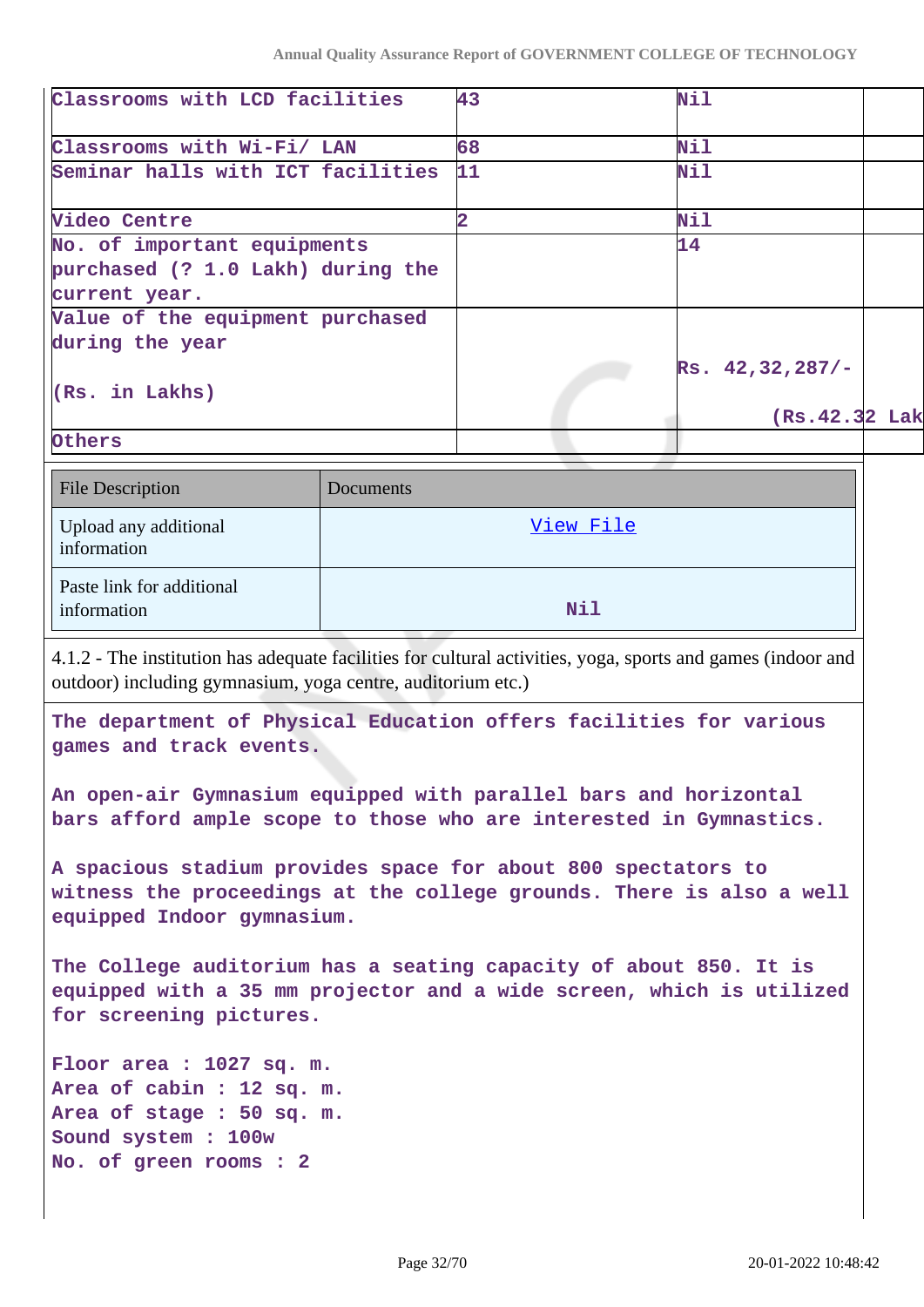| <b>File Description</b>                  | Documents        |
|------------------------------------------|------------------|
| Geotagged pictures                       | View File        |
| Upload any additional<br>information     | No File Uploaded |
| Paste link for additional<br>information | <b>Nil</b>       |

# **4.1.3 - Number of classrooms and seminar halls with ICT-enabled facilities**

| 11                                                                                                        |                  |
|-----------------------------------------------------------------------------------------------------------|------------------|
| <b>File Description</b>                                                                                   | Documents        |
| Upload any additional<br>information                                                                      | No File Uploaded |
| <b>Upload Number of classrooms</b><br>and seminar halls with ICT<br>enabled facilities (Data<br>Template) | View File        |

# **4.1.4 - Expenditure for infrastructure augmentation, excluding salary, during the year (INR in Lakhs)**

**Rs. 1064.27641/-**

| <b>File Description</b>                                       | Documents        |
|---------------------------------------------------------------|------------------|
| Upload audited utilization<br>statements                      | View File        |
| Details of Expenditure, excluding<br>salary, during the years | View File        |
| Any additional information                                    | No File Uploaded |

# **4.2 - Library as a Learning Resource**

4.2.1 - Library is automated using Integrated Library Management System (ILMS)

| Name of the ILMS<br>software           | Nature of automation<br>(fully or partially) | Version        | Year of automati      |  |
|----------------------------------------|----------------------------------------------|----------------|-----------------------|--|
| Dolphin Software<br>Solutions Pvt.Ltd. | Fully                                        | 2.0.50727.5483 | 2017<br>(24.03.2 017) |  |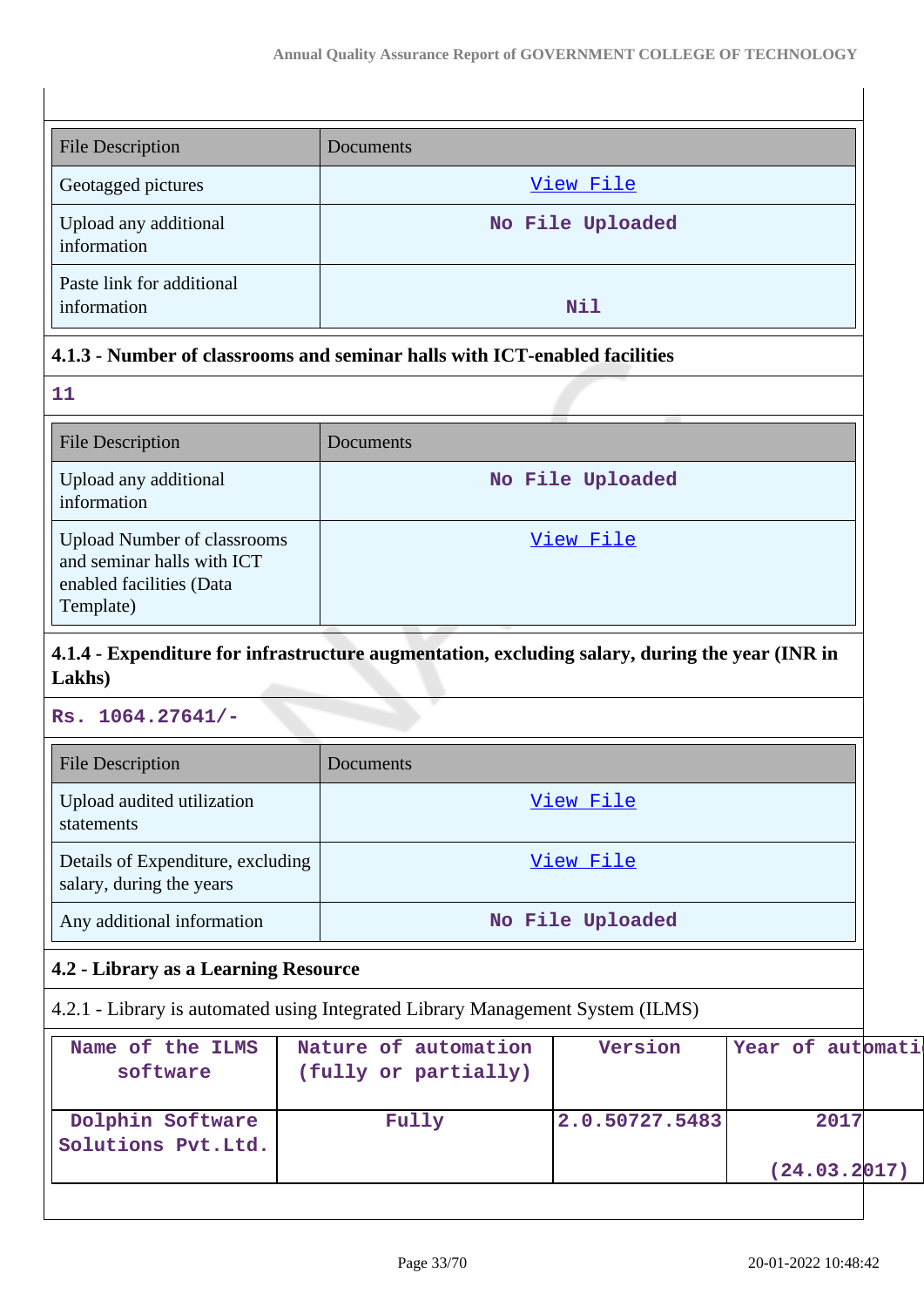| <b>File Description</b>                                                                                                                                         | Documents             |  |
|-----------------------------------------------------------------------------------------------------------------------------------------------------------------|-----------------------|--|
| Upload any additional<br>information                                                                                                                            | No File Uploaded      |  |
| Paste link for additional<br>information                                                                                                                        | Nil                   |  |
| 4.2.2 - Institution has access to the following: e-<br>journals e-ShodhSindhu Shodhganga<br><b>Membership e-books Databases Remote access</b><br>to e-resources | B. Any 3 of the above |  |
| <b>File Description</b>                                                                                                                                         | Documents             |  |
| Details of subscriptions like e-<br>journals, e-books, e-<br>ShodhSindhu, Shodhganga<br>membership                                                              | View File             |  |
| Upload any additional<br>information                                                                                                                            | View File             |  |
| 4.2.3 - Expenditure on purchase of books/e-books and subscription to journals/e-journals<br>during the year (INR in lakhs)                                      |                       |  |
| 4.23775                                                                                                                                                         |                       |  |

| <b>File Description</b>                                                                                                       | Documents        |
|-------------------------------------------------------------------------------------------------------------------------------|------------------|
| Audited statements of accounts                                                                                                | View File        |
| Any additional information                                                                                                    | No File Uploaded |
| Details of annual expenditure for<br>purchase of books/e-books and<br>journals/e- journals during the<br>year (Data Template) | View File        |

# **4.2.4 - Usage of library by teachers and students (footfalls and login data for online access)**

# **4.2.4.1 - Number of teachers and students using the library per day during the year**

# **160**

| File Description                                            | <b>Documents</b> |
|-------------------------------------------------------------|------------------|
| Upload details of library usage<br>by teachers and students | View File        |
| Any additional information                                  | No File Uploaded |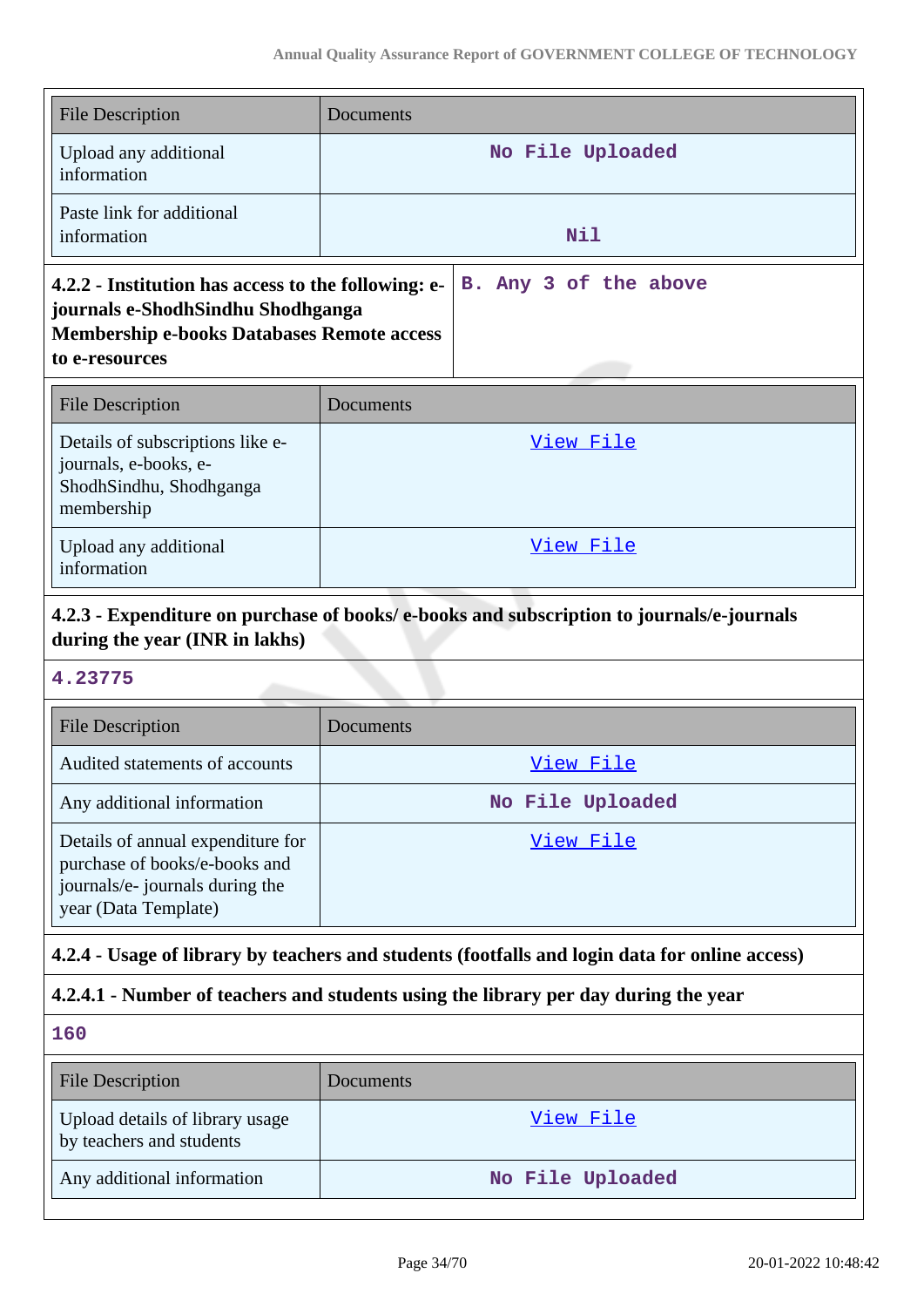### **4.3 - IT Infrastructure**

4.3.1 - Institution has an IT policy covering Wi-Fi, cyber security, etc. and has allocated budget for updating its IT facilities

#### **Institutional Website:**

**Government College of Technology, Coimbatore uses web-based technology as a tool to support its missions of teaching, research, scholarship, artistic creation, professional practice, and service to the community. The Institutional Website is maintained by Enova SolutionsPvt Ltd, Coimbatore. Designers from Enova Solutions Pvt Ltd are responsible for designing/creating content that meets web usability and accessibility standards, ensuring the accuracy and timeliness of the information presented, publishing pages that represent professional design and quality, ensuring that web materials comply with Institute policy, privacy and , information security.**

#### **Institute Website Management Committee:**

**The College Website Committee will be responsible for overseeing, interpreting and revising current website policy. The College Website Committee will be responsible for adding new policiesif necessary and to respond to issues pertaining to website operation in general or to the Institute website in particularThe Website is managed/maintained by the following Institute Website Management Committee members:**

- **1. Dr.P.Thamarai, Principal, Government College of Technology, Coimbatore.**
- **2. Dr.R.Thenmozhi, Professor and Head, Structural Engineering.**
- **3. Dr.J.C.Miraclin Joyce Pamila, Professor, Computer Science and Engineering.**
- **4. Dr.A.MeenaKowshalya, Assistant Professor, Computer Science and Engineering.**

**To publish any content int the Institute Website, the above mentioned hireacrchy if followed. After careful scrutiny of the information content and through proper channel the informations are published/ updated in the Institute Website**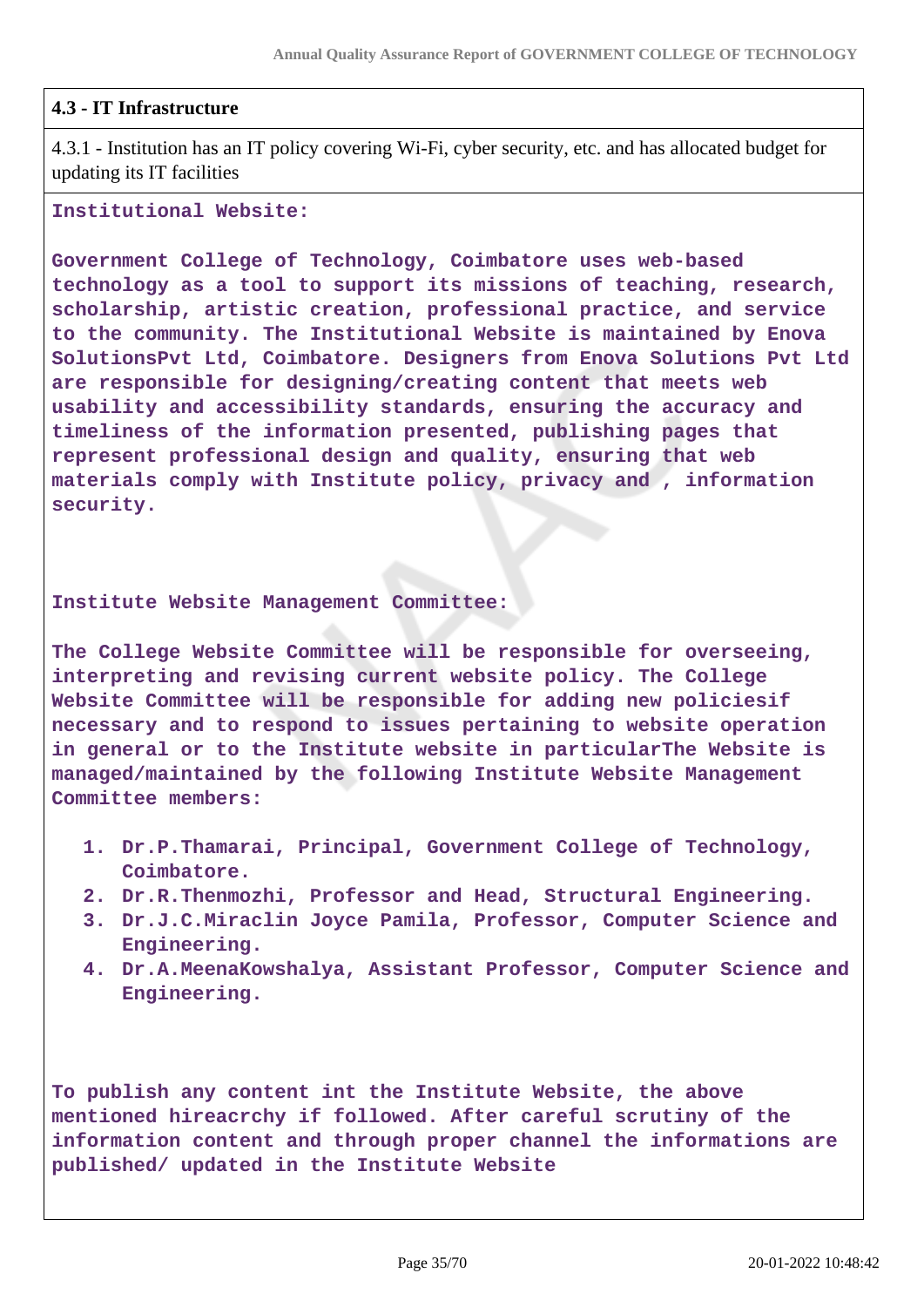| <b>File Description</b>                                                                                                                                                                                                                                        | Documents        |                          |  |
|----------------------------------------------------------------------------------------------------------------------------------------------------------------------------------------------------------------------------------------------------------------|------------------|--------------------------|--|
| Upload any additional<br>information                                                                                                                                                                                                                           | No File Uploaded |                          |  |
| Paste link for additional<br>information                                                                                                                                                                                                                       | Nil              |                          |  |
| 4.3.2 - Student - Computer ratio                                                                                                                                                                                                                               |                  |                          |  |
| Number of Students                                                                                                                                                                                                                                             |                  | Number of Computers      |  |
| 3050                                                                                                                                                                                                                                                           |                  | 1350                     |  |
| <b>File Description</b>                                                                                                                                                                                                                                        | Documents        |                          |  |
| Upload any additional<br>information                                                                                                                                                                                                                           |                  | No File Uploaded         |  |
| 4.3.3 - Bandwidth of internet connection in the<br>A. ?50 Mbps<br>Institution and the number of students on<br>campus                                                                                                                                          |                  |                          |  |
| <b>File Description</b>                                                                                                                                                                                                                                        | Documents        |                          |  |
| Details of bandwidth available in<br>the Institution                                                                                                                                                                                                           |                  | View File                |  |
| Upload any additional<br>information                                                                                                                                                                                                                           |                  | View File                |  |
| 4.3.4 - Institution has facilities for e-content<br><b>Facilities available</b><br>development:<br>for e-content development Media Centre<br><b>Audio-Visual Centre Lecture Capturing</b><br><b>System (LCS) Mixing equipments and</b><br>software for editing |                  | A. All four of the above |  |
| <b>File Description</b>                                                                                                                                                                                                                                        | Documents        |                          |  |
| Upload any additional<br>information                                                                                                                                                                                                                           | View File        |                          |  |
| Paste link for additional<br>information                                                                                                                                                                                                                       | Nil              |                          |  |
| List of facilities for e-content<br>development (Data Template)                                                                                                                                                                                                | <u>View File</u> |                          |  |
| 4.4 - Maintenance of Campus Infrastructure                                                                                                                                                                                                                     |                  |                          |  |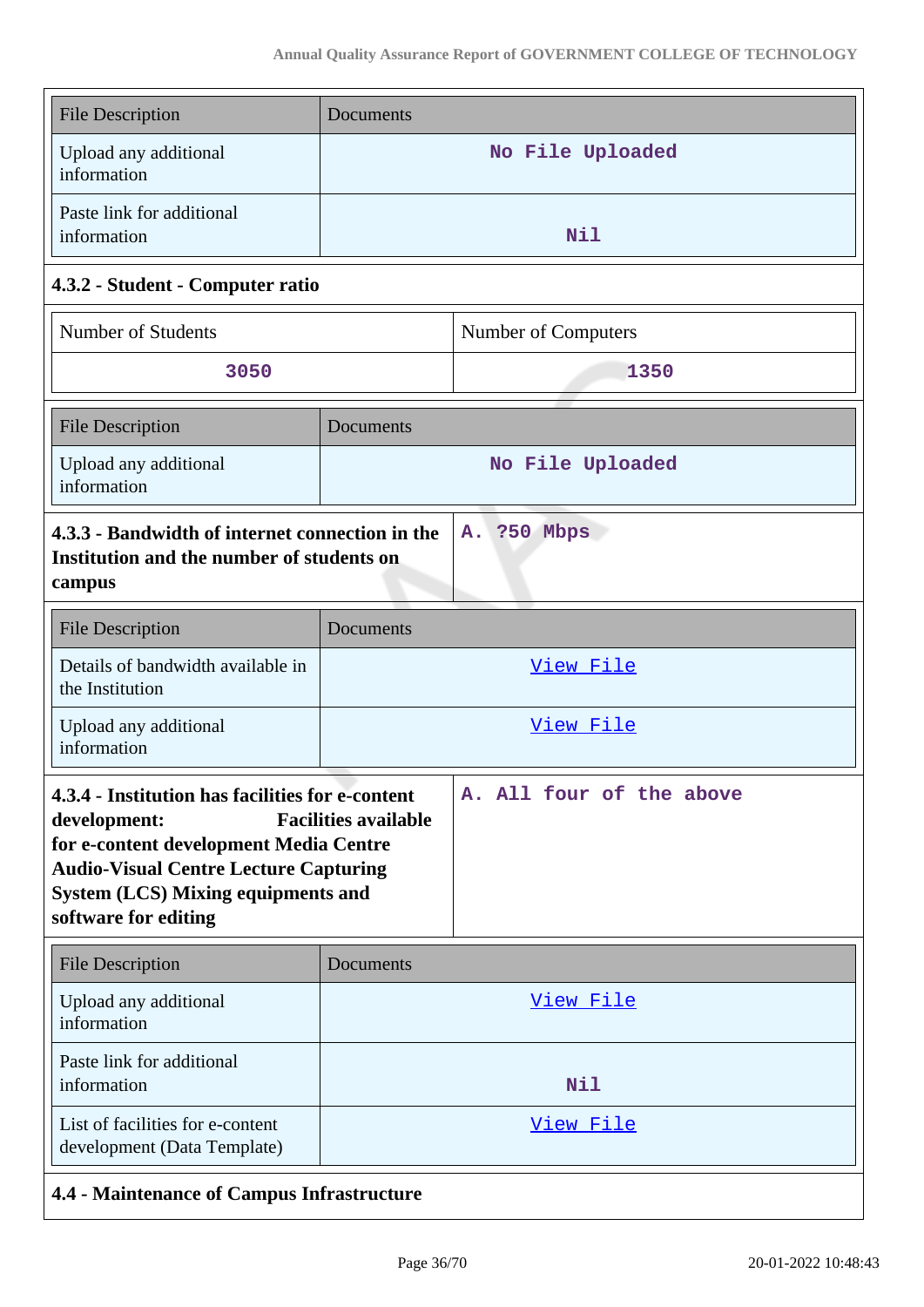# **4.4.1 - Expenditure incurred on maintenance of physical and academic support facilities, excluding salary component, during the year (INR in lakhs)**

### **227.31**

| <b>File Description</b>              | Documents        |
|--------------------------------------|------------------|
| Audited statements of accounts       | View File        |
| Upload any additional<br>information | No File Uploaded |

4.4.2 - There are established systems and procedures for maintaining and utilizing physical, academic and support facilities – classrooms, laboratory, library, sports complex, computers, etc.

**Information available in institutional Website**

### **Maintenance of Infrastructure**

 **The College give great prominence to creation, maintenance and upkeep of the entire infrastructure necessary for the effective teaching-learning, positive development and efficient maintenance. The PWD Wing and Directorate of Technical Education is monitoring the maintenance of buildings, classrooms and laboratories. A Building committee consisting of 5 expert members scrutinizes all proposals for new constructions and modifying existing buildings. A few specific initiatives undertaken to improve the physical ambience in the last five years are:**

- **Concreting of the parking area**
- **Colouring of buildings**
- **Changing window shutters**
- **Renovation of washrooms**
- **Planting of new trees**

**Physical infrastructure repair work is carried out by PWD- Buildings and Electrical wing.**

**Maintenance of computing facilities** 

 **AMC contract is given to external agency for the maintenance of computers and printers within the college. To maintain internet connectivity in all computers and CCTV security system, a network and system administration team is appointed. LCD projectors, EPBX system, air conditioners and water coolers are maintained with the help of external agencies.**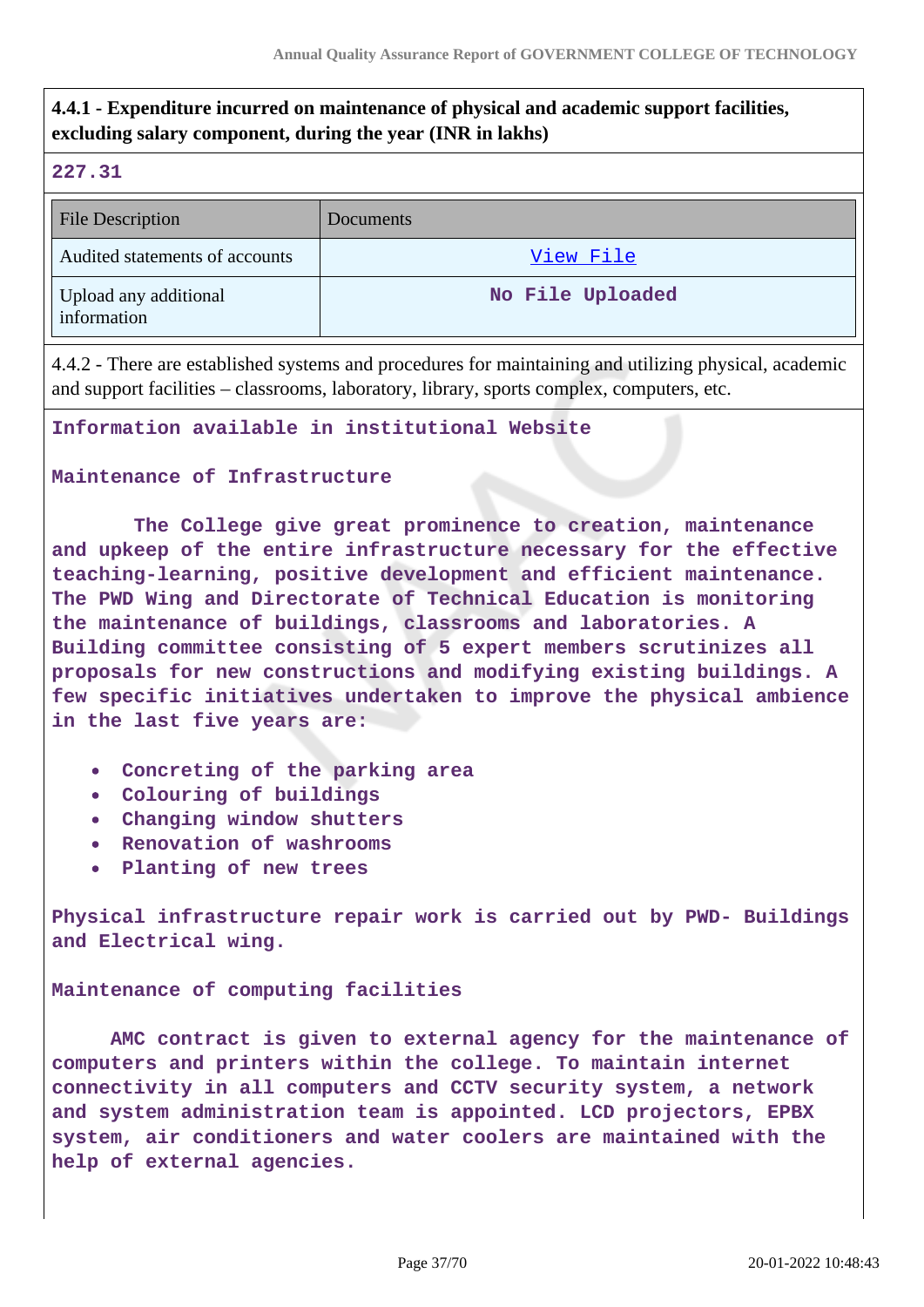#### **Maintenance of Laboratory Equipment**

 **As and when required, the institution takes up calibration and other servicing measures for the equipment/instruments through suppliers and service personnel periodically and in some cases through annual maintenance services. The departments maintain the complete records of such services. Other laboratory equipment is maintained by technical supporting staff. In case of any repair requirement, service is hired from outside agencies.**

#### **General Security Measures**

 **Trained Security Personnel are deployed at the college main gate, at all the department blocks, hostels and other strategic locations. Under the supervision of a security officer, they keep constant vigil all the movements inside the campus, take care of the security of all the equipment in the buildings and also check all the outsiders entering the campus. Garden maintenance is taken care of by a team of gardeners. CCTV Cameras are installed in various vantage points inside college campus. All drawing halls are provided with CCTV camera. Campus is equipped with CCTV camera on main places with 24x7 security system, necessary human power is available to take care of the facilities.**

| <b>File Description</b>                  | <b>Documents</b> |
|------------------------------------------|------------------|
| Upload any additional<br>information     | No File Uploaded |
| Paste link for additional<br>information | <b>Nil</b>       |

#### **STUDENT SUPPORT AND PROGRESSION**

#### **5.1 - Student Support**

# **5.1.1 - Number of students benefitted by scholarships and freeships provided by the Government during the year**

#### **1928**

| <b>File Description</b>                                                             | Documents |
|-------------------------------------------------------------------------------------|-----------|
| Upload self-attested letters with<br>the list of students receiving<br>scholarships | View File |
| Upload any additional<br>information                                                | View File |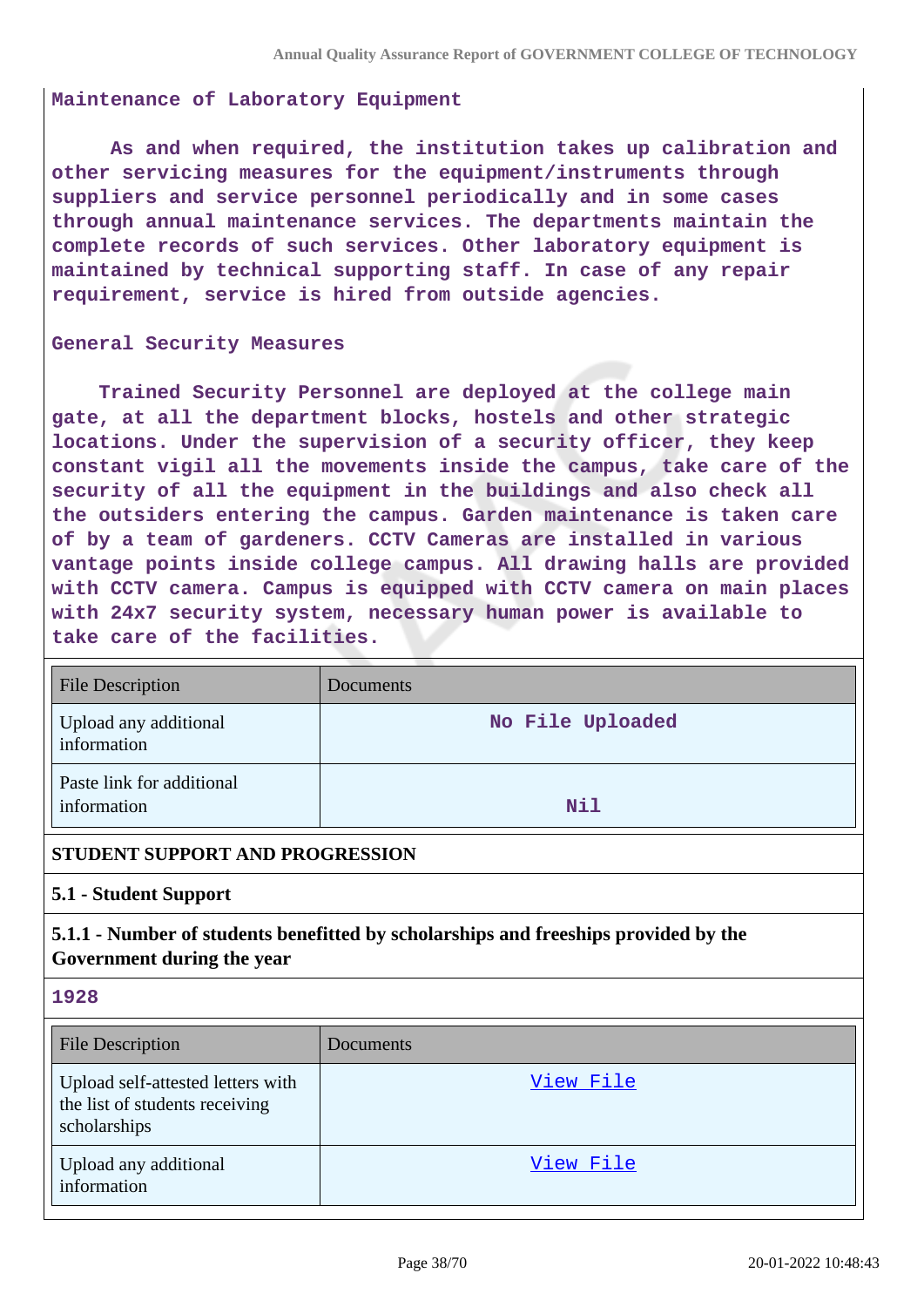| and non-government agencies during the year                                                                                                                                                                                                                                                          |           |                     |
|------------------------------------------------------------------------------------------------------------------------------------------------------------------------------------------------------------------------------------------------------------------------------------------------------|-----------|---------------------|
| 367                                                                                                                                                                                                                                                                                                  |           |                     |
| <b>File Description</b>                                                                                                                                                                                                                                                                              | Documents |                     |
| Upload any additional<br>information                                                                                                                                                                                                                                                                 |           | View File           |
| Institutional data in prescribed<br>format                                                                                                                                                                                                                                                           |           | View File           |
| 5.1.3 - The following Capacity Development<br>and Skill Enhancement activities are organised<br>for improving students' capabilities Soft Skills<br><b>Language and Communication Skills Life</b><br>Skills (Yoga, Physical fitness, Health and<br><b>Hygiene) Awareness of Trends in Technology</b> |           | A. All of the above |
| <b>File Description</b>                                                                                                                                                                                                                                                                              | Documents |                     |
| Link to Institutional website                                                                                                                                                                                                                                                                        |           | Nil                 |
| Details of capability development<br>and schemes                                                                                                                                                                                                                                                     |           | <u>View File</u>    |
| Any additional information                                                                                                                                                                                                                                                                           |           | No File Uploaded    |
| 5.1.4 - Number of students benefitted from guidance/coaching for competitive examinations and<br>career counselling offered by the institution during the year                                                                                                                                       |           |                     |
| 15                                                                                                                                                                                                                                                                                                   |           |                     |
| <b>File Description</b>                                                                                                                                                                                                                                                                              | Documents |                     |
| Any additional information                                                                                                                                                                                                                                                                           |           | No File Uploaded    |
| Number of students benefited by<br>guidance for competitive<br>examinations and career<br>counseling during the year (Data<br>Template)                                                                                                                                                              |           | <u>View File</u>    |
| 5.1.5 - The institution adopts the following<br>mechanism for redressal of students'<br>grievances, including sexual harassment and<br>ragging: Implementation of guidelines of<br>statutory/regulatory bodies Creating                                                                              |           | A. All of the above |

**5.1.2 - Number of students benefitted by scholarships and freeships provided by the institution**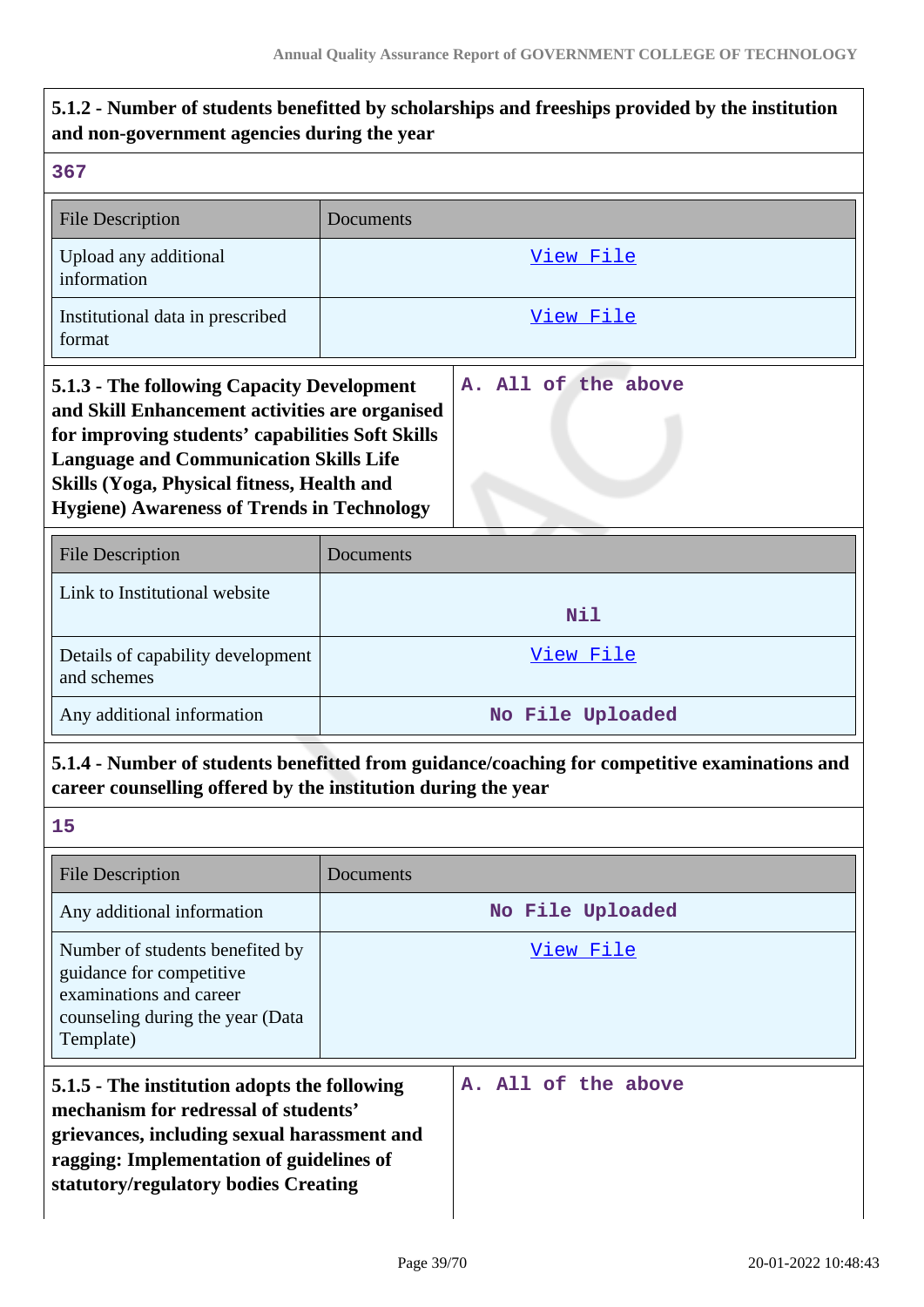**awareness and implementation of policies with zero tolerance Mechanism for submission of online/offline students' grievances Timely redressal of grievances through appropriate committees**

| <b>File Description</b>                                                                                                                               | Documents        |
|-------------------------------------------------------------------------------------------------------------------------------------------------------|------------------|
| Minutes of the meetings of<br>students' grievance redressal<br>committee, prevention of sexual<br>harassment committee and Anti-<br>ragging committee | View File        |
| Details of student grievances<br>including sexual harassment and<br>ragging cases                                                                     | View File        |
| Upload any additional<br>information                                                                                                                  | No File Uploaded |

### **5.2 - Student Progression**

### **5.2.1 - Number of outgoing students who got placement during the year**

**324**

| <b>File Description</b>                  | Documents |
|------------------------------------------|-----------|
| Self-attested list of students<br>placed | View File |
| Upload any additional<br>information     | View File |

# **5.2.2 - Number of outgoing students progressing to higher education**

**39**

| <b>File Description</b>                              | <b>Documents</b> |
|------------------------------------------------------|------------------|
| Upload supporting data for<br>students/alumni        | View File        |
| Details of students who went for<br>higher education | View File        |
| Any additional information                           | No File Uploaded |

# **5.2.3 - Number of students qualifying in state/ national/ international level examinations during the year**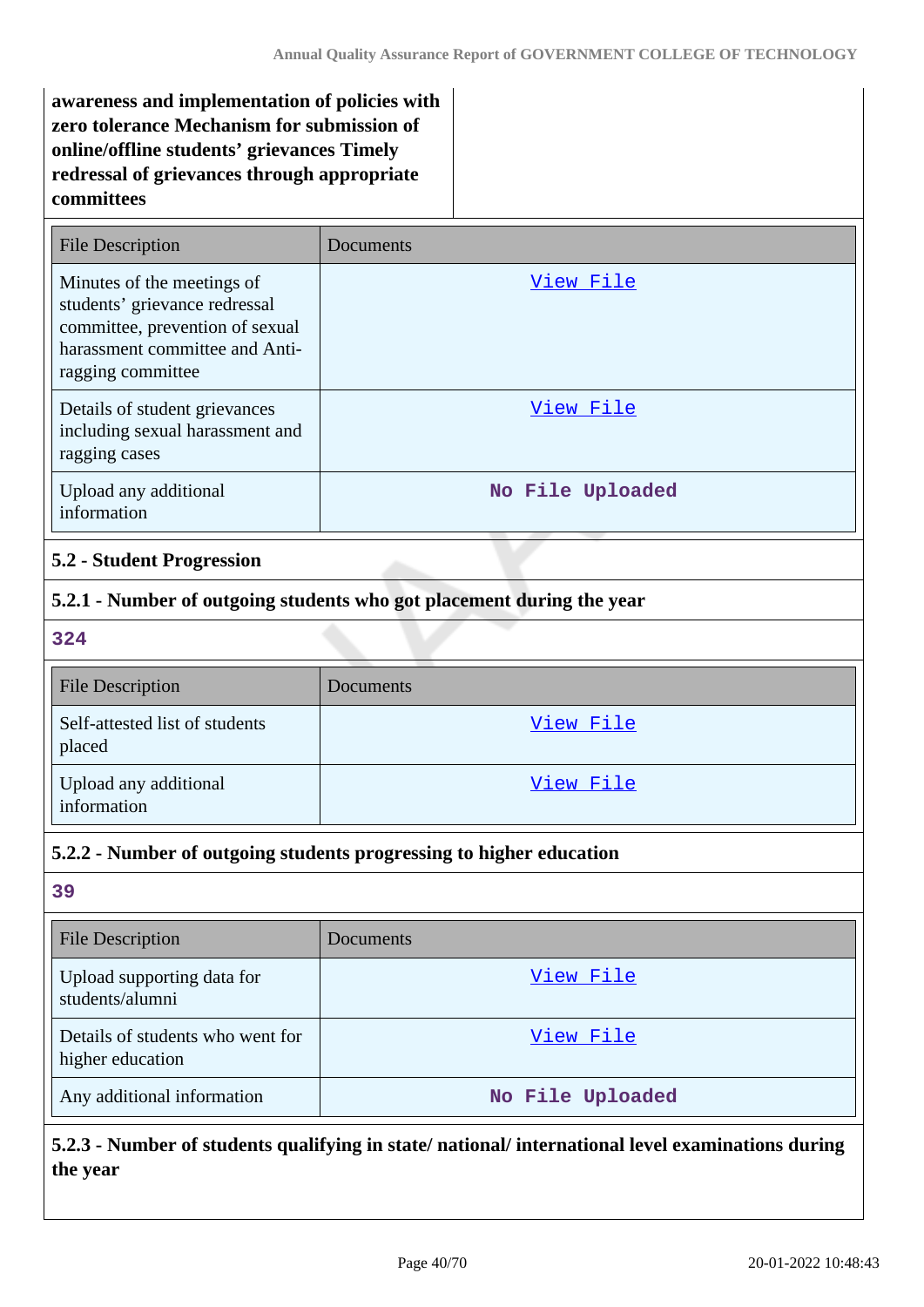# **5.2.3.1 - Number of students who qualified in state/ national/ international examinations (e.g.: IIT-JAM/NET/SET/JRF/ GATE /GMAT /CAT/ GRE/ TOEFL/Civil Services/State government examinations) during the year**

**25**

| <b>File Description</b>                       | Documents |
|-----------------------------------------------|-----------|
| Upload supporting data for<br>students/alumni | View File |
| Any additional information                    | View File |

### **5.3 - Student Participation and Activities**

**5.3.1 - Number of awards/medals for outstanding performance in sports and/or cultural activities at inter-university / state /national / international events (award for a team event should be counted as one) during the year**

**0**

| <b>File Description</b>                       | Documents        |
|-----------------------------------------------|------------------|
| e-copies of award letters and<br>certificates | View File        |
| Any additional information                    | No File Uploaded |

5.3.2 - Presence of an active Student Council and representation of students in academic and administrative bodies/committees of the institution

- **All programmes have class committees for each course that**  $\bullet$ **comprise of student members representing meritorious as well as weak students, along with faculty members nominated by the Head of the Department, other than the course teacher. The Class Committees provide feedback on all aspects of the programme and respective course. Class Committee Meetings are held regularly, at least thrice in each semester.**
- **An international conference named "Environment Friendly Construction Materials, Methods and Systems-EFCMS 21" was conducted by PG structural and Geotechnical Engineering. In this conference many technical papers were presented.**
- **Manavarmandram had been organized various student activities during Februray 21, 2021 for students namely, Village dance, silent drama, Villupattu etc., these activities are conducted for revealing the tradition and creativity of the students. In this, we conducted many solo events and group events.**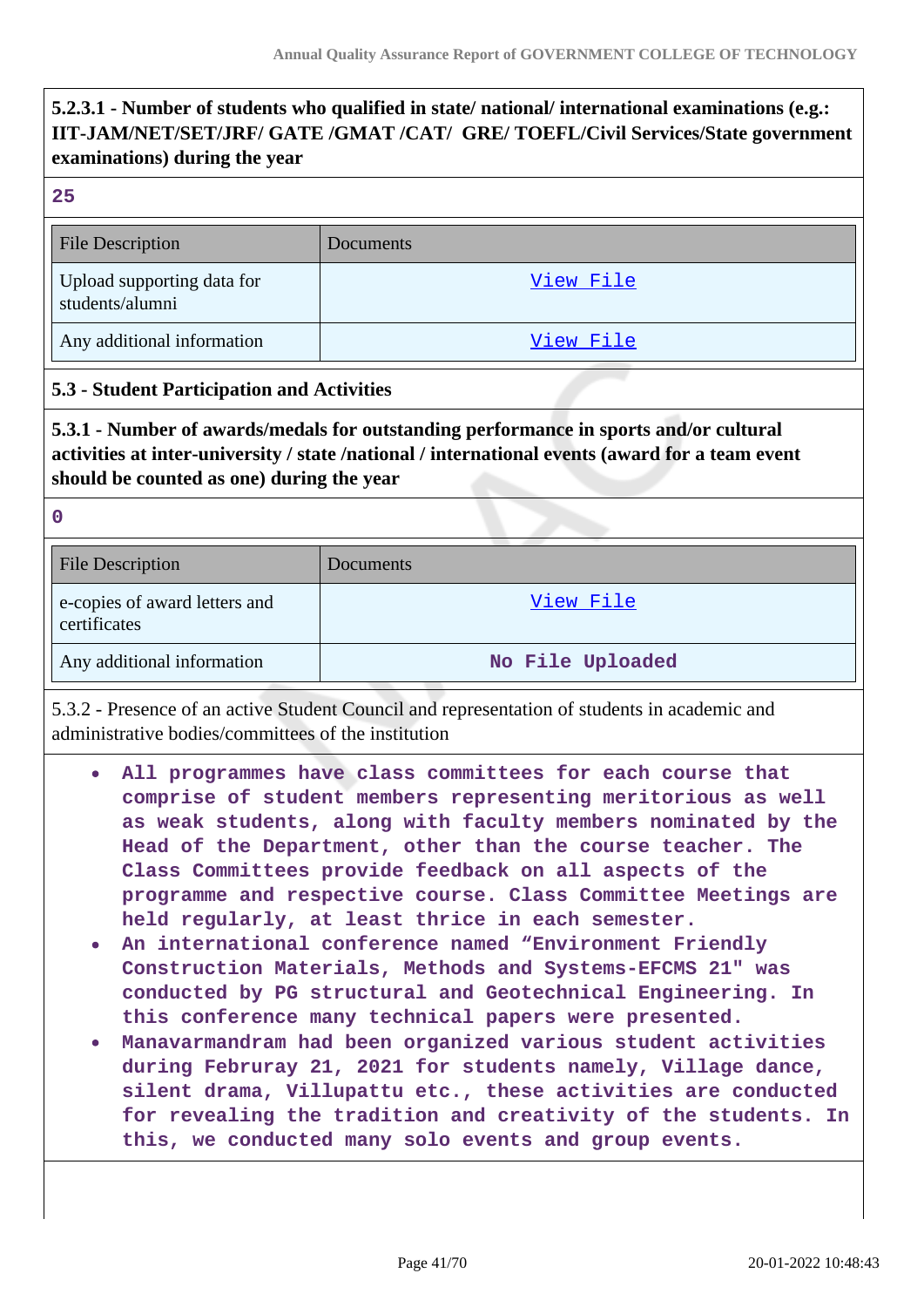| <b>File Description</b>                  | Documents        |
|------------------------------------------|------------------|
| Upload any additional<br>information     | No File Uploaded |
| Paste link for additional<br>information | Nil              |

### **5.3.3 - Number of sports and cultural events / competitions organised by the institution**

**6**

| <b>File Description</b>                                                 | Documents |
|-------------------------------------------------------------------------|-----------|
| Report of the event                                                     | View File |
| List of sports and cultural events<br>/ competitions organised per year | View File |
| Upload any additional<br>information                                    | View File |

## **5.4 - Alumni Engagement**

5.4.1 - The Alumni Association and its Chapters (registered and functional) contribute significantly to the development of the institution through financial and other support services

**GCT Alumni Association (GCTAA) is making tremendous contribution in preserving the glory and heritage of the institute through innumerable quality initiatives for the welfare of the students. While the year 2020 is marked as the year of COVID 19 Pandemic, GCTAA ventured it's best through online to empower the students of this institute acquire academic excellence, foster values and create global competency with the help of Legendary Alumni. GCTAA is contributing is contributing in the construction of Visitors Room KothaiyaruIllam(Hostel) and the Basketball Court is being renovated by the 1996 batch Alumni. The aesthetic portal that exhibits the Alumni participation has established a strong attachment between the present day Students and Alumni. The virtual meets organized during 2020-2021 is as follows.**

- **"AI The World of Prediction Machines" by Mr.G.Laxminarayanan G -2005 Batch on 26-05-2020**
- **"Personal to Professional Excellence" by Mr. MujeeburRahiman -1995 Batch on 31-05-2020**
- **"Skills of Tomorrow" Mr.Reghu Ram Thanumalayan -2003 Batch on 07-06-2020**
- **"Basics of Intellectual Property" by Mr. R. Gopalakrishnan -2001 Batch on 17-06-2020**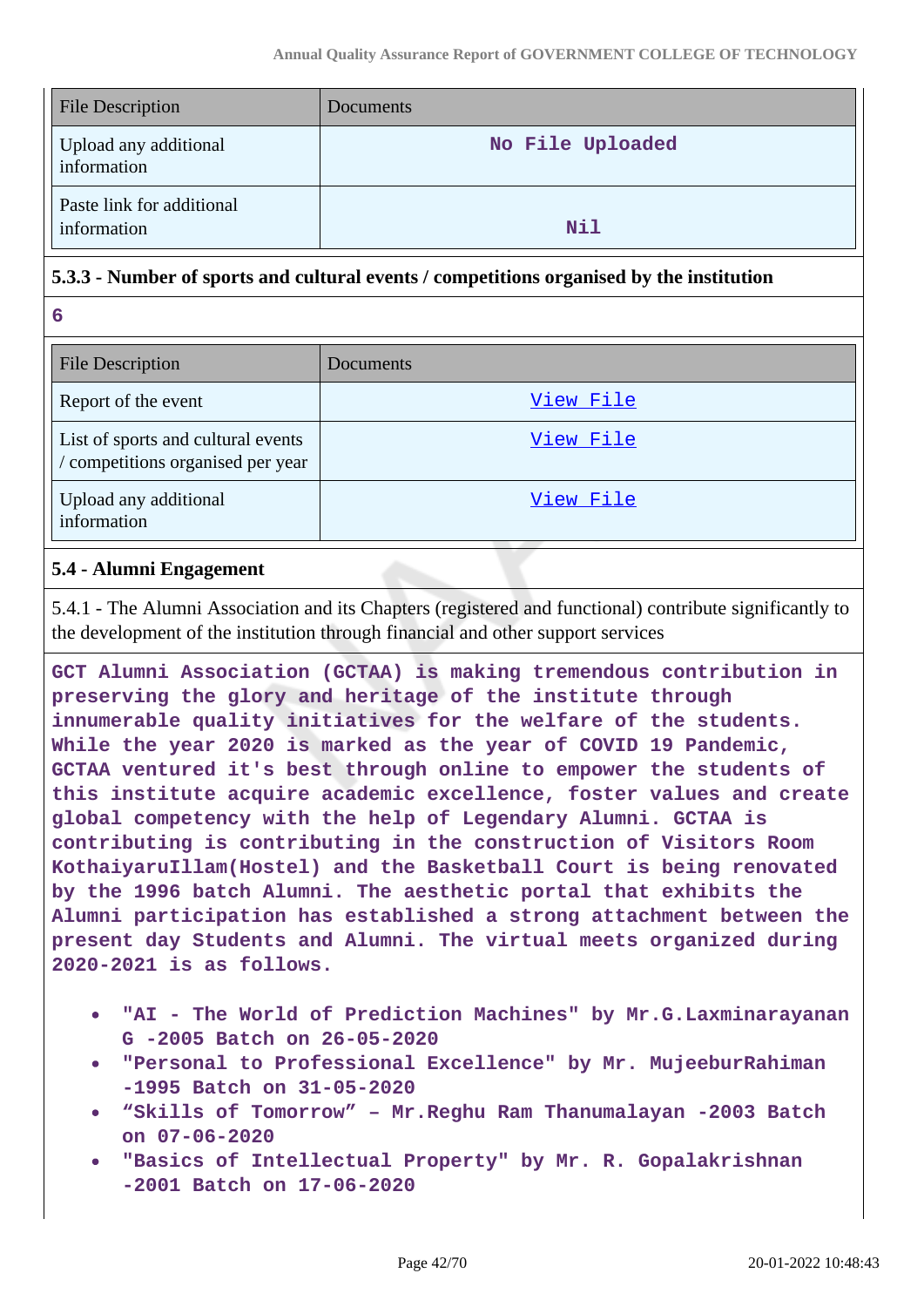- **"Doctorate in Management" by Mr. V. Vishnu Prasad 2015 Batch on 29-06-2020**
- **"Find the Right Mentor" by Mr. Vijay Ratthinam- 2000 Batch on 01-07-2020**
- **"Women in Technology" Ms. VidhyaKrishnaswamy 1988 Batch on 04-07-2020**
- **"Smart Way of Accessing the Job Market" by Mr.DineshHaribabu-2012 Batch on 11-07-2020**
- **"The Importance of Soft Skills for Career Success" by Mr.Suresh Shankar- 1995 Batch on 21-09-2020**
- **"Blockchain Introduction" by Mr. Kishore Seshagiri -1999 Batch on 26-09-2020**
- **"E-Commerce 101 and Building a Career in E-Commerce" by Mr.Subbu Palaniappan-1999 Batch on 12-09-2020**
- **"Keep Flowing" by Ms. Niranjana Balasundram -1995 Batch on 31-10-2020**
- **"Creating & Working in a Safe Workplace" by Ms. Niranjana Balasundram -1995 Batch on 16-01-2021**
- **"Stay Hungry Stay Foolish" by Mr.Kanishka Russell -2013 Batch on 26-01-2021**
- **" How to Land a Tech Job Abroad" by Mr. Siva Subramaniam - 2010 Batch on 13-02-2021**
- **"Stepping Out of Your Comfort Zone" by Ms.MonikaMurugesan -2000 Batch on 17-04-2021**
- **"Demand for Fresh Engineers and Expectations from Industry"**  $\bullet$ **by DrUmashankar - 2001 Batch on 01-05-2021**
- **"Challenges & Opportunities in The Healthcare Sector" by Dr.Janet Light -1983 Batch on 15-05-2021**
- **"Introduction to Big Data Analytics" by Ms.RukmaniGopalan – 1999 Batch on 22-05-2021**

| <b>File Description</b>                                    | Documents        |               |
|------------------------------------------------------------|------------------|---------------|
| Upload any additional<br>information                       | No File Uploaded |               |
| Paste link for additional<br>Information                   | Nil              |               |
| 5.4.2 - Alumni's financial contribution during<br>the year |                  | A. ? 15 Lakhs |
| <b>File Description</b>                                    | Documents        |               |
| Upload any additional<br>information                       |                  | View File     |
|                                                            |                  |               |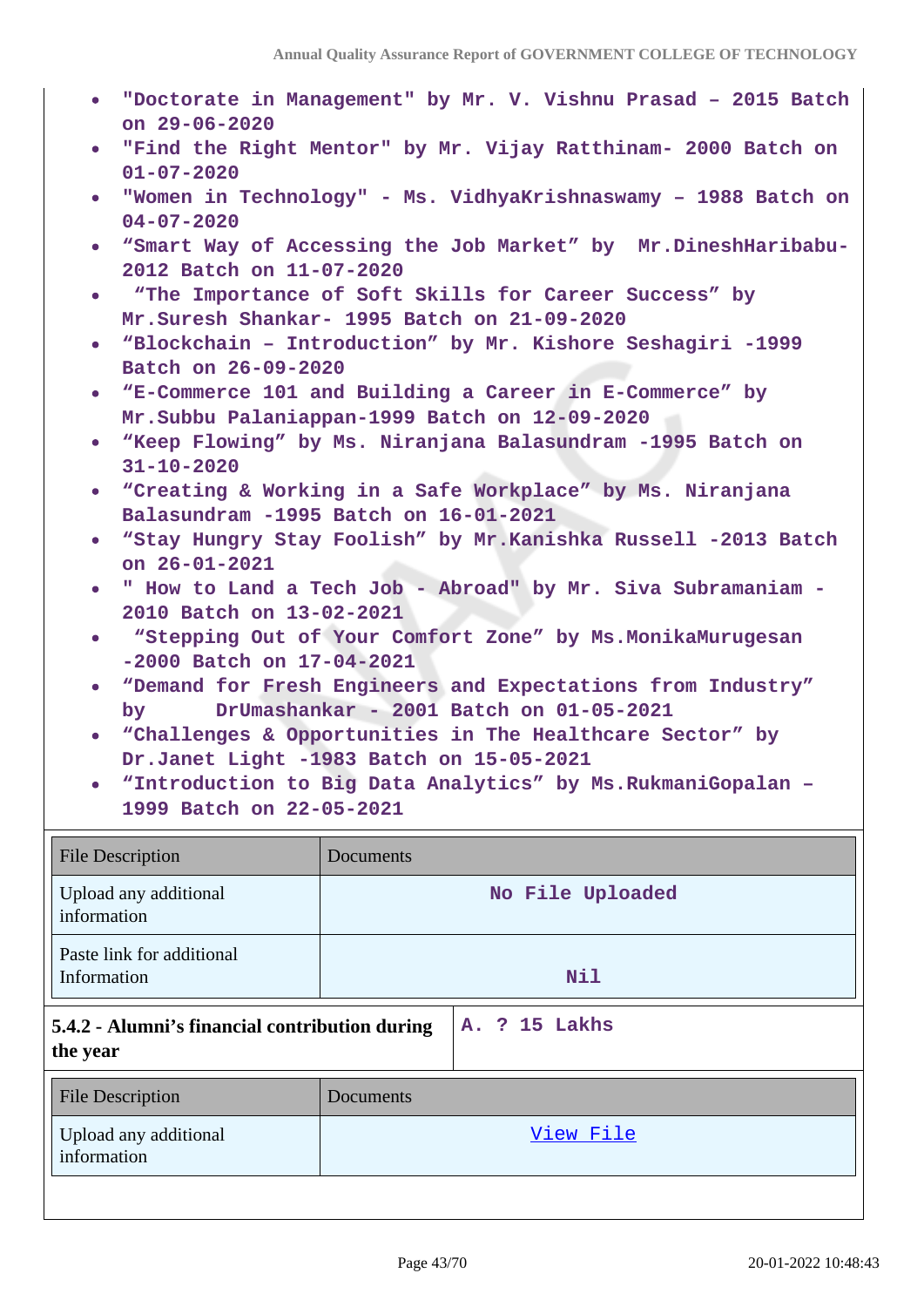### **GOVERNANCE, LEADERSHIP AND MANAGEMENT**

#### **6.1 - Institutional Vision and Leadership**

6.1.1 - The governance of the institution is reflective of an effective leadership in tune with the vision and mission of the Institution

### **Vision of the Institute**

**To emerge as a centre of excellence and eminence by imparting futuristic technical education in keeping with global standards, making our students technologically competent and ethically strong so that they can readily contribute to the rapid advancement of society and mankind.**

**Mission of the Institute**

- **To achieve academic excellence through innovative teaching and**  $\bullet$ **learning practices.**
- **To enhance employability and entrepreneurship.**
- **To improve the research competence to address societal needs.**  $\bullet$
- **To inculcate a culture that supports and reinforces ethical, professional behaviours for a harmonious and prosperous society.**

**The institution follows a democratic and participatory mode of governance with all stakeholders participating actively in its administration to deliver value based and advance education which bring significant benefits to the society. The governing board comprises of distinguished administrators, academicians and faculty representatives. The Governing Body delegates authority to the Principal who, in turn share it with the different levels of functionaries in the college. The Heads of Departments, the Conveners of various committees and section in-charges play significant role in framing the institutional policies and implementing the same. Institute strike a balance between compliance with regulatory matters and keeping a strong pulse on improving the college's performance along with long term sustainability by forming a strategic direction towards Centre of excellence.**

| <b>File Description</b>                  | Documents |
|------------------------------------------|-----------|
| Upload any additional<br>information     | View File |
| Paste link for additional<br>Information | Nil       |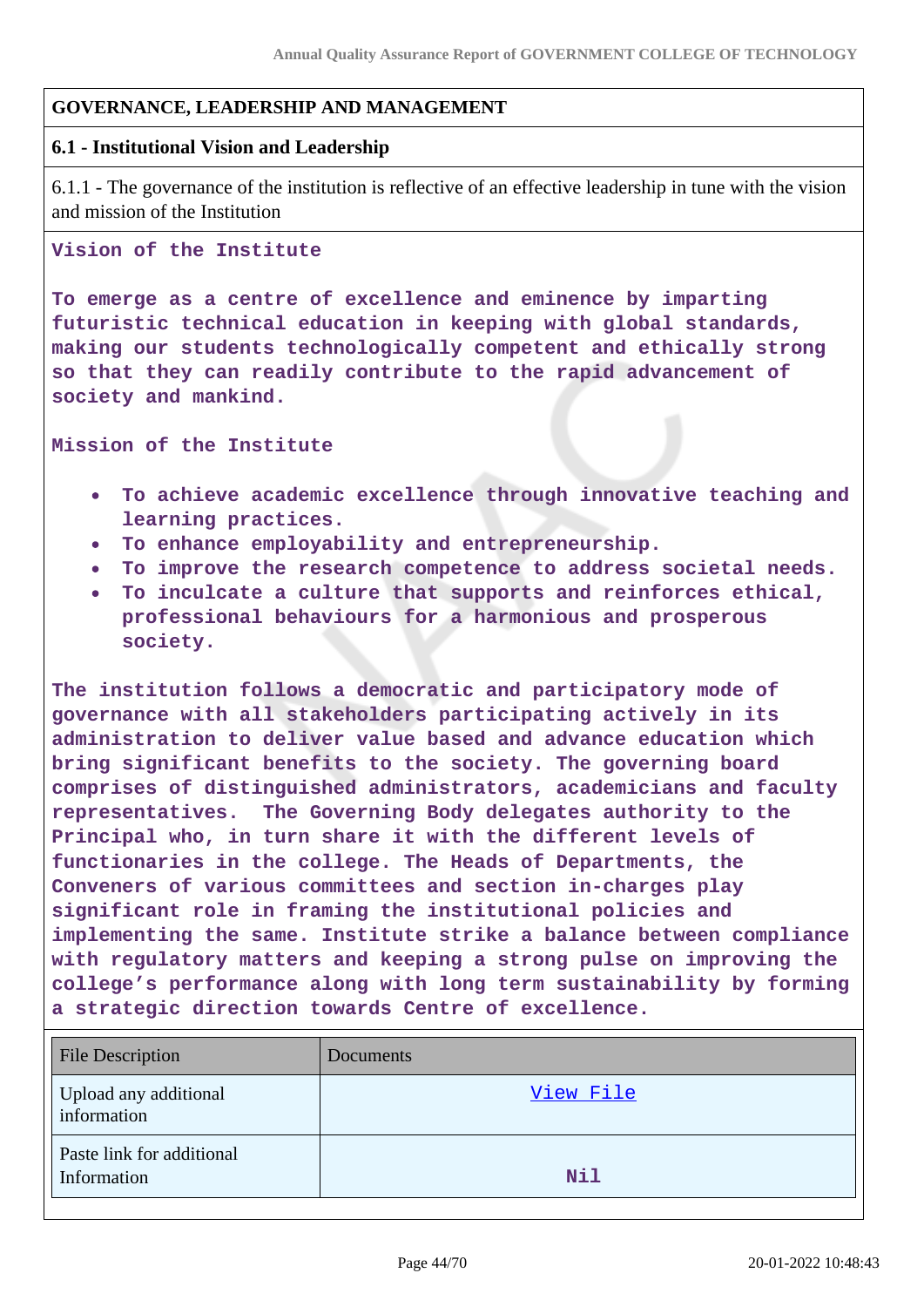6.1.2 - Effective leadership is reflected in various institutional practices such as decentralization and participative management

**Empowering faculty centred practices:** 

**All Heads of the departments are empowered to prepare budget for their departments with the concerned faculty members of the departments and lab in-charges. Further to guide the HODs, a departmental level committee has been constituted to review the requirement of purchasing of equipment for laboratories, research and for regular maintenance activities. Purchase Committee is formed to check the overall specifications of the equipment before placing it for approval process. Faculty members are given full freedom to organize various programs and to participate in programmes organized by different organizations. They are encouraged to develop leadership skills by being in charge of various academic, cocurricular, and extracurricular activities. They are given full rights to arrange industrial visits relevant to their courses and to have tie up with industrial experts and appointed as coordinator and convener for organizing seminars/workshops/conferences/FDPs.**

#### **Participation of Teachers in Decision-Making Bodies:**

**Teachers discharge an important role in implementing the vision and mission of the college and department by being the members of various governing bodies and in implementing the policies. Heads of Departments enjoy considerable administrative and academic autonomy in running their disciplinary units. Besides, teachers are members and conveners of the various committees that are instituted for the day-to-day functioning of the college. Some of these committees are the Academic Council, the Examination Committee, the Admission Committee, R&D committee, etc. Academic committee determines various innovative teaching-learning practices and pedagogical practices to be adopted. Teachers also discharge driving pervasive role as motivators for cultural and socially conscious activities in the institution by steering the NCC unit, NSS unit, Rotaract club, Women Empowerment cell, etc. The formal and informal arrangements in the premises to co-ordinate the academic and administrative planning and implementation reflects the Colleges efforts in achieving its vision.**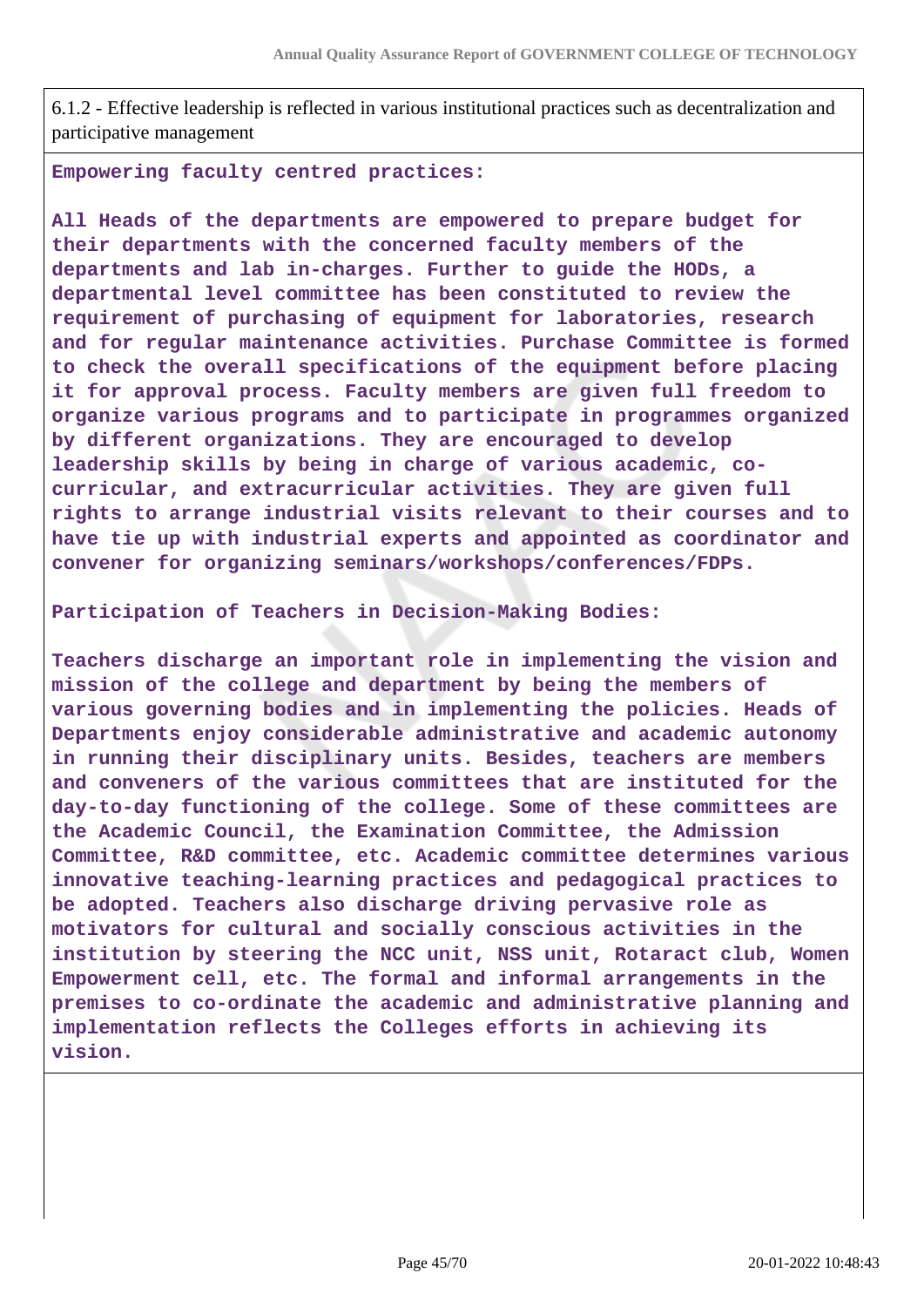| <b>File Description</b>                                             | Documents                                                                                                                                                                                                                                                |  |
|---------------------------------------------------------------------|----------------------------------------------------------------------------------------------------------------------------------------------------------------------------------------------------------------------------------------------------------|--|
| Upload strategic plan and<br>deployment documents on the<br>website | View File                                                                                                                                                                                                                                                |  |
| Upload any additional<br>information                                | No File Uploaded                                                                                                                                                                                                                                         |  |
| Paste link for additional<br>Information                            | <b>Nil</b>                                                                                                                                                                                                                                               |  |
| 6.2 - Strategy Development and Deployment                           |                                                                                                                                                                                                                                                          |  |
|                                                                     | 6.2.1 - The institutional Strategic/ Perspective plan has been clearly articulated and implemented                                                                                                                                                       |  |
| Strategic / Perspective plan:                                       |                                                                                                                                                                                                                                                          |  |
| 1.                                                                  | To enrich curriculum                                                                                                                                                                                                                                     |  |
| 2.<br>learning process                                              | To incorporate digital platform to improve teaching-                                                                                                                                                                                                     |  |
| 3.                                                                  | To encourage research and consultancy, industry-<br>institute interaction and entrepreneurship activities.                                                                                                                                               |  |
| 4.<br>experience.                                                   | To strengthen alumni engagement and enhance student                                                                                                                                                                                                      |  |
| 5.<br>environment.                                                  | To enhance contribution towards society and the                                                                                                                                                                                                          |  |
| б.<br>quality of the institute                                      | To formulate development plans to improve the overall                                                                                                                                                                                                    |  |
| Curriculum Development:                                             |                                                                                                                                                                                                                                                          |  |
|                                                                     | 1. Curriculum has been revised following the guidelines of AICTE<br>model curriculum. More emphasis are given to employment<br>enhancement, skill development courses in 2018 Regulations<br>with more number of subjects in the open elective category. |  |
| as the mini project.                                                | 2. It has been insisted to carry design of components/ structures                                                                                                                                                                                        |  |
| 3.                                                                  | Feedbacks from Alumni, Industrial experts, Subjects experts<br>from other premier institutions and student stakeholders are<br>also considered and incorporated in the syllabus.                                                                         |  |
| 4.<br>curriculum.                                                   | Industry based electives were incorporated in the new                                                                                                                                                                                                    |  |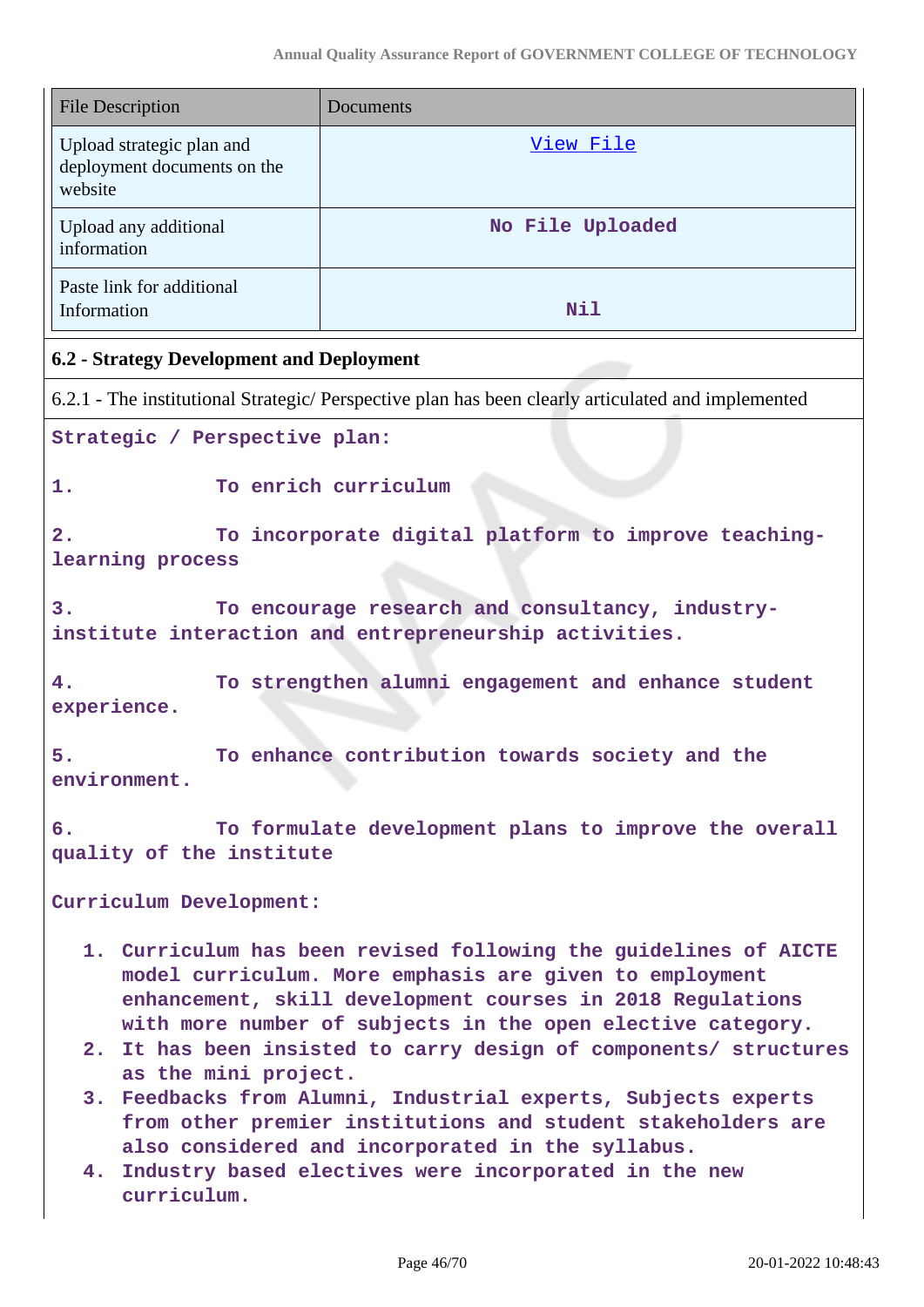**Teaching and Learning:**

- **1. Online courses like NPTEL, Swayam etc., are helpful for enhancing Teaching and learning process.**
- **2. Smart class room teaching and use of IoT tools are adopted.**

**Examination and Evaluation:**

- **1. There is a complete transparency in the examination system, Evaluation of internal assessments for 50 through continuous assessment that includes three internal tests, three assignments and three objective type questions and end semester examination for 50. The tentative dates of internal tests and semester examinations are presented in the academic calendar well in advance.**
- **2. Almost for all the subjects, detailed key is obtained from the question paper setter and given to the examiner during valuation.**
- **3. The students are given opportunity to review their evaluated answer sheets immediately after the publication of results and they can apply for revaluation if they are not satisfied with the evaluation.**

**Research and Development:**

- **1. All the programmes are approved by Anna University to carry out M.S. (By Research) and Ph.D.**
- **2. Faculties are encouraged to attend National/International conference by providing funds.**
- **3. Providing funds for Patent filing.**
- **4. Incentives and certificates are given to faculty members for publishing books, publication of papers in high impact factor journals during the Academic Award function.**

| <b>File Description</b>                                   | Documents        |
|-----------------------------------------------------------|------------------|
| Strategic Plan and deployment<br>documents on the website | View File        |
| Paste link for additional<br>information                  | Nil              |
| Upload any additional<br>information                      | No File Uploaded |

6.2.2 - The functioning of the various institutional bodies is effective and efficient as visible from the policies, administrative set-up, appointment and service rules, procedures, etc.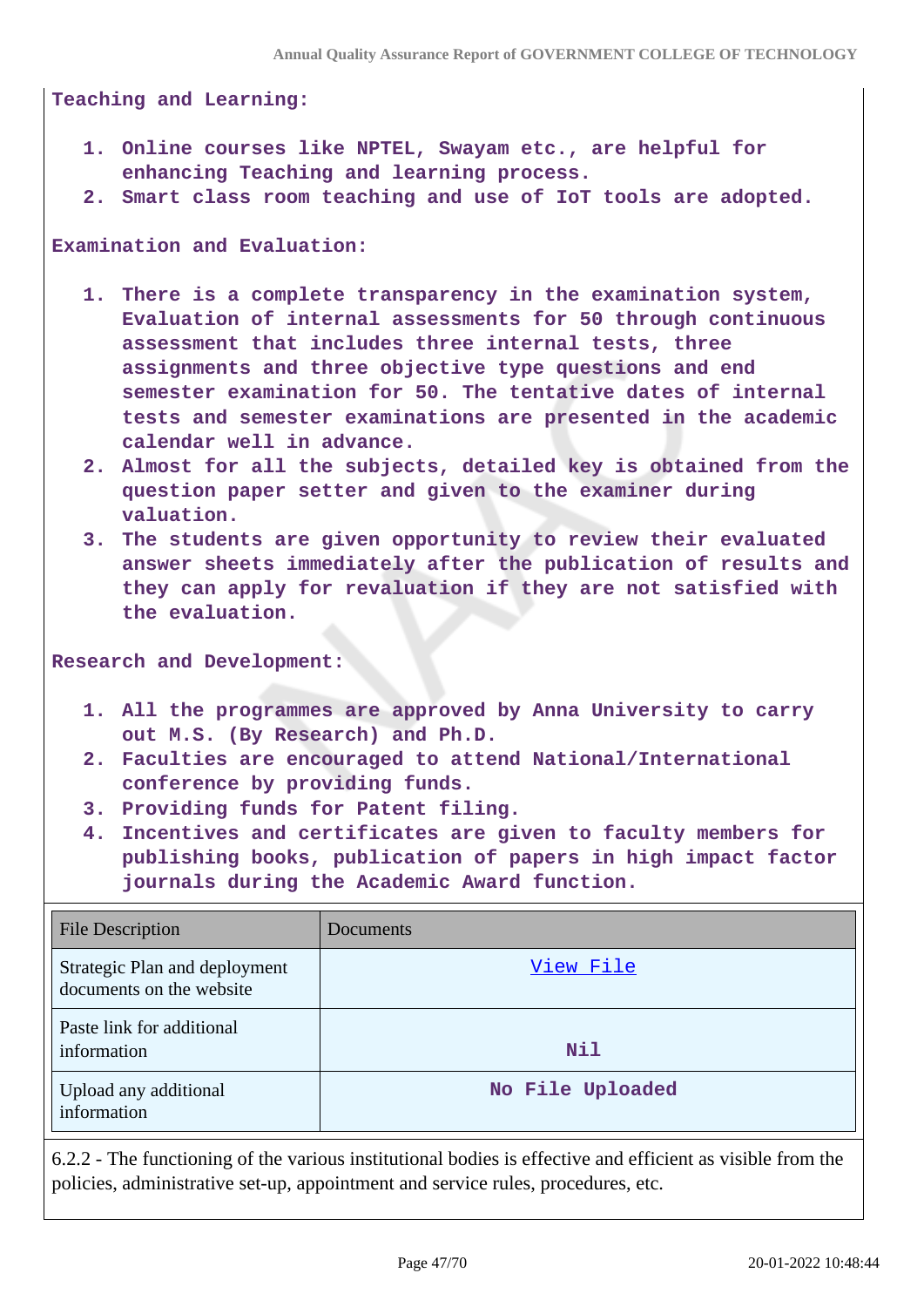**The institution has a well marked administrative set up conforming to the norms of the AICTE and the UGC. The key components of organizational structure of the institution are Board of Governance. Principal, Head of the Departments, faculty members, Non-teaching staff and Administrative staff. It reviews the institutional strategic plan which in turn sets the academic aims and objectives of the institution and approves the financial and curriculum requirements. The organizational structure lends itself to sustaining institutional capacity and educational effectiveness through the involvement of external members in various Committees/ Boards. Various stakeholders of the institute are members of different committees constituted by the institution. The decisionmaking procedures are made at appropriate levels in the organizational hierarchy.** 

**As per the university/ government guidelines, IQAC Cell, Antiragging Cell etc. are also in place for the institution. There are various committees with well-defined functions that give academic and administrative leadership to the institution. A committee comprising of administrative staff and faculty members are involved in the planning and implementation, academic audit and evaluation. An optimum level of decentralization is in practice through the autonomous flexibility to the departments and participative decisionmaking process.** 

**For the smooth functioning and establishing quality enhancement in the institution, various Academic and administrative committees like Academic Council/Committee, Finance Committee, Autonomous Finance Committee, Building & Works Committee, Purchase Committee, Disciplinary Committee, Institutional Development Committee, Student Affairs Committee, Library Committee, Grievance Committee, Anti-Gender Harassment Committee, Faculty/Staff Development Committee, SC/ST Committee, Equal Opportunity Cell and Women Empowerment Cell have been formed and members are inducted into the committee.**

**Service rules, procedures, recruitment, and promotional policies:**

**Service rules and procedures are as defined by the State Government of Tamil Nadu. Recruitment is done by the Teachers Recruitment Board. All Promotional polices are based on the UGC 7th pay commission. All the newly recruited staff and the newly admitted students are made aware of these rules through orientation programmes. Government Orders related to service rules, procedures, recruitment, and promotional policies are available in the website (www.tn.gov.in).**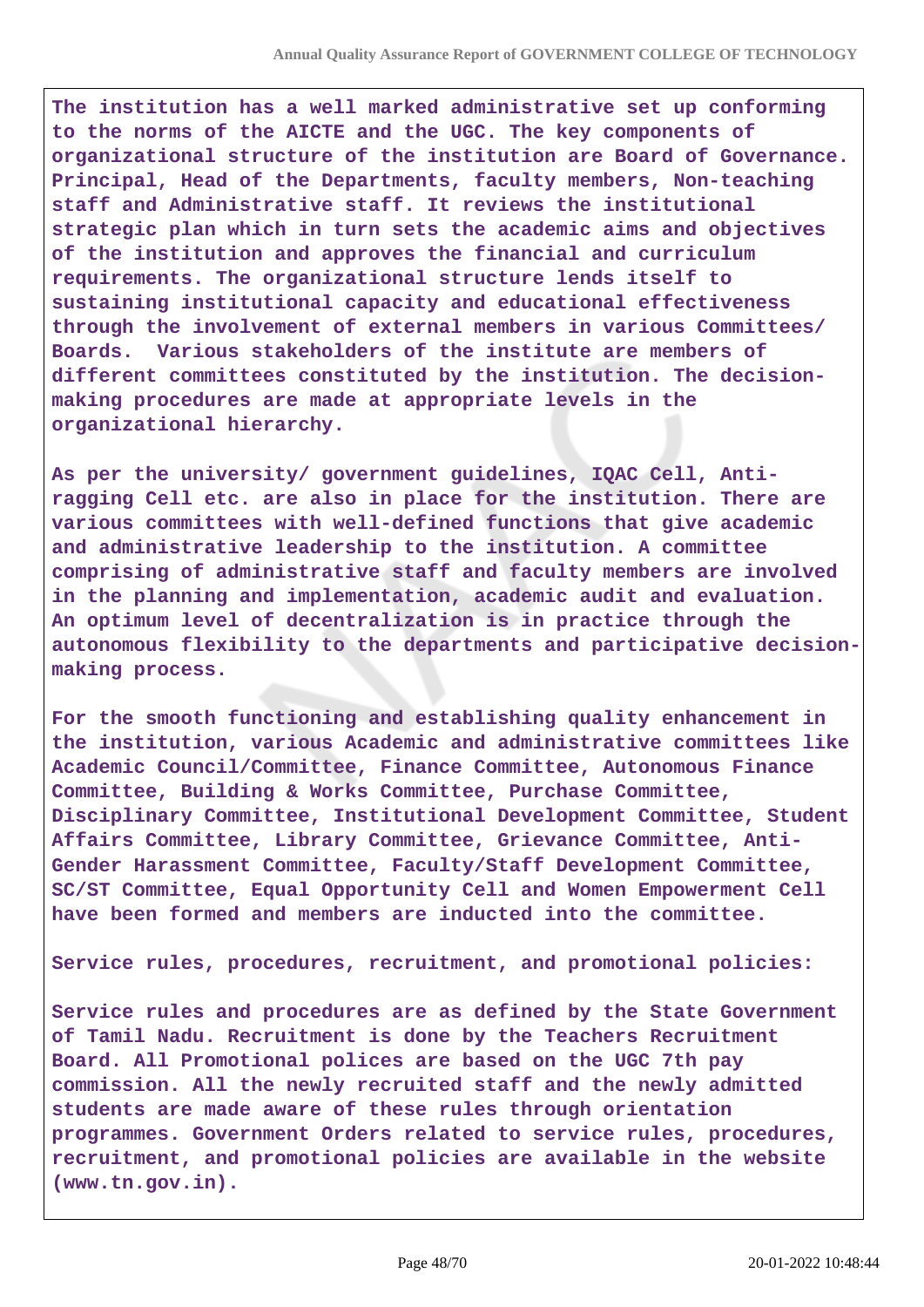| <b>File Description</b>                                                                                                                                     | Documents                                                                                                                                                                                                                                  |  |  |  |
|-------------------------------------------------------------------------------------------------------------------------------------------------------------|--------------------------------------------------------------------------------------------------------------------------------------------------------------------------------------------------------------------------------------------|--|--|--|
| Paste link to Organogram on the<br>institution webpage                                                                                                      | https://gct.ac.in/organization-structure                                                                                                                                                                                                   |  |  |  |
| Upload any additional<br>information                                                                                                                        | View File                                                                                                                                                                                                                                  |  |  |  |
| Paste link for additional<br>Information                                                                                                                    | Nil                                                                                                                                                                                                                                        |  |  |  |
| 6.2.3 - Implementation of e-governance in<br>areas of operation: Administration Finance<br>and Accounts Student Admission and Support<br><b>Examination</b> | C. Any two of the above                                                                                                                                                                                                                    |  |  |  |
| <b>File Description</b>                                                                                                                                     | Documents                                                                                                                                                                                                                                  |  |  |  |
| <b>ERP</b> (Enterprise Resource<br>Planning) Documen                                                                                                        | View File                                                                                                                                                                                                                                  |  |  |  |
| Screen shots of user interfaces                                                                                                                             | View File                                                                                                                                                                                                                                  |  |  |  |
| Details of implementation of e-<br>governance in areas of operation                                                                                         | View File                                                                                                                                                                                                                                  |  |  |  |
| Any additional information                                                                                                                                  | No File Uploaded                                                                                                                                                                                                                           |  |  |  |
| <b>6.3 - Faculty Empowerment Strategies</b>                                                                                                                 |                                                                                                                                                                                                                                            |  |  |  |
| for their career development/ progression                                                                                                                   | 6.3.1 - The institution has effective welfare measures for teaching and non-teaching staff and avenues                                                                                                                                     |  |  |  |
| Teaching                                                                                                                                                    | Staff Quarters for Teaching faculty<br>$\bullet$<br>General Provident Fund<br>Medical and Maternity Leave<br>$\bullet$<br>Medical Insurance<br>• Gratuity<br>Scheme of Pensions and Compensatory Pension Schem<br>$\bullet$                |  |  |  |
| Non teaching                                                                                                                                                | Staff Quarters for Teaching faculty<br>$\bullet$ .<br>General Provident Fund<br>$\bullet$<br>Medical and Maternity Leave<br>$\bullet$ .<br>Medical Insurance<br>Gratuity<br>$\bullet$<br>Scheme of Pensions and Compensatory Pension Schem |  |  |  |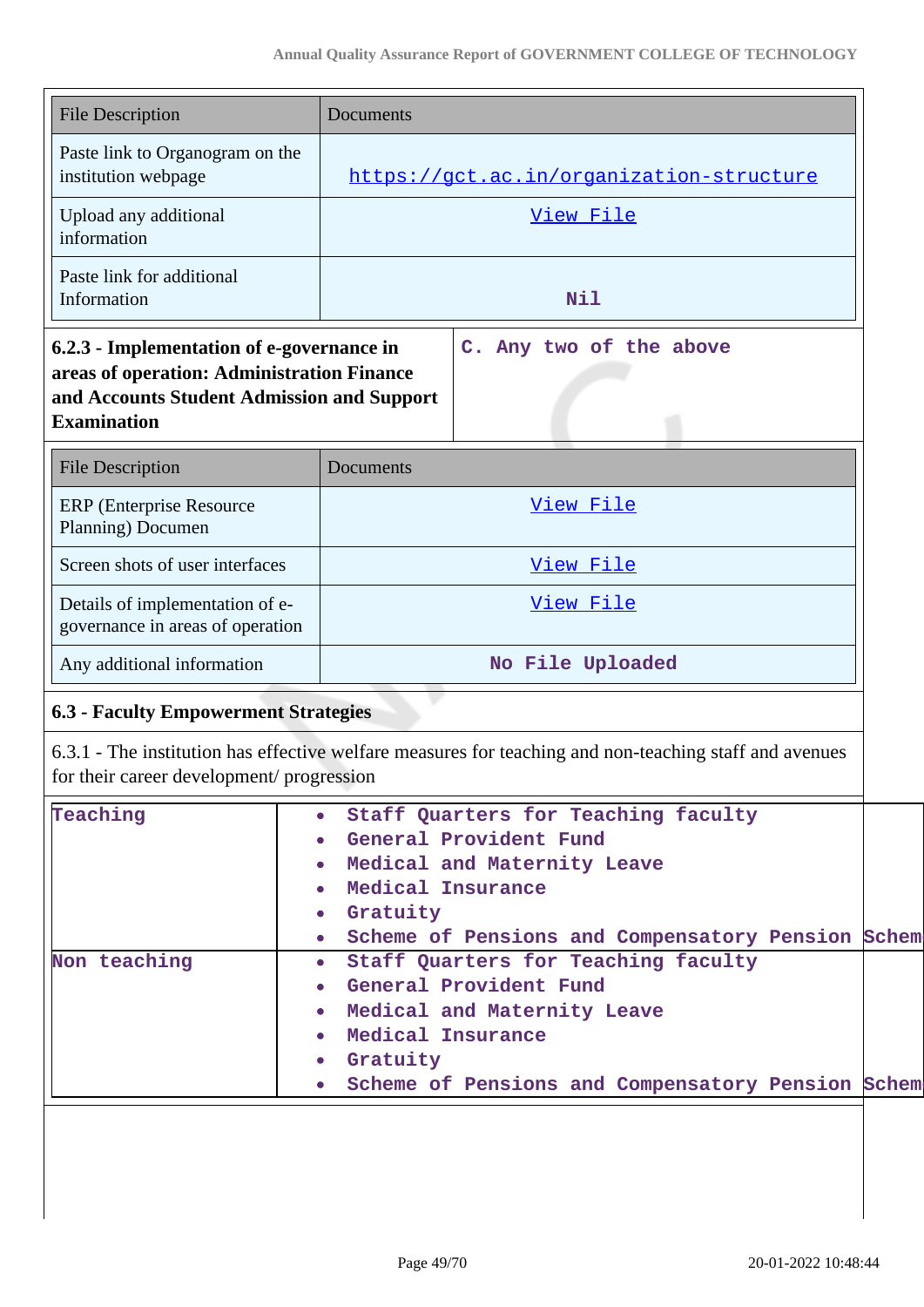| <b>File Description</b>                  | Documents        |
|------------------------------------------|------------------|
| Upload any additional<br>information     | No File Uploaded |
| Paste link for additional<br>information | Nil              |

# **6.3.2 - Number of teachers provided with financial support to attend conferences / workshops and towards payment of membership fee of professional bodies during the year**

| - 1 |
|-----|
|     |
|     |

| <b>File Description</b>                                                                                                          | <b>Documents</b> |
|----------------------------------------------------------------------------------------------------------------------------------|------------------|
| Upload any additional<br>information                                                                                             | No File Uploaded |
| Details of teachers provided with<br>financial support to attend<br>conference, workshops etc during<br>the year (Data Template) | View File        |

# **6.3.3 - Number of professional development / administrative training programmes organized by the Institution for its teaching and non-teaching staff during the year**

#### **22**

| <b>File Description</b>                                                                             | Documents        |
|-----------------------------------------------------------------------------------------------------|------------------|
| Reports of the Human Resource<br>Development Centres (UGC<br>HRDC/ASC or other relevant<br>centres) | View File        |
| Upload any additional<br>information                                                                | No File Uploaded |

# **6.3.4 - Number of teachers who have undergone online/ face-to-face Faculty Development Programmes during the year: (Professional Development Programmes, Orientation / Induction Programmes, Refresher Courses, Short-Term Course, etc.)**

**68**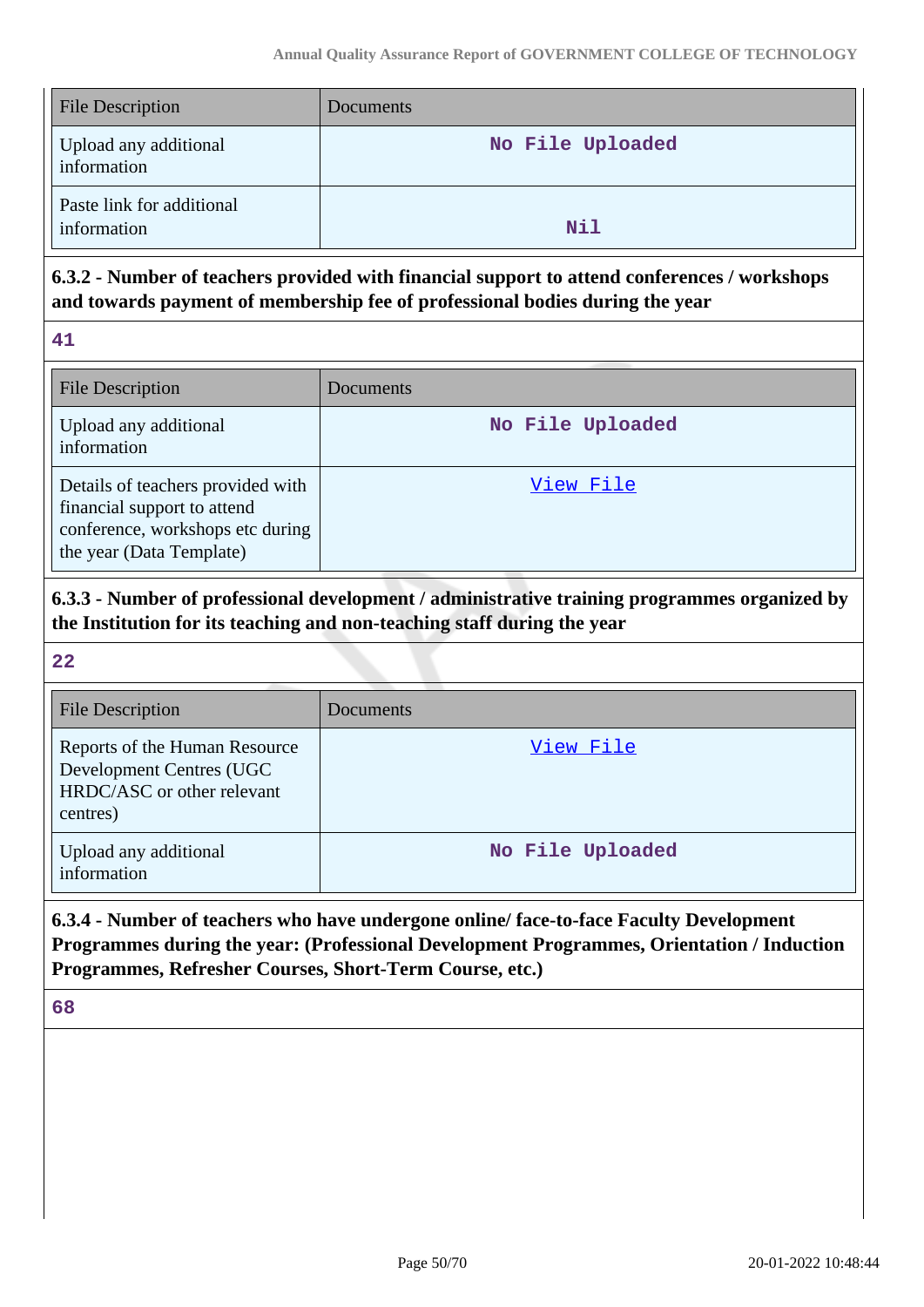| <b>File Description</b>                                                                     | <b>Documents</b> |
|---------------------------------------------------------------------------------------------|------------------|
| Summary of the IQAC report                                                                  | View File        |
| Reports of the Human Resource<br>Development Centres (UGC<br>ASC or other relevant centers) | View File        |
| Upload any additional<br>information                                                        | No File Uploaded |

#### **6.4 - Financial Management and Resource Mobilization**

|  | 6.4.1 - Institution conducts internal and external financial audits regularly |  |  |  |  |  |  |  |
|--|-------------------------------------------------------------------------------|--|--|--|--|--|--|--|
|--|-------------------------------------------------------------------------------|--|--|--|--|--|--|--|

**Like purchase committee, financial committee has been constituted to allocate funds for various activities and it was placed before the Governing council for getting approval. At the end of the financial year, account details are audited by external Auditor nominated by Directorate of Technical Education and the final audited report is submitted to DOTE.**

| <b>File Description</b>                  | Documents        |
|------------------------------------------|------------------|
| Upload any additional<br>information     | No File Uploaded |
| Paste link for additional<br>information | Nil              |

# **6.4.2 - Funds / Grants received from non-government bodies, individuals, and philanthropists during the year (not covered in Criterion III and V) (INR in lakhs)**

#### **NIL**

| <b>File Description</b>                                                                                              | Documents        |
|----------------------------------------------------------------------------------------------------------------------|------------------|
| Annual statements of accounts                                                                                        | No File Uploaded |
| Details of funds / grants received<br>from non-government bodies,<br>individuals, philanthropists<br>during the year | No File Uploaded |
| Any additional information                                                                                           | No File Uploaded |

6.4.3 - Institutional strategies for mobilisation of funds and the optimal utilisation of resources

**Since it is a State Government Institution, the main sources of funds are student fees and Grant in aid from State Government as per budgetary allocations. However for meeting the upcoming requirements for research and teaching learning resources, the Institution also**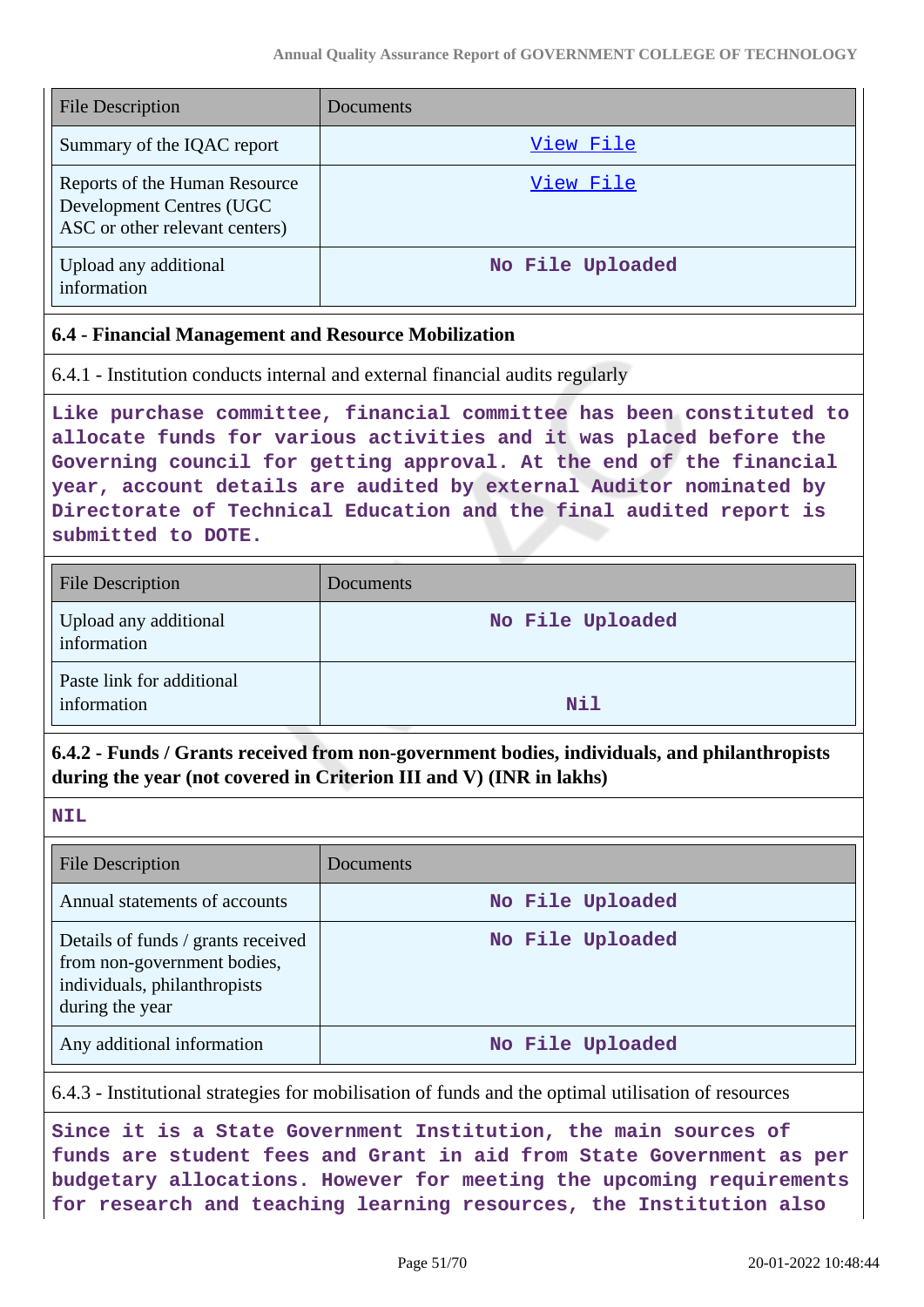**mobilizes its resources through:**

- **Students fees**
- **Overhead charges from the research grants received from various government and non- government agencies.**
- **TEQIP III**
- **Consultancy works**

**Funds received from State government are spent on payment of salary of teaching, non-teaching and administrative staff of the institution. Each and every amount of fund received from State government is at par with budget allocation. Budget of the Institution is prepared keeping in mind developmental activities of the institution; accordingly provisions are made in the Budget, which is ultimately approved by State government, and then fund is sanctioned, which is deployed on different Heads of Expenditures in accordance with approval of various statutory committees constituted by the Institution time to time for efficient use of funds/grants received from government. The Institution follows cent percent transparency in use of funds.**

**Fund generated from above are principally used for maintenance and development of the Institution and students.**

**Optimum utilization of funds is ensured through:-**

**• Adequate funds are allocated for effective teaching-learning practices that include Orientation Programmes, Workshops, Interdisciplinary activities, training programmes,**

**Refresher Courses that ensures quality education.**

**• Budget is utilized to meet day to day operational and administrative expenses and maintenance of fixed assets.**

**• Enhancement of library facilities needs to augment learning practices and accordingly requisite funds are utilized every year.**

**Main motto of resource mobilisation and optimal utilisation of resources is to put our Institution on bench mark in tune with quality teaching and unique growth of students.**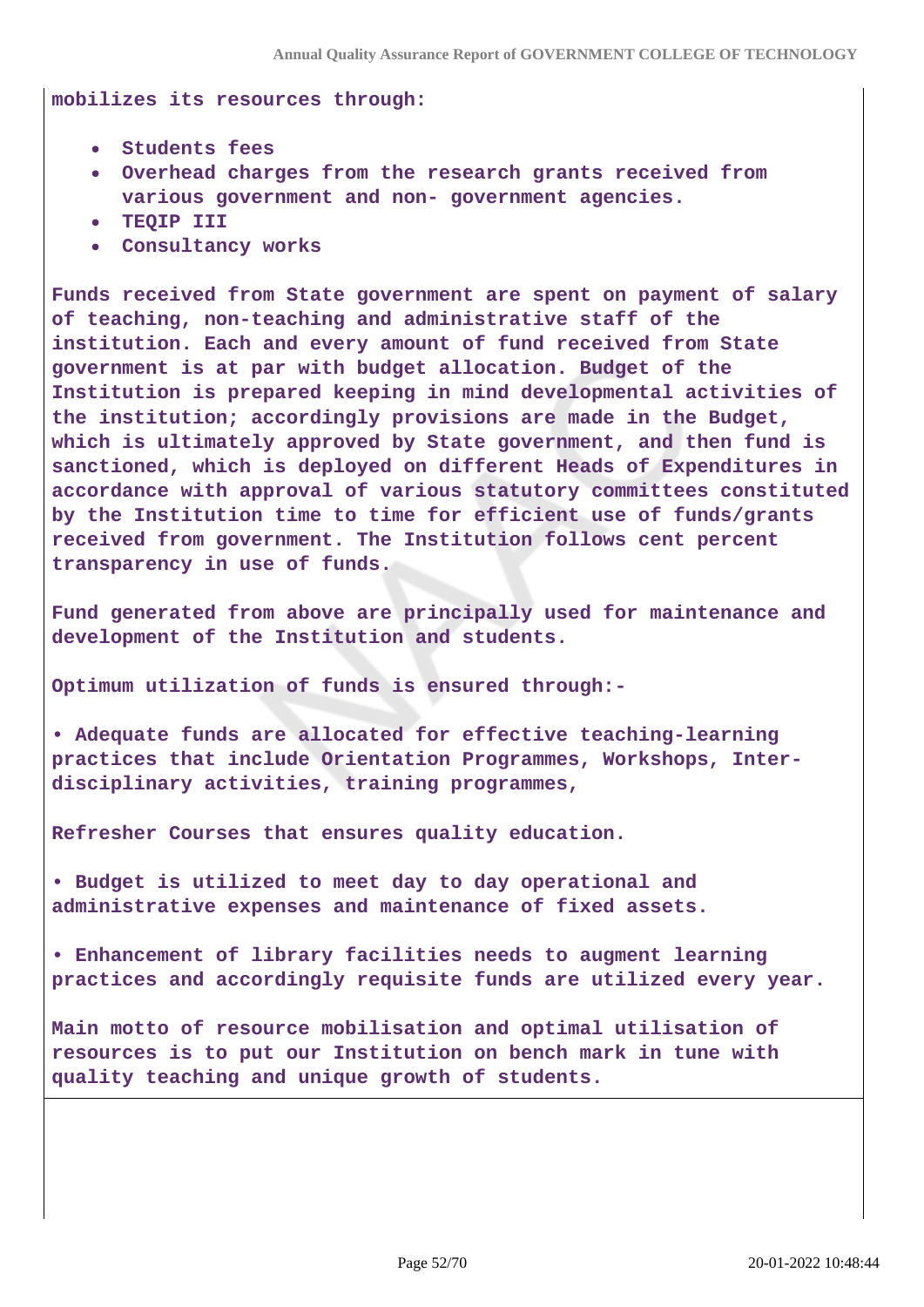| <b>File Description</b>                  | <b>Documents</b> |
|------------------------------------------|------------------|
| Upload any additional<br>information     | No File Uploaded |
| Paste link for additional<br>Information | Nil              |

### **6.5 - Internal Quality Assurance System**

6.5.1 - Internal Quality Assurance Cell (IQAC) has contributed significantly for institutionalizing quality assurance strategies and processes visible in terms of incremental improvements made during the preceding year with regard to quality (in case of the First Cycle): Incremental improvements made during the preceding year with regard to quality and post-accreditation quality initiatives (Second and subsequent cycles)

**The Internal Quality Assurance Cell (IQAC) has been established in the College at the instance of the National Assessment and Accreditation Council (NAAC) as a post-accreditation quality sustenance measure. The prime task of the IQAC is to develop a system for conscious, consistent and catalytic improvement in overall performance of the Institutions. The IQAC will make a significant and meaningful contribution in the post-accreditation phase of the Institution. During the post accreditation period, the IQAC will channelize all efforts and measures of the Institution towards promoting its academic excellence.**

**The objectives of the IQAC are:**

 **· To ensure continuous improvement in the entire operations of the Institution.**

**· To ensure stakeholders connected with Education, namely parents, teachers, staff, employers, funding agencies, society in general, of its own quality and probity.**

**· To develop a quality system for conscious, consistent and programmed action to improve the academic and administrative performance of the institution.**

**· To promote measures for driving institutional functioning towards quality enhancement and institutionalization of best practices.**

**Benefits IQAC will facilitate / contribute:**

**· To ensure a heightened level of clarity and focus in institutional functioning towards quality enhancement and internalization of the**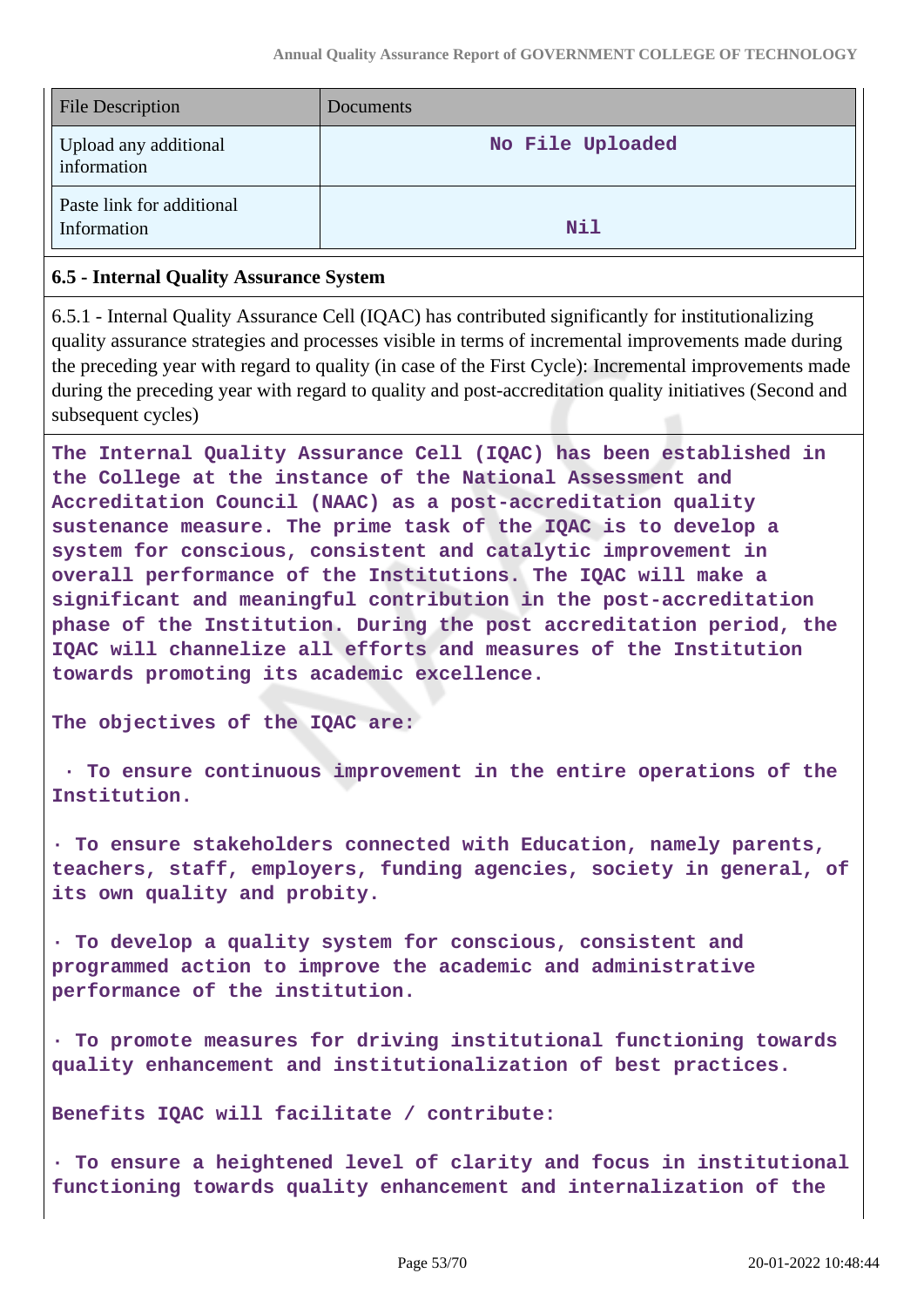**quality culture NAAC for Quality and Excellence in Higher Education.**

**· To promote measures for the functioning of the Institution towards quality enhancement through initialization of quality culture and Institutionalization of best practices.**

**· To provide a sound basis for decision making to improve Institutional functioning.**

**· To act as a dynamic system for quality changes in the Institution.**

**· To build a better internal communication.**

**Functions**

**· Development and application of quality benchmarks/ parameters for the various academic and administrative activities of the Institution.**

**· Arrangement for feedback responses from students, parents and other stakeholders on quality related processes of the institution.**

**· Dissemination of information on the various quality parameters of higher education.**

**· Documentation of the various programs/activities leading to quality improvement.**

**· Organization of workshops, seminars on quality related themes and promotion of quality circles.**

**· Preparation of the Annual Quality Assurance Report (AQAR) to be submitted to NAAC based on the quality parameters.**

**Strategies of IQAC**

**1. Ensuring timely, efficient and progressive performance of academic, administrative and financial tasks.**

**2. The relevance and quality of academic and research programmes.**

**3. Equitable access to and affordability of academic programmes for various sections of society.**

**4. Optimization and integration of modern methods of teaching and learning.**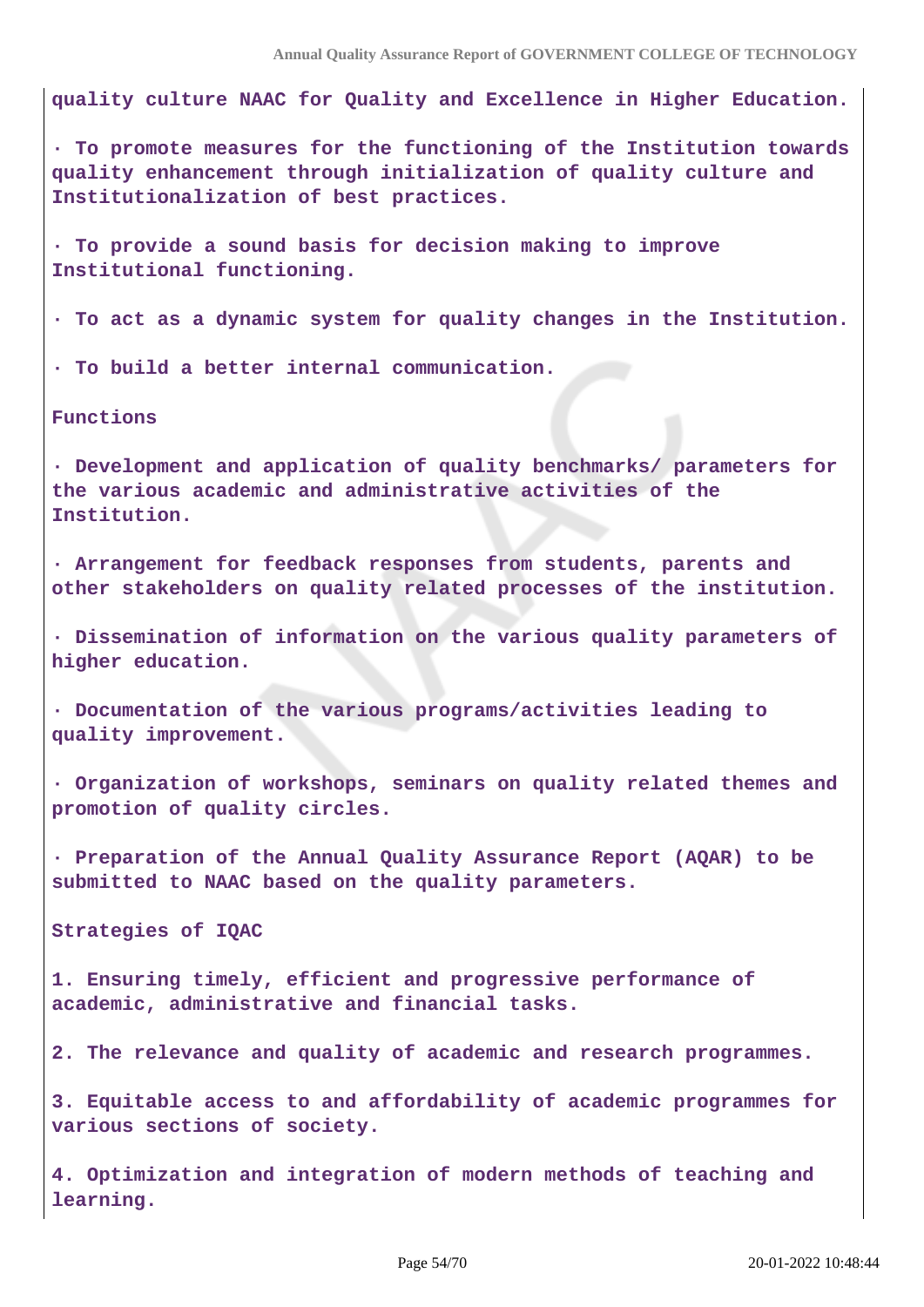**5. The credibility of evaluation procedures.**

**6. Ensuring the adequacy, maintenance and functioning of the support structure and services. 7. Research sharing and networking with other institutions in India and abroad.**

| <b>File Description</b>                  | Documents        |
|------------------------------------------|------------------|
| Upload any additional<br>information     | No File Uploaded |
| Paste link for additional<br>information | Nil              |

6.5.2 - The institution reviews its teaching-learning process, structures and methodologies of operation and learning outcomes at periodic intervals through its IQAC as per norms

**Academic audit are conducted once in a year comprising of one internal audit and one external audit each semester for enhancing the quality of the programme. The Academic audits are conducted as per ISO standards and evaluated. Detailed audit was conducted on the curriculum, development of student programmes, Teaching learning evaluation processes and faculty academic improvement programmes as listed below.**

**The List of documents verified by the above audit committee** 

|                         | CURRICULUM & DEVELOPMENT                                          |  |  |
|-------------------------|-------------------------------------------------------------------|--|--|
| 1.                      | Regulation & Syllabus book                                        |  |  |
| $\overline{\mathbf{2}}$ | updated entries of amendments, PEO, PO and CO reviews             |  |  |
| 3.                      | Availability of Curriculum revisions info.                        |  |  |
| 4.                      | Modern methods of Curriculum delivery                             |  |  |
| 5.                      | Preparation and adherence to Academic Calendar by the institution |  |  |
|                         | <b>STUDENT ASPECT</b>                                             |  |  |
| 1                       | Evidence for students completing NPTEL courses                    |  |  |
| $\overline{\mathbf{2}}$ | Number of students clearing NET/UPSC/CAT/GATE/GRE/IELTS Exams     |  |  |
| $\overline{\mathbf{3}}$ | Adequacy of guest/technical lectures arranged for students        |  |  |
| $\overline{\mathbf{4}}$ | Adequacy of industrial visits arranged for students               |  |  |
| 5                       | Placement Services provided to students                           |  |  |
| 6                       | Adequacy of workshops conducted on Entrepreneurship/ IPR/         |  |  |
|                         | Innovative Practices                                              |  |  |
| 7.                      | Students Extra Curricular / Co-curricular Achievements            |  |  |
|                         | TEACHING - LEARNING - EVALUATION PROCESSES                        |  |  |
| 1.                      | Students biodata file                                             |  |  |
| $\overline{2}$ .        | Course file of all subjects                                       |  |  |
| 3.                      | Copy of Time Table                                                |  |  |
| 4.                      | Students attendance                                               |  |  |
|                         |                                                                   |  |  |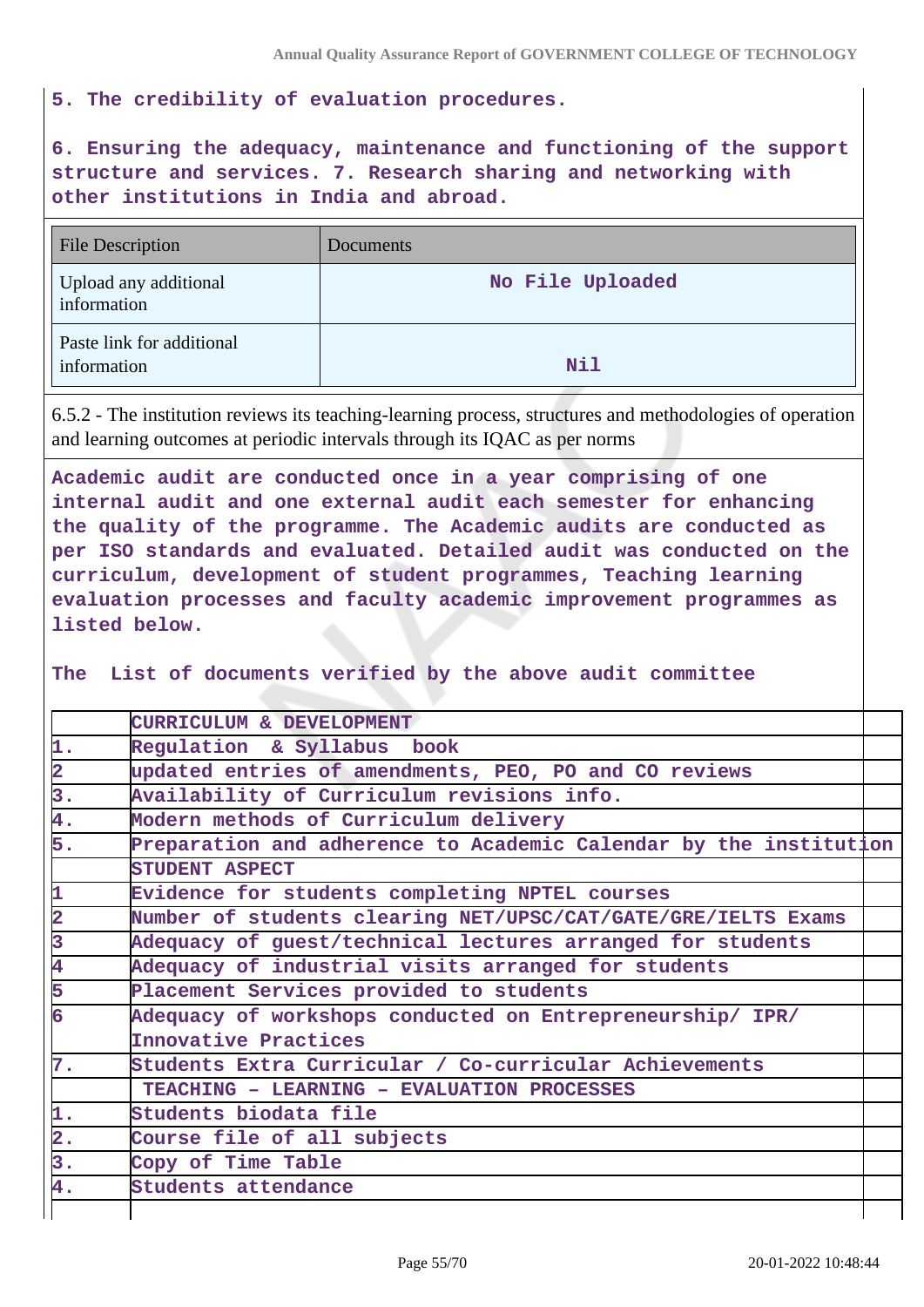| 5                                                 | Unit Test Question papers / Answer Scripts                |                                      |                                                                 |  |  |  |  |
|---------------------------------------------------|-----------------------------------------------------------|--------------------------------------|-----------------------------------------------------------------|--|--|--|--|
| $\overline{6}$                                    | Copy of assignment and Quiz questions/scripts             |                                      |                                                                 |  |  |  |  |
| 7                                                 |                                                           | Overall Internal assessments         |                                                                 |  |  |  |  |
| 8                                                 | Rubrics for Practical courses                             |                                      |                                                                 |  |  |  |  |
| 9                                                 |                                                           | Sample Practical Records             |                                                                 |  |  |  |  |
| $\overline{10}$                                   |                                                           |                                      | Student Information System (Circulars related to students)      |  |  |  |  |
| 11                                                |                                                           | List of Faculty handling the courses |                                                                 |  |  |  |  |
| 12                                                |                                                           |                                      | Copy of Test circular, Class committee circular and minutes     |  |  |  |  |
| 13                                                |                                                           |                                      | Innovative Work / SRF / Projects / Mini Project Reports         |  |  |  |  |
| 14                                                | Internship details                                        |                                      |                                                                 |  |  |  |  |
| 15                                                | Projects done in Industries                               |                                      |                                                                 |  |  |  |  |
| 16                                                | Warnings / Counseling register (Students)                 |                                      |                                                                 |  |  |  |  |
| 17                                                |                                                           |                                      | Attainment of course outcomes with bar chart                    |  |  |  |  |
| 18                                                | No. of experiments/equipments added.                      |                                      |                                                                 |  |  |  |  |
| 19                                                | List of Internal and Assistant Examiners                  |                                      |                                                                 |  |  |  |  |
| $\overline{20}$                                   | Results of last 2 semesters                               |                                      |                                                                 |  |  |  |  |
| $\overline{21}$                                   |                                                           |                                      | Academic Counseling record of faculty members based on feedback |  |  |  |  |
| $\overline{22}$                                   | Feedback reports                                          |                                      |                                                                 |  |  |  |  |
|                                                   | RESEARCH, INNOVATION & EXTENSION                          |                                      |                                                                 |  |  |  |  |
| 1.                                                | No. of Publications by the faculty                        |                                      |                                                                 |  |  |  |  |
| $\overline{\mathbf{2}}$ .                         | No. of Ph.D. theses                                       |                                      |                                                                 |  |  |  |  |
| 3.                                                | Programs organized                                        |                                      |                                                                 |  |  |  |  |
| 4.                                                | No, of sponsored projects                                 |                                      |                                                                 |  |  |  |  |
|                                                   |                                                           |                                      |                                                                 |  |  |  |  |
|                                                   |                                                           | (mention no. & amount)               |                                                                 |  |  |  |  |
| 5.                                                | Patents received                                          |                                      |                                                                 |  |  |  |  |
| б.                                                | Book publications by the faculty                          |                                      |                                                                 |  |  |  |  |
| 7.                                                | Details of testing & consultancy services                 |                                      |                                                                 |  |  |  |  |
|                                                   | GENERAL OBSERVATIONS                                      |                                      |                                                                 |  |  |  |  |
| 1.                                                |                                                           |                                      | Audit report file and action taken report since last audit      |  |  |  |  |
| $\overline{\mathbf{2}}$ .                         | Feedback from Industry                                    |                                      |                                                                 |  |  |  |  |
| 3.                                                | Suggestion book / registered complaints                   |                                      |                                                                 |  |  |  |  |
| 4.                                                |                                                           |                                      | Maintenance of Records by the Faculty Members                   |  |  |  |  |
| 5                                                 | Correctness & Guidance to the students by faculty members |                                      |                                                                 |  |  |  |  |
| 6                                                 | Awareness and adherence to the policy                     |                                      |                                                                 |  |  |  |  |
|                                                   |                                                           |                                      |                                                                 |  |  |  |  |
| <b>File Description</b>                           |                                                           | Documents                            |                                                                 |  |  |  |  |
|                                                   |                                                           |                                      |                                                                 |  |  |  |  |
| Upload any additional<br>View File<br>information |                                                           |                                      |                                                                 |  |  |  |  |
|                                                   |                                                           |                                      |                                                                 |  |  |  |  |
|                                                   | Paste link for additional                                 |                                      |                                                                 |  |  |  |  |
| information                                       | Nil                                                       |                                      |                                                                 |  |  |  |  |
|                                                   |                                                           |                                      |                                                                 |  |  |  |  |
|                                                   | 6.5.3 - Quality assurance initiatives of the              |                                      | A. Any 4 or all of the above                                    |  |  |  |  |
|                                                   | institution include Regular meeting of the                |                                      |                                                                 |  |  |  |  |
|                                                   | <b>IQAC Feedback collected, analysed and used</b>         |                                      |                                                                 |  |  |  |  |
|                                                   |                                                           |                                      |                                                                 |  |  |  |  |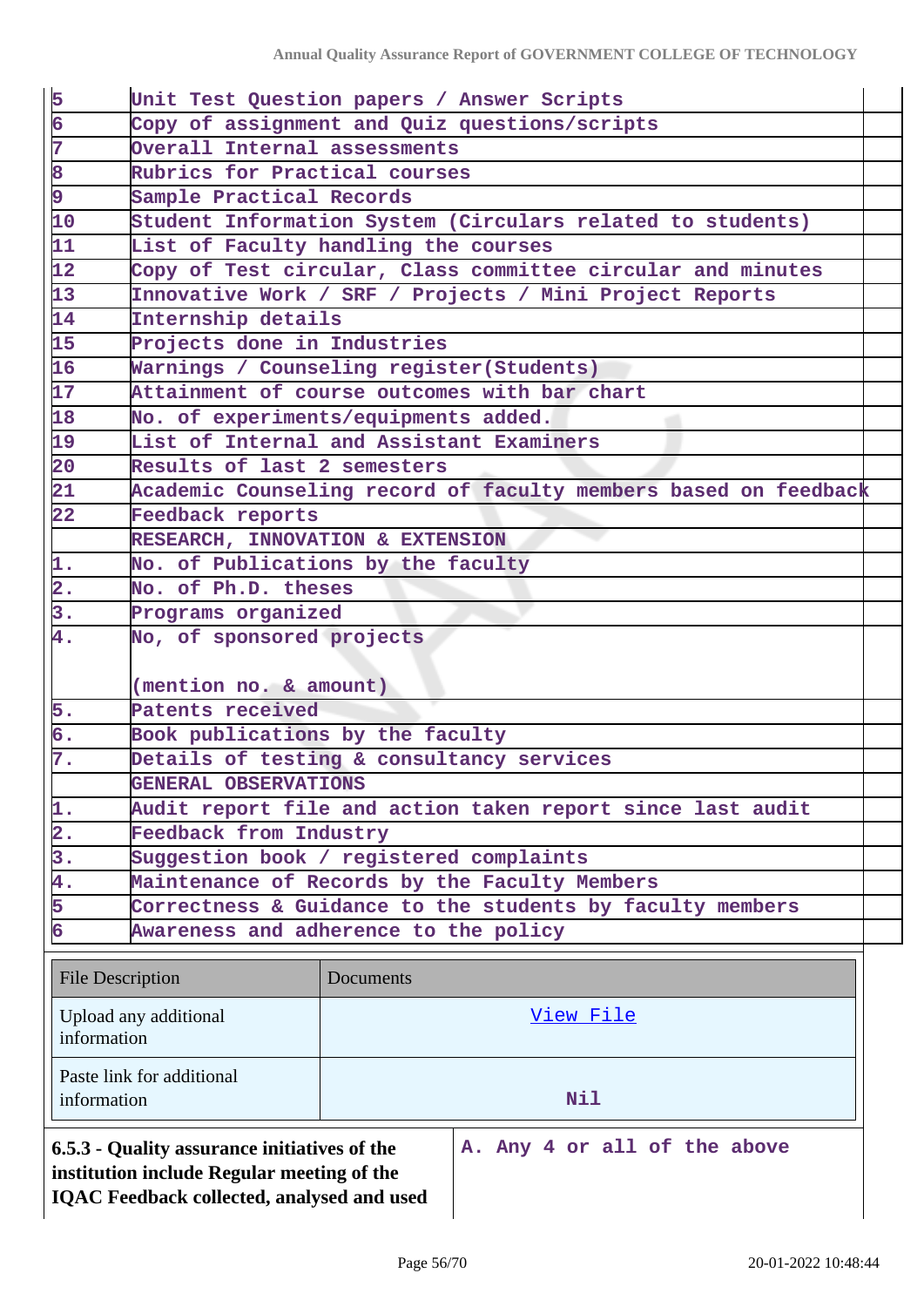**for improvement of the institution Collaborative quality initiatives with other institution(s) Participation in NIRF Any other quality audit recognized by state, national or international agencies (such as ISO Certification)**

| <b>File Description</b>                                                  | Documents        |
|--------------------------------------------------------------------------|------------------|
| Paste the web link of annual<br>reports of the Institution               | www.gct.ac.in    |
| Upload e-copies of accreditations<br>and certification                   | View File        |
| Upload details of quality<br>assurance initiatives of the<br>institution | View File        |
| Upload any additional<br>information                                     | No File Uploaded |

### **INSTITUTIONAL VALUES AND BEST PRACTICES**

### **7.1 - Institutional Values and Social Responsibilities**

7.1.1 - Measures initiated by the Institution for the promotion of gender equity during the year

**The institute under the aegis of different clubs conducted 14 different programs. Both male and female students took part in it and gained maximum benefits. Special mention has to be given to the Art of Living program wherein students were given an understanding of how to live a perfect life. Women Entrepreneurship program was conducted to make women self-reliant. Corona Virus Awareness program was conducted to make employees and students remain careful.** 

| File Description                                                                                                                                                      | Documents                                    |  |  |  |  |  |
|-----------------------------------------------------------------------------------------------------------------------------------------------------------------------|----------------------------------------------|--|--|--|--|--|
| Upload any additional<br>information                                                                                                                                  | View File                                    |  |  |  |  |  |
| Paste link for additional<br>Information                                                                                                                              | <b>Nil</b>                                   |  |  |  |  |  |
| 7.1.2 - The Institution has facilities for<br>alternate sources of energy and energy<br><b>conservation: Solar energy</b><br>Wheeling to the Grid Sensor-based energy | A. Any 4 or All of the above<br>Biogas plant |  |  |  |  |  |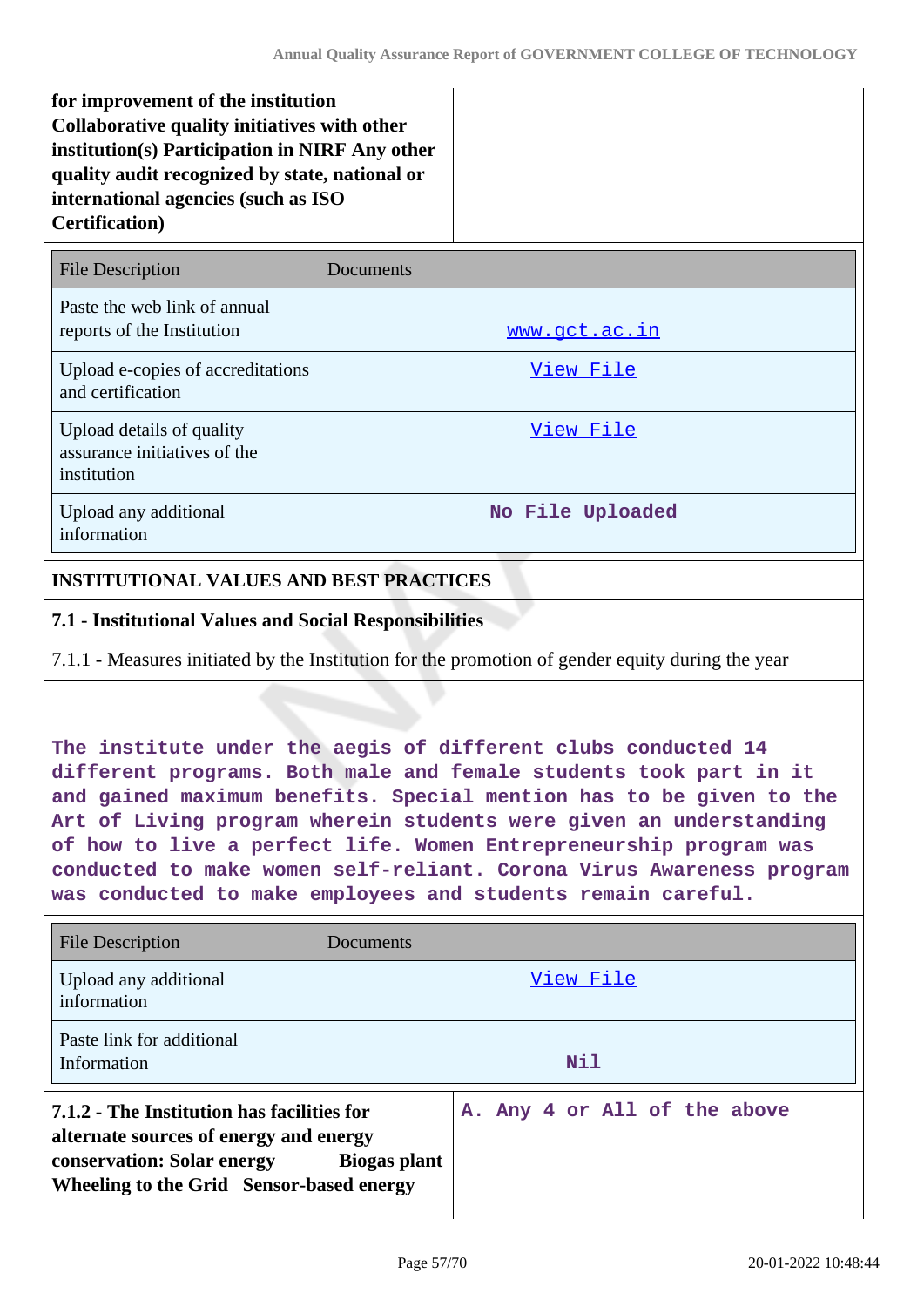| conservation Use of LED bulbs/power-<br>efficient equipment                                                                                                                                                                                                                                                                                                                                                                                |                                                                                                                                                                                                                                                                                         |           |  |  |  |  |
|--------------------------------------------------------------------------------------------------------------------------------------------------------------------------------------------------------------------------------------------------------------------------------------------------------------------------------------------------------------------------------------------------------------------------------------------|-----------------------------------------------------------------------------------------------------------------------------------------------------------------------------------------------------------------------------------------------------------------------------------------|-----------|--|--|--|--|
| <b>File Description</b>                                                                                                                                                                                                                                                                                                                                                                                                                    | <b>Documents</b>                                                                                                                                                                                                                                                                        |           |  |  |  |  |
| Geotagged Photographs                                                                                                                                                                                                                                                                                                                                                                                                                      | View File                                                                                                                                                                                                                                                                               |           |  |  |  |  |
| Any other relevant information                                                                                                                                                                                                                                                                                                                                                                                                             |                                                                                                                                                                                                                                                                                         | View File |  |  |  |  |
| 7.1.3 - Describe the facilities in the institution for the management of the following types of<br>degradable and non-degradable waste (within a maximum of 200 words)                                                                                                                                                                                                                                                                     |                                                                                                                                                                                                                                                                                         |           |  |  |  |  |
| Waste Management in GCT Campus                                                                                                                                                                                                                                                                                                                                                                                                             |                                                                                                                                                                                                                                                                                         |           |  |  |  |  |
| Liquid waste management:                                                                                                                                                                                                                                                                                                                                                                                                                   |                                                                                                                                                                                                                                                                                         |           |  |  |  |  |
|                                                                                                                                                                                                                                                                                                                                                                                                                                            | The liquid waste produced from various sources like Hostels, offices<br>and various departments are collected and conveyed to public drains.<br>Waste stabilization pond is also provided in the campus for the<br>storage and stabilization of wastewater produced form these sources. |           |  |  |  |  |
| Solid waste Management:                                                                                                                                                                                                                                                                                                                                                                                                                    |                                                                                                                                                                                                                                                                                         |           |  |  |  |  |
| The organic fraction of solid waste like kitchen waste and food<br>waste produced from hostel mess and canteen have been managed by<br>vermi composting and organic waste composter. The manure produced<br>from composting is packed and stored. The stored manures are used<br>for the gardens and plantations in the campus. The paper wastes<br>hostels, office and departments are segregated and disposed through<br>local recyclers |                                                                                                                                                                                                                                                                                         |           |  |  |  |  |
| <b>E-waste Management</b>                                                                                                                                                                                                                                                                                                                                                                                                                  |                                                                                                                                                                                                                                                                                         |           |  |  |  |  |
| The ewastes like mobile phones, chargers and outdated computers<br>from various sources like departments, hostels etc., are collected<br>and disposed through local vendors.                                                                                                                                                                                                                                                               |                                                                                                                                                                                                                                                                                         |           |  |  |  |  |
| Air Pollution Monitoring:                                                                                                                                                                                                                                                                                                                                                                                                                  |                                                                                                                                                                                                                                                                                         |           |  |  |  |  |
| The ambient air quality inside the campus is monitored<br>periodically. The pollutants namely particulate matters, SO2 and<br>are monitored and checked with ambient air quality standrds.<br>NO <sub>2</sub><br>The indoor air quality also monitored by air quality monitoring<br>equipments available in the department Environmental Engineering                                                                                       |                                                                                                                                                                                                                                                                                         |           |  |  |  |  |
|                                                                                                                                                                                                                                                                                                                                                                                                                                            |                                                                                                                                                                                                                                                                                         |           |  |  |  |  |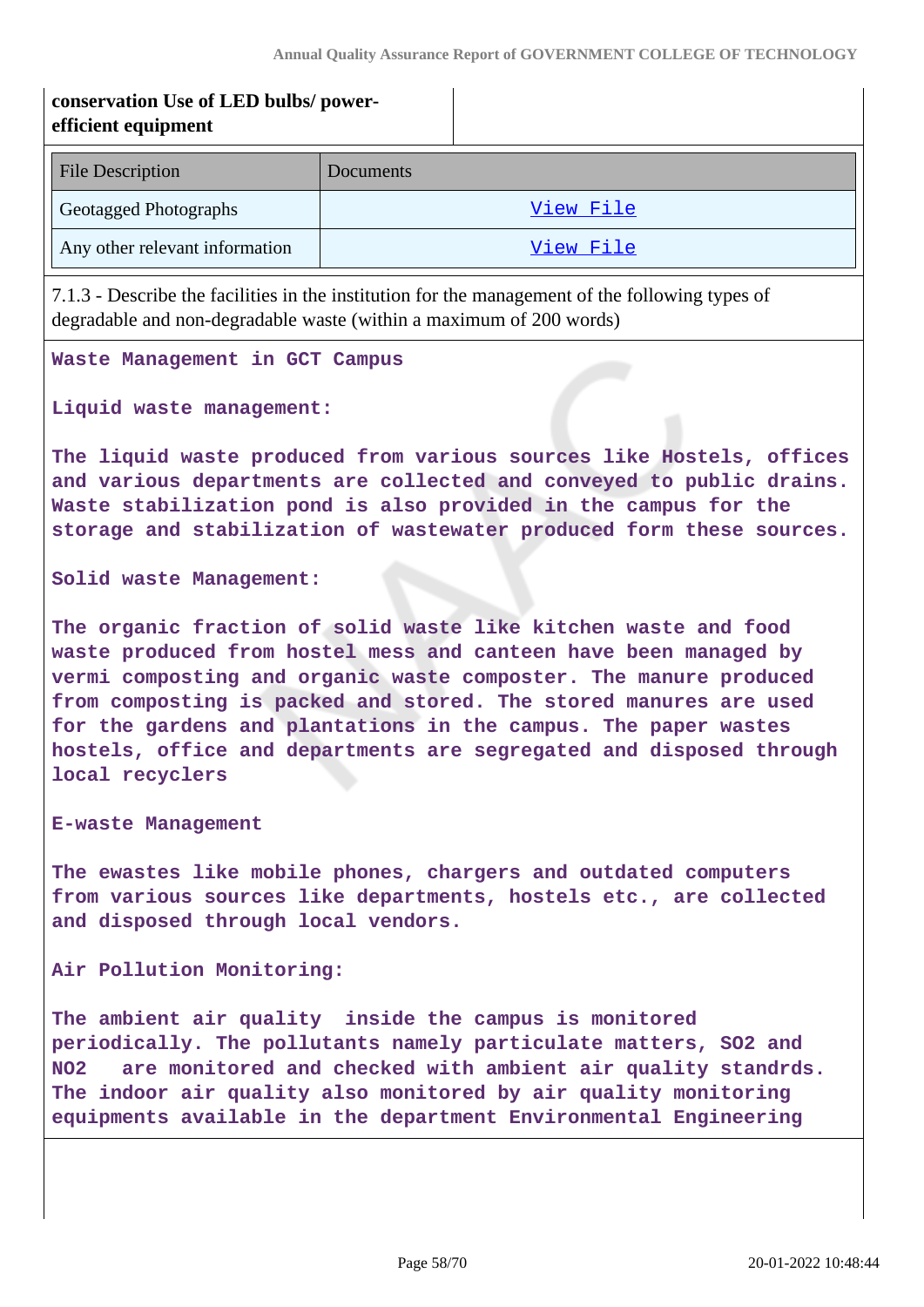| <b>File Description</b>                                                                                                                                                                                                                                             | Documents             |                       |  |  |  |  |
|---------------------------------------------------------------------------------------------------------------------------------------------------------------------------------------------------------------------------------------------------------------------|-----------------------|-----------------------|--|--|--|--|
| Relevant documents like<br>agreements/MoUs with<br>Government and other approved<br>agencies                                                                                                                                                                        | View File             |                       |  |  |  |  |
| Geotagged photographs of the<br>facilities                                                                                                                                                                                                                          | View File             |                       |  |  |  |  |
| Any other relevant information                                                                                                                                                                                                                                      | No File Uploaded      |                       |  |  |  |  |
| 7.1.4 - Water conservation facilities available<br>in the Institution: Rain water harvesting Bore<br>well /Open well recharge Construction of tanks<br>and bunds Waste water recycling Maintenance<br>of water bodies and distribution system in the<br>campus      | C. Any 2 of the above |                       |  |  |  |  |
| <b>File Description</b>                                                                                                                                                                                                                                             | Documents             |                       |  |  |  |  |
| Geotagged photographs / videos<br>of the facilities                                                                                                                                                                                                                 | View File             |                       |  |  |  |  |
| Any other relevant information                                                                                                                                                                                                                                      | View File             |                       |  |  |  |  |
| 7.1.5 - Green campus initiatives include                                                                                                                                                                                                                            |                       |                       |  |  |  |  |
| 7.1.5.1 - The institutional initiatives for<br>greening the campus are as follows:<br><b>1. Restricted entry of automobiles</b><br>2. Use of bicycles/ Battery-powered<br>vehicles<br>3. Pedestrian-friendly pathways<br>4. Ban on use of plastic<br>5. Landscaping |                       | C. Any 2 of the above |  |  |  |  |
| <b>File Description</b>                                                                                                                                                                                                                                             | Documents             |                       |  |  |  |  |
| Geotagged photos / videos of the<br>facilities                                                                                                                                                                                                                      | <u>View File</u>      |                       |  |  |  |  |
| Various policy documents /<br>decisions circulated for<br>implementation                                                                                                                                                                                            | View File             |                       |  |  |  |  |
| Any other relevant documents                                                                                                                                                                                                                                        | No File Uploaded      |                       |  |  |  |  |
| 7.1.6 - Quality audits on environment and energy undertaken by the institution                                                                                                                                                                                      |                       |                       |  |  |  |  |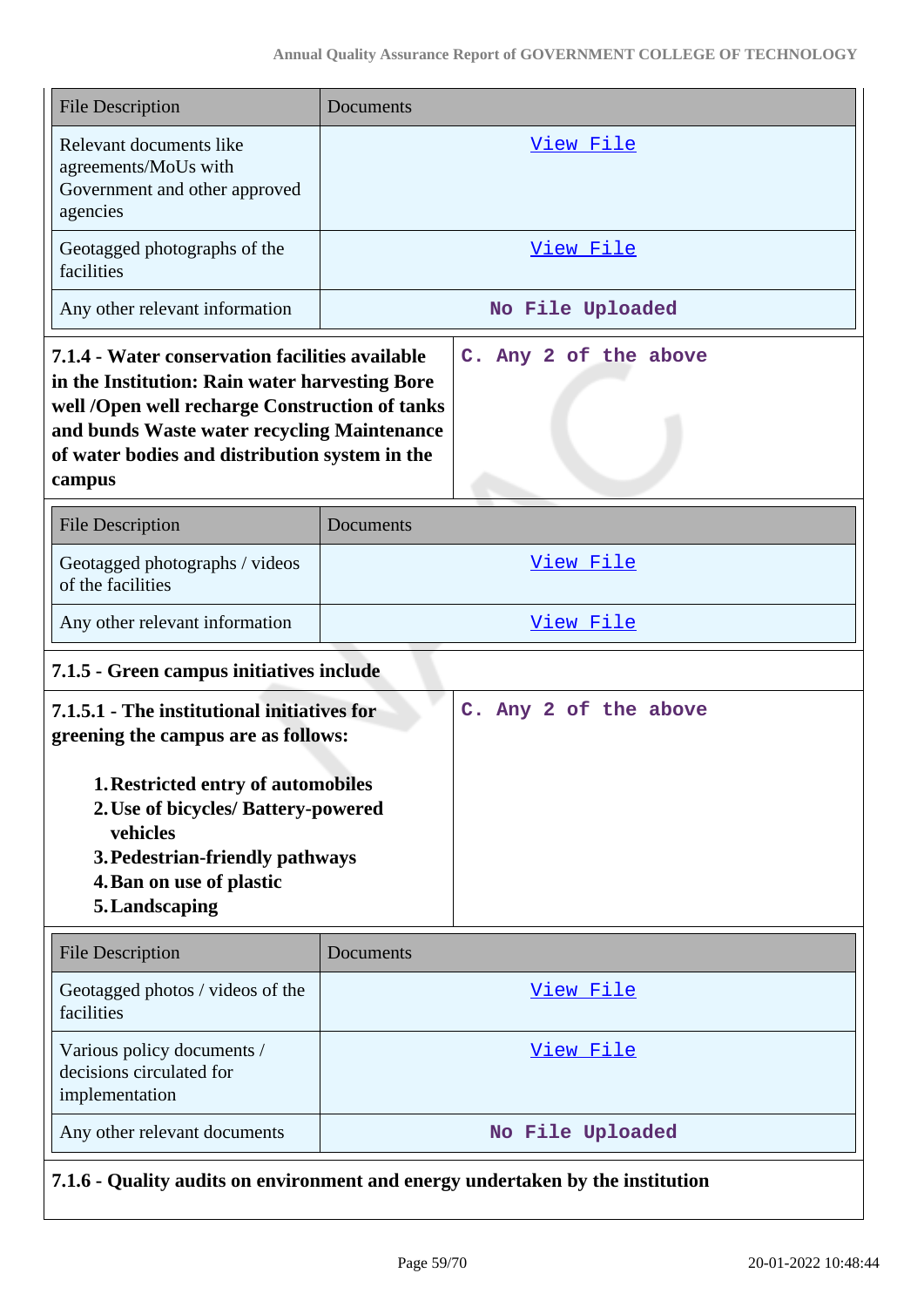| 7.1.6.1 - The institution's initiatives to<br>preserve and improve the environment and<br>harness energy are confirmed through the<br>following:                              |                  |  |  |  | D. Any 1 of the above |
|-------------------------------------------------------------------------------------------------------------------------------------------------------------------------------|------------------|--|--|--|-----------------------|
| 1. Green audit<br>2. Energy audit<br>3. Environment audit<br>4. Clean and green campus<br>recognitions/awards<br>5. Beyond the campus environmental<br>promotional activities |                  |  |  |  |                       |
| <b>File Description</b>                                                                                                                                                       | Documents        |  |  |  |                       |
| Reports on environment and<br>energy audits submitted by the<br>auditing agency                                                                                               | <u>View File</u> |  |  |  |                       |

| <b>File Description</b>                                                         | Documents        |
|---------------------------------------------------------------------------------|------------------|
| Reports on environment and<br>energy audits submitted by the<br>auditing agency | View File        |
| Certification by the auditing<br>agency                                         | View File        |
| Certificates of the awards<br>received                                          | No File Uploaded |
| Any other relevant information                                                  | No File Uploaded |

| 7.1.7 - The Institution has a disabled-friendly<br>and barrier-free environment: Ramps/lifts for<br>easy access to classrooms and centres Disabled-<br>friendly washrooms Signage including tactile<br>path lights, display boards and signposts<br>Assistive technology and facilities for persons<br>with disabilities: accessible website, screen-<br>reading software, mechanized equipment, etc.<br>Provision for enquiry and information:<br>Human assistance, reader, scribe, soft copies of |  |  | B. Any 3 of the above |
|-----------------------------------------------------------------------------------------------------------------------------------------------------------------------------------------------------------------------------------------------------------------------------------------------------------------------------------------------------------------------------------------------------------------------------------------------------------------------------------------------------|--|--|-----------------------|
| reading materials, screen reading, etc.                                                                                                                                                                                                                                                                                                                                                                                                                                                             |  |  |                       |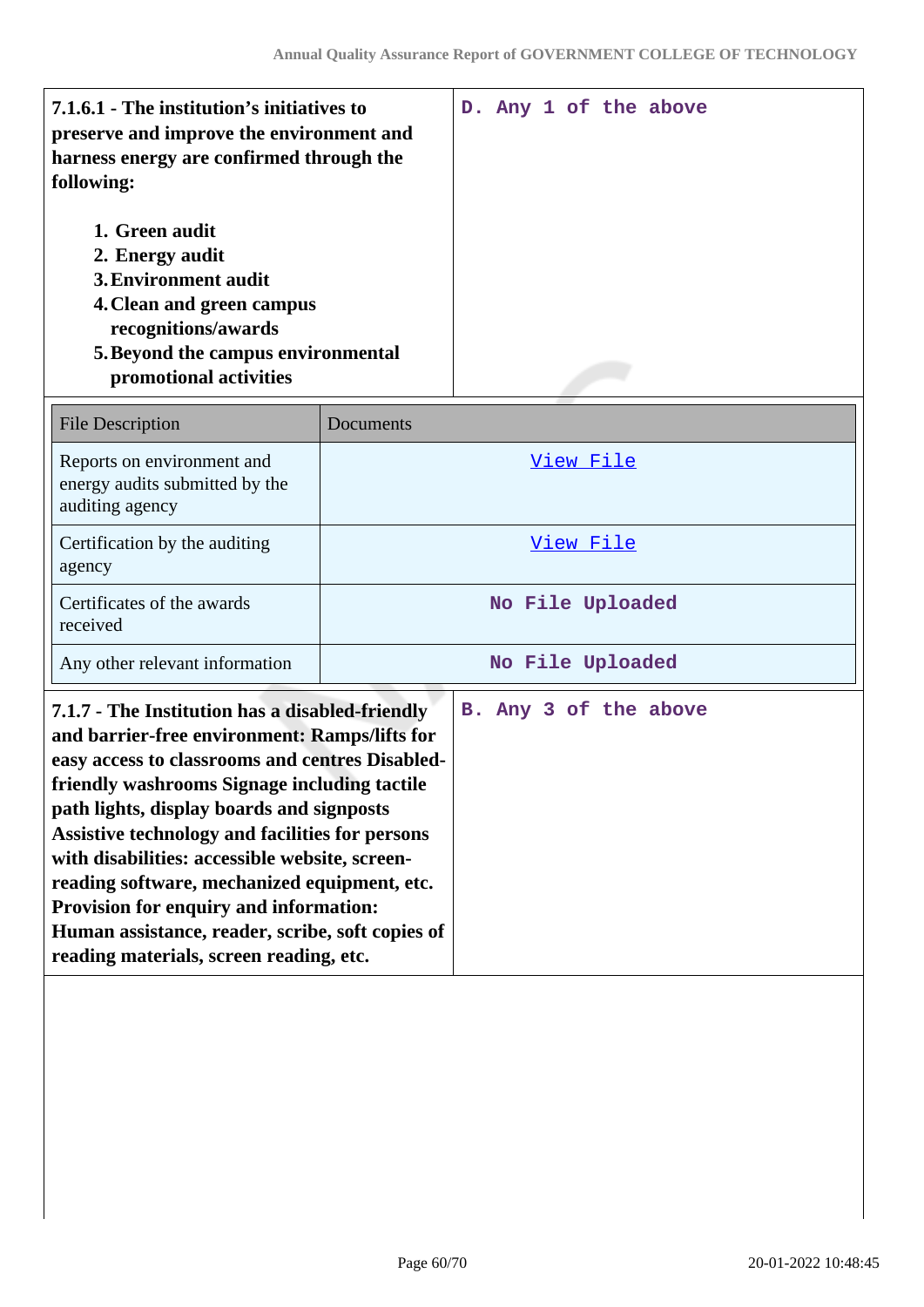| <b>File Description</b>                                         | Documents        |
|-----------------------------------------------------------------|------------------|
| Geotagged photographs / videos<br>of facilities                 | View File        |
| Policy documents and brochures<br>on the support to be provided | No File Uploaded |
| Details of the software procured<br>for providing assistance    | No File Uploaded |
| Any other relevant information                                  | No File Uploaded |

7.1.8 - Describe the Institutional efforts/initiatives in providing an inclusive environment i.e. tolerance and harmony towards cultural, regional, linguistic, communal, socio-economic and other diversities (within a maximum of 200 words).

**Government College of Technology has the repute of nurturing endurance and peace among the students through various activities conducted throughout the year by the Youth Red Cross, Green Club, National Service Scheme, National Cadet Corps, Rotract Club, etc. To start with, Literary & Debating Society and Tamil Mandram kindle students' flair for languages and their thirst to develop language skills. Besides, their association with people of different places naturally builds harmony with the people around them. Youth Red Cross helps students create awareness among people on their health and how to bring hygiene to daily life activities. NSS activities motivate students to render their service to people or hamlets in and around Coimbatore which lacks facilities. The camp programs enhance students' inner strength and confidence to tackle odd situations in life. NCC activities aim at strengthening students' character, discipline, secular outlook besides providing them with chances to involve in adventure sport. Rotract club activities develop the leadership and professional skills of students. Different programs and activities conducted throughout the academic year help students develop mutual understanding and cooperation. Above all, the efforts taken by the institute to make students cross the barriers of culture, region, language, caste, creed and socioeconomic status of people prove to be successful.**

| <b>File Description</b>                                                                                                                      | Documents |
|----------------------------------------------------------------------------------------------------------------------------------------------|-----------|
| Supporting documents on the<br>information provided (as<br>reflected in the administrative<br>and academic activities of the<br>Institution) | View File |

7.1.9 - Sensitization of students and employees of the institution to constitutional obligations: values,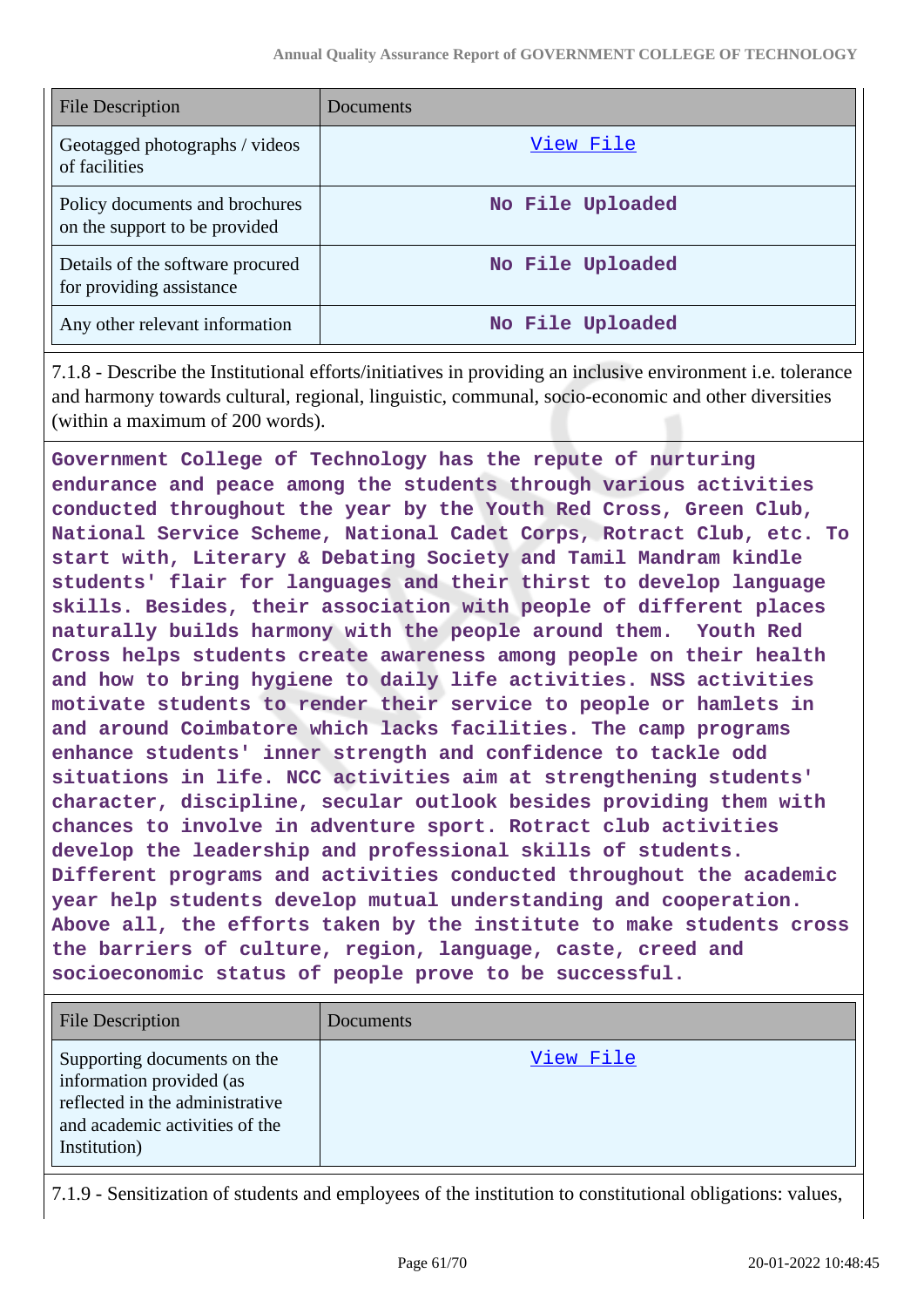rights, duties and responsibilities of citizens:

**Employees and students of GCT are sensitized to become responsible citizens of India throughout the year by taking oath on days like National Goodwill Day, Social Justice day, Anti-Corruption Day, National Unity Day, etc. Employees and students adopt a village with minimal facilities every year and work to improve the condition of the village through camp programs. Through YRC, awareness related to health and hygiene is created among people and children. Green Club activities are carried on to protect nature and plant trees and saplings to improve the environment. Rotract Club of GCT conducts various medical camps all through the year to help people. On the whole, GCT takes up the responsibility to make its employees and students remain true citizens of India by conducting a wide range of activities.**

| <b>File Description</b>                                                                                                                                                                                                                                                                                                                                                                                                                                                                                            | Documents             |  |  |  |
|--------------------------------------------------------------------------------------------------------------------------------------------------------------------------------------------------------------------------------------------------------------------------------------------------------------------------------------------------------------------------------------------------------------------------------------------------------------------------------------------------------------------|-----------------------|--|--|--|
| Details of activities that inculcate<br>values necessary to transform<br>students into responsible citizens                                                                                                                                                                                                                                                                                                                                                                                                        | View File             |  |  |  |
| Any other relevant information                                                                                                                                                                                                                                                                                                                                                                                                                                                                                     | No File Uploaded      |  |  |  |
| 7.1.10 - The institution has a prescribed code<br>of conduct for students, teachers,<br>administrators and other staff and conducts<br>periodic sensitization programmes in this<br>regard: The Code of Conduct is displayed on<br>the website There is a committee to monitor<br>adherence to the Code of Conduct Institution<br>organizes professional ethics programmes for<br>students, teachers, administrators and other<br>staff Annual awareness programmes on the<br><b>Code of Conduct are organized</b> | C. Any 2 of the above |  |  |  |

| <b>File Description</b>                                                                                                                                                                                  | Documents        |
|----------------------------------------------------------------------------------------------------------------------------------------------------------------------------------------------------------|------------------|
| Code of Ethics - policy document                                                                                                                                                                         | View File        |
| Details of the monitoring<br>committee composition and<br>minutes of the committee<br>meeting, number of programmes<br>organized, reports on the various<br>programmes, etc. in support of<br>the claims | No File Uploaded |
| Any other relevant information                                                                                                                                                                           | No File Uploaded |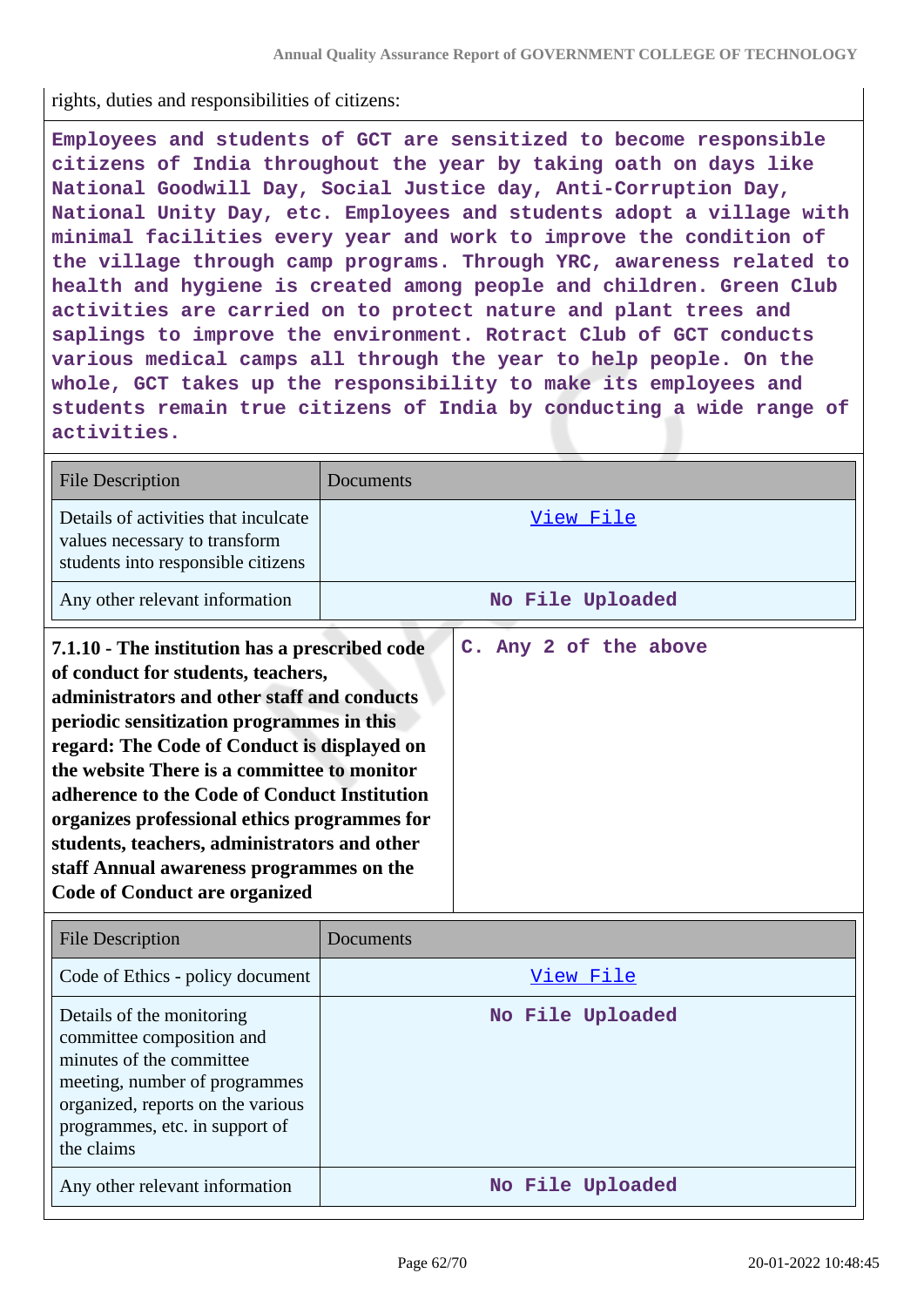7.1.11 - Institution celebrates / organizes national and international commemorative days, events and festivals

**GCT celebrates Independence Day and Republic Day every year with vigor. NCC Cadets take rigorous training and do march past on every Independence Day and Republic Day. The principal hoists the national flag and students give patriotic speeches, sing patriotic songs. As part of the program, different competitions are conducted and prizes are distributed to motivate students. Pongal ceremony is conducted every year in the open auditorium to preserve our culture. Various competitions related to our culture are conducted to give awareness to employees and students about our culture.**

| <b>File Description</b>                                                              | Documents |
|--------------------------------------------------------------------------------------|-----------|
| Annual report of the celebrations<br>and commemorative events for<br>during the year | View File |
| Geotagged photographs of some<br>of the events                                       | View File |
| Any other relevant information                                                       | View File |

### **7.2 - Best Practices**

7.2.1 - Provide the weblink on the Institutional website regarding the Best practices as per the prescribed format of NAAC

#### **1. Student participative programme**

|                     | . The goal of the practice is to involve students     |
|---------------------|-------------------------------------------------------|
|                     | maintenance of the library and thereby inculcat       |
| Goal of the         | mindedness in them on the one hand and library        |
| Practice:           | consciousness on the other.                           |
|                     | • To employ PG students to work in the Library 20     |
|                     | week.                                                 |
| The Process:        | The Post Graduate students are imparted knowledge abo |
|                     | library and it's functioning by trained staff before  |
|                     | them in the activities of maintenance and up keep of  |
|                     | library.                                              |
| Impact of the       | Development of a positive outlook and attitude in stu |
| Practice:           | awareness about the value of a library and its servic |
|                     | addition, the maintenance staff is benefited by the a |
|                     | of students.                                          |
| Resources required: | Dedicated professional staff to train students. The o |
|                     |                                                       |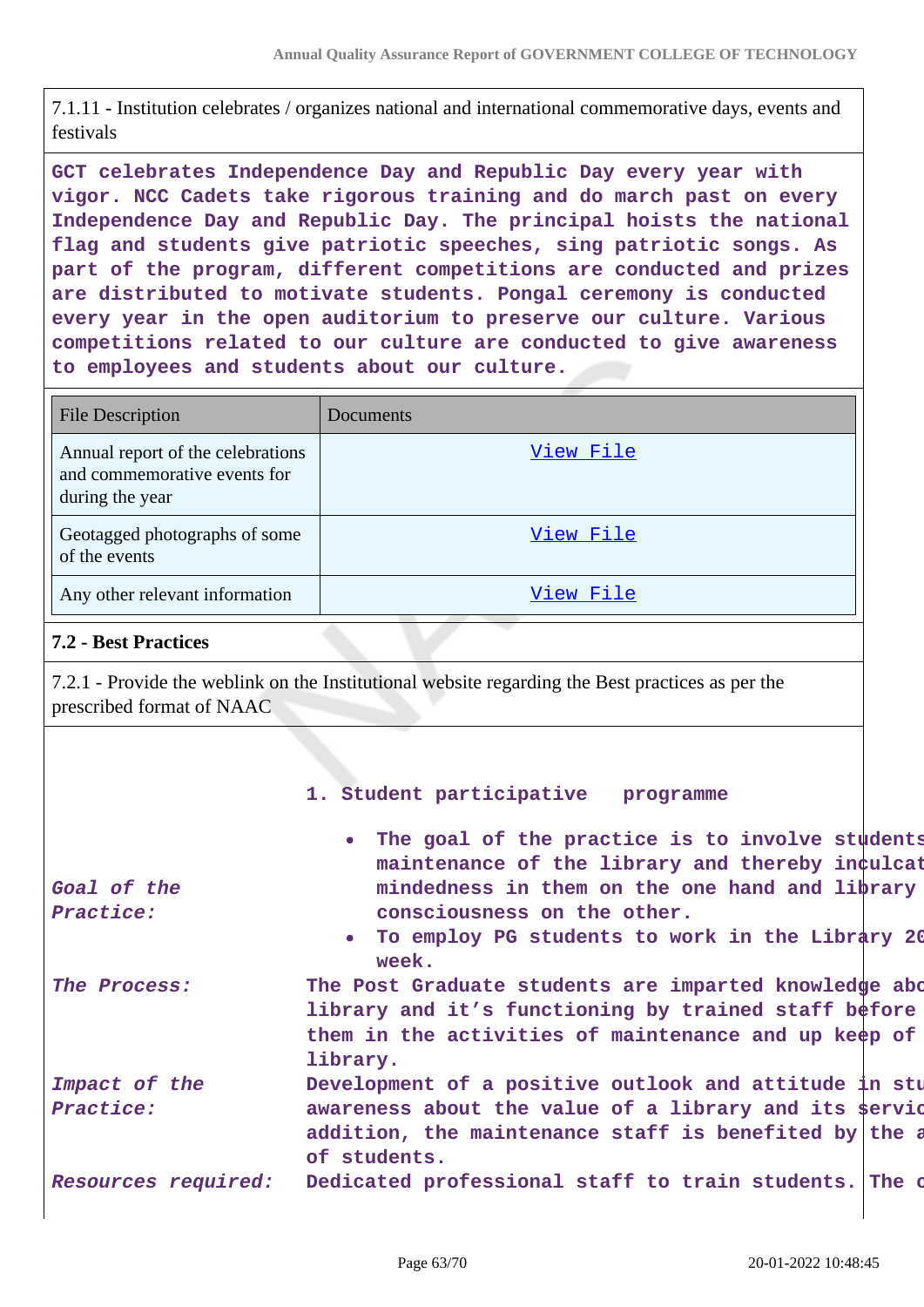**the Principal is required. Remarks, if any:** A large number of students have opted for this program now the number is restricted to make the programme ef

#### **2. Library book exhibition**

Goal of the Practice: The goal is to make awareness among the students on **latest books available in their subjects.** The Process: **A** set of reputed book publishers and distributors a

invited to display the recent books in the exhibition.

Impact of the Practice: Book selection process is possible for the faculty members and the students are interested to buy books for th **information needs.**

**Resources required:** Sufficient space needs to be provided to the bookse **exhibit their collections.**

**Remarks, if any: It can be enlarged in future by inviting the database vendors to display digital resources.**

**3. Initiation to fresher (Information Literacy Program)**

**Goal of the practice: To acquaint the new students in understanding the services the library provides them. To enable the** students to exploit the information resources avai in the library to supplement their learning proces **support class room teaching.**

**The Process: Library has been conducting Orientation Program to new students admitted every academic year. Library has drawn formal orientation classes in the library.** Students attend the program according to the timedrawn by the library. First 10 days, after they are **admitted to the courses, a formal request is made to the** Heads of Departments to encourage the students to **the orientation program as per schedule. Students are** explained about the resources, facilities, service **library provides them. They are taken round the library apart from training them in searching the library** database, e-journals, e-mail and Internet browsing The schedules are drawn based on the subject/disci **to go into the details**

Impact of the process: Students find it useful to know about the resource available in their discipline. They know specific **locations of different types of materials and the privileges the library provides them. The hands-on training in using the e-resources, OPAC etc is**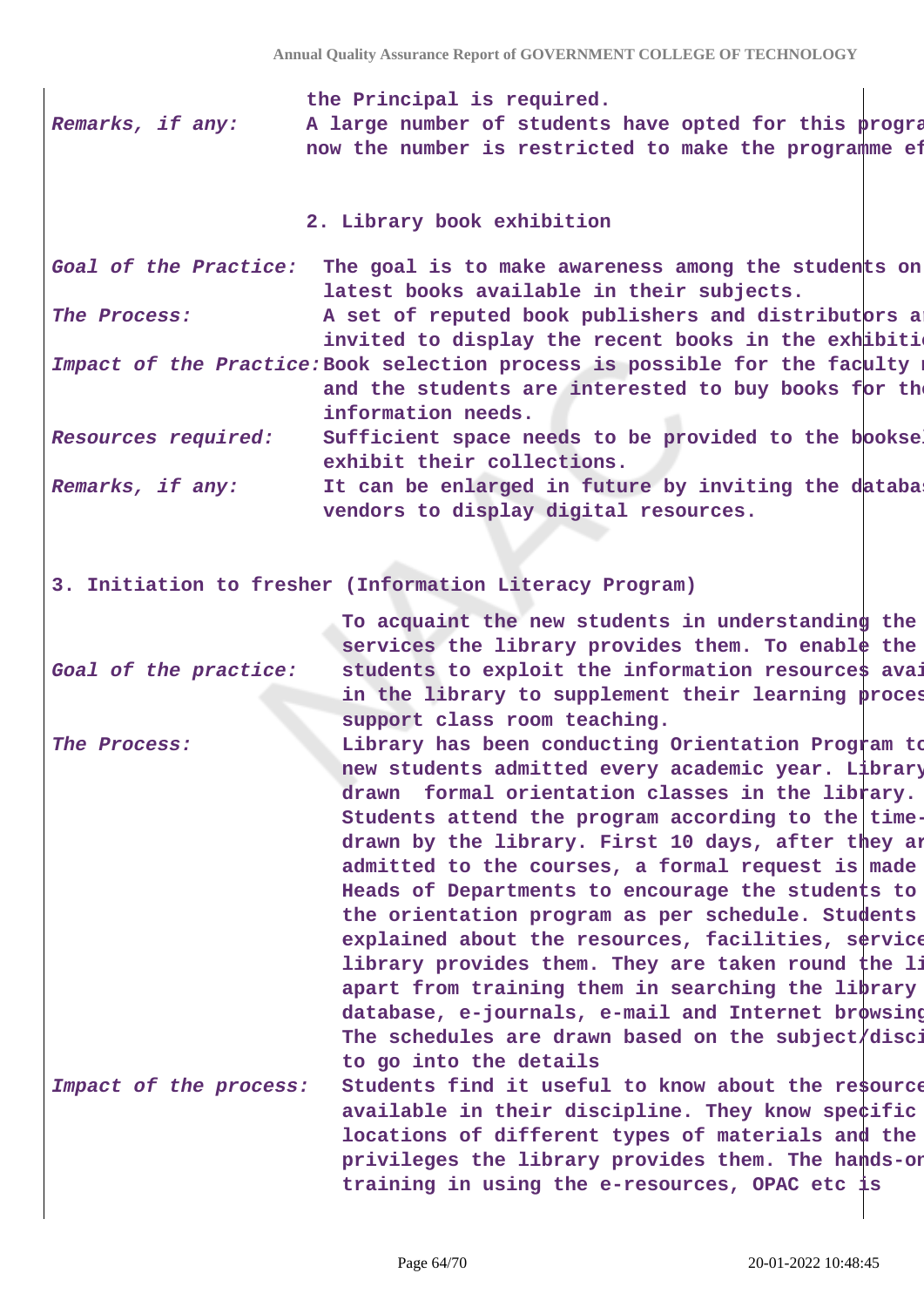| Resources required:   | appreciated.<br>Trained library staff to handle classes. Guides,<br>brochures, rules and regulations of the library fo<br>distribution.                                                                                                                                                                                           |
|-----------------------|-----------------------------------------------------------------------------------------------------------------------------------------------------------------------------------------------------------------------------------------------------------------------------------------------------------------------------------|
|                       | 4. Earn while learn programme                                                                                                                                                                                                                                                                                                     |
| Goal of the Practice: | The goal is to employ research students and PG Stude<br>Civil Engineering Branch to work in the Testing of<br>materials and Consultancy services along with facul<br>members.                                                                                                                                                     |
| The Process:          | A set of 3 to 4 PG Students are involved in Testing<br>various building materials and consultancy services<br>analysis and design of structures, NDT testing in o<br>buildings, Geotechnical investigations, Sewage Treat<br>Plant designs etc.                                                                                   |
|                       | Impact of the Practice: Students are able to get field knowledge which pave<br>them to enter into Consultancy Practices. Also this<br>activities help them to shine well in on - campus an<br>campus interviews. Students are getting Practical k<br>in the structural design aspects and other such kin<br>consultancy projects. |
| Resources required:   | Equipments/machinery needs to be maintained well for<br>of materials. Purchase of different kind of Softwark<br>practice become essential.                                                                                                                                                                                        |
| Remarks, if any:      | The students are getting financial assistance for tl<br>involvement in Testing and Consultancy                                                                                                                                                                                                                                    |
|                       | 5. Promotion of Research through Students Research Foundation                                                                                                                                                                                                                                                                     |
| Goal of the Practice: | The Under Graduate students are encouraged to pursue<br>research. The aim is to create a desire in the stude<br>pursue research either as a career or as a part of<br>research degree e.g. M.S. or Ph.D.                                                                                                                          |
| The Process:          | Over a period of a year, it is possible to identify<br>student, who has a research potential or ambition.<br>his third year, he/ she will be asked to prepare a<br>proposal for financial grant. It will be submitted<br>committee for evaluation. If the project is selected<br>money is given as financial assistance.          |
|                       | Impact of the Practice: Encouragement is given to students to submit a proje<br>proposal, on an item he feels will qualify as a rese<br>topic or innovation, for funding by the Trust. A tea<br>faculty scrutinizes the methodology and grants or st                                                                              |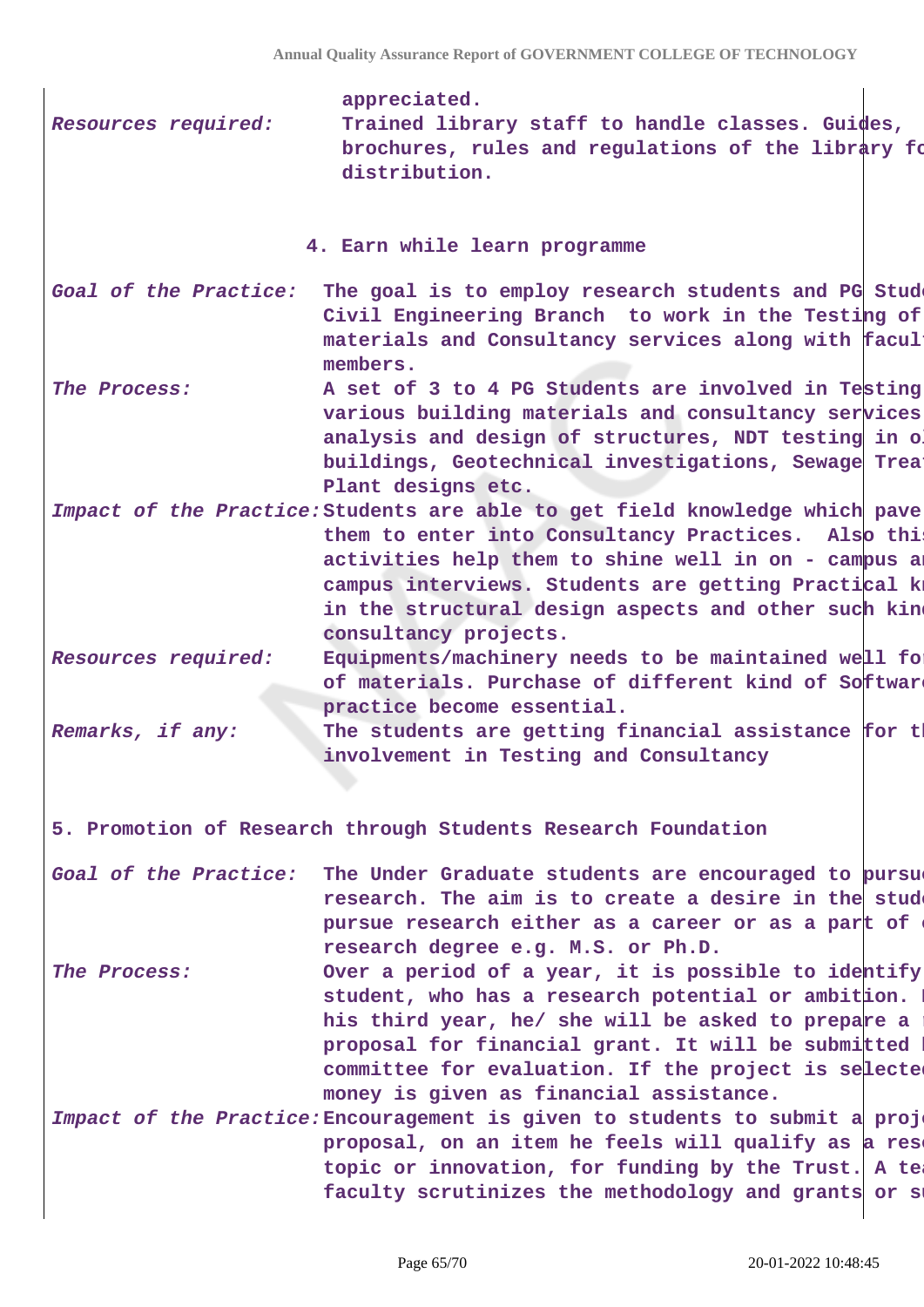| improvements for funding. |  |  |
|---------------------------|--|--|
|---------------------------|--|--|

| Problems encountered | The continuous engagement of the student with his of  |
|----------------------|-------------------------------------------------------|
|                      | programme and the lack of time, normally prevents h.  |
|                      | take a serious look at research, even during his fre  |
| Resources required:  | Equipments/machinery needs to be maintained well for  |
|                      | of materials. Purchase of different kind of Software  |
|                      | practice become essential.                            |
| Domarke if any.      | The students are getting financial assistance for the |

The students are getting financial **research project.**

**6. Inculcating the value of "service" among students**

Goal of the Practice: Many clubs have been started to create awareness of responsibilities and acting accordingly with humani concern to fulfil the same among the students. It w develop the ability of the students and to increase standard in the society. To list few of the clubs: club, Green Club, Youth Red Cross, NSS etc. The aim

- To create an awareness on the care of their own **of others.**
- To enable the growth and development of a spi service and sense of duty with dedication and **the minds of youth.**
- To foster better friendly relationship with a **any discrimination.**

The Process: *Officer incharge of the various clubs with the help* **organizing secretary used to arrange such activities.**

- Impact of the Practice: **8 8 Planting of around 20 saplings in front of al was organized by the Rotract club.**
	- A blood donation camp in which around 150 stu  $\Omega$ **donated their blood.**
	- **o** The president of the club went for an inter d exchange to Aurangabad district which comes u **District 3132.**
	- **Example 1** Find the camps have been or Health camps, Dental and eye camps have been **Awareness rallies were conducted.**
	- **100 NSS students have actively contributed on** dimensions in cleaning the college campus, pa **compound walls,, Tree plantation etc.)**

**Remarks, if any: Students understood the human values**

**7. Students Mentoring Scheme**

**The goal is to establish relationship between the** Mentor(Faculty Advisor) and the Mentee(Students)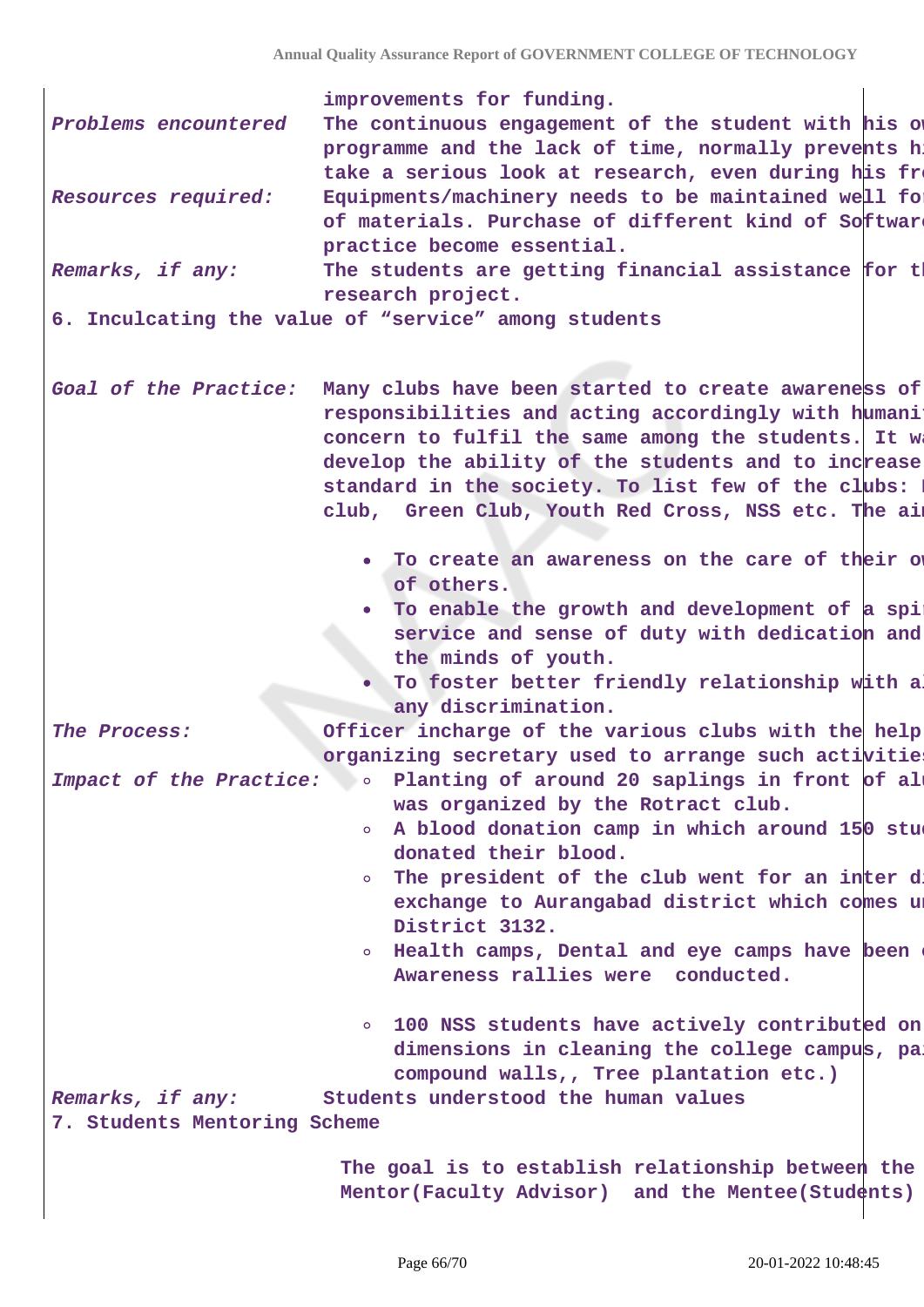| Goal of the Practice:<br>The Process: | help the mentees attain their aims.<br>The students are assigned to faculty mentors from                                                                                                                                                                                                                                                                           |
|---------------------------------------|--------------------------------------------------------------------------------------------------------------------------------------------------------------------------------------------------------------------------------------------------------------------------------------------------------------------------------------------------------------------|
|                                       | year. Mentors create a better environment for thei                                                                                                                                                                                                                                                                                                                 |
|                                       | and the mentees can approach their mentors for edu                                                                                                                                                                                                                                                                                                                 |
|                                       | personal guidance and knowledge enhancement.                                                                                                                                                                                                                                                                                                                       |
| Impact of the Practice:               | The mentors closely monitor their mentee performan<br>provide an ongoing support. They also provide awar                                                                                                                                                                                                                                                           |
|                                       | guidance about comparative examinations and course                                                                                                                                                                                                                                                                                                                 |
|                                       | for placements. A mentor encourages the students f                                                                                                                                                                                                                                                                                                                 |
|                                       | higher studies and encourages entrepreneurship. Ea                                                                                                                                                                                                                                                                                                                 |
|                                       | every detail regarding the student is note down in                                                                                                                                                                                                                                                                                                                 |
|                                       | mentor record otherwise known as Students Bio data                                                                                                                                                                                                                                                                                                                 |
|                                       | maintain a hard copy for references. Frequent coun                                                                                                                                                                                                                                                                                                                 |
|                                       | sessions help the student in expressing their opin<br>problems with ease. Counseling is done after tests                                                                                                                                                                                                                                                           |
|                                       | the end semester exam results. Mentor books are u                                                                                                                                                                                                                                                                                                                  |
|                                       | their results, achievements, certifications, atten                                                                                                                                                                                                                                                                                                                 |
|                                       | scholarships and project details.                                                                                                                                                                                                                                                                                                                                  |
| Problems encountered                  | In the absence of a mentor for a brief period of t                                                                                                                                                                                                                                                                                                                 |
|                                       | duties are handed over to another faculty and info                                                                                                                                                                                                                                                                                                                 |
|                                       | respective students.                                                                                                                                                                                                                                                                                                                                               |
| Resources required:                   | To make the mentoring system effective, training i<br>to faculty on counseling and handling the students                                                                                                                                                                                                                                                           |
|                                       | 8. Enhancing Skills of the Students by Providing In-House Training and Worl                                                                                                                                                                                                                                                                                        |
|                                       |                                                                                                                                                                                                                                                                                                                                                                    |
|                                       | . To enhance soft skills among students                                                                                                                                                                                                                                                                                                                            |
|                                       | • To instill technical competence and                                                                                                                                                                                                                                                                                                                              |
| Goal of the Practice:                 | To inculcate employability skill<br>$\bullet$                                                                                                                                                                                                                                                                                                                      |
|                                       | The institute is working with an aim to making it<br>excellence. Students from different level and back                                                                                                                                                                                                                                                            |
| The Process:                          | training to improve their technical as well as emp                                                                                                                                                                                                                                                                                                                 |
|                                       | skills. Considering these requirements, the instit                                                                                                                                                                                                                                                                                                                 |
|                                       | provides all facilities to them to archive their o                                                                                                                                                                                                                                                                                                                 |
|                                       | and to inculcate leadership into them.                                                                                                                                                                                                                                                                                                                             |
| Impact of the Practice:               | The institution offers various technical programes                                                                                                                                                                                                                                                                                                                 |
|                                       | workshops/ seminars/talks by eminent industrialist                                                                                                                                                                                                                                                                                                                 |
|                                       |                                                                                                                                                                                                                                                                                                                                                                    |
|                                       |                                                                                                                                                                                                                                                                                                                                                                    |
|                                       |                                                                                                                                                                                                                                                                                                                                                                    |
|                                       |                                                                                                                                                                                                                                                                                                                                                                    |
|                                       | and reasoning skills of the students to make them                                                                                                                                                                                                                                                                                                                  |
|                                       |                                                                                                                                                                                                                                                                                                                                                                    |
|                                       |                                                                                                                                                                                                                                                                                                                                                                    |
|                                       | students towards their growth. Each department org<br>various career development programmes for third ye<br>final year students. Practice on Online Pla¢ement<br>periodically conducted to enhance aptitude, mental<br>acquire employment. The Placement cell of the inst<br>arranges pre-placement training by conducting grou<br>discussion and mock-interviews. |
| Resources required:                   | Seminar halls, Speakers for the respective topics<br>Visual aids                                                                                                                                                                                                                                                                                                   |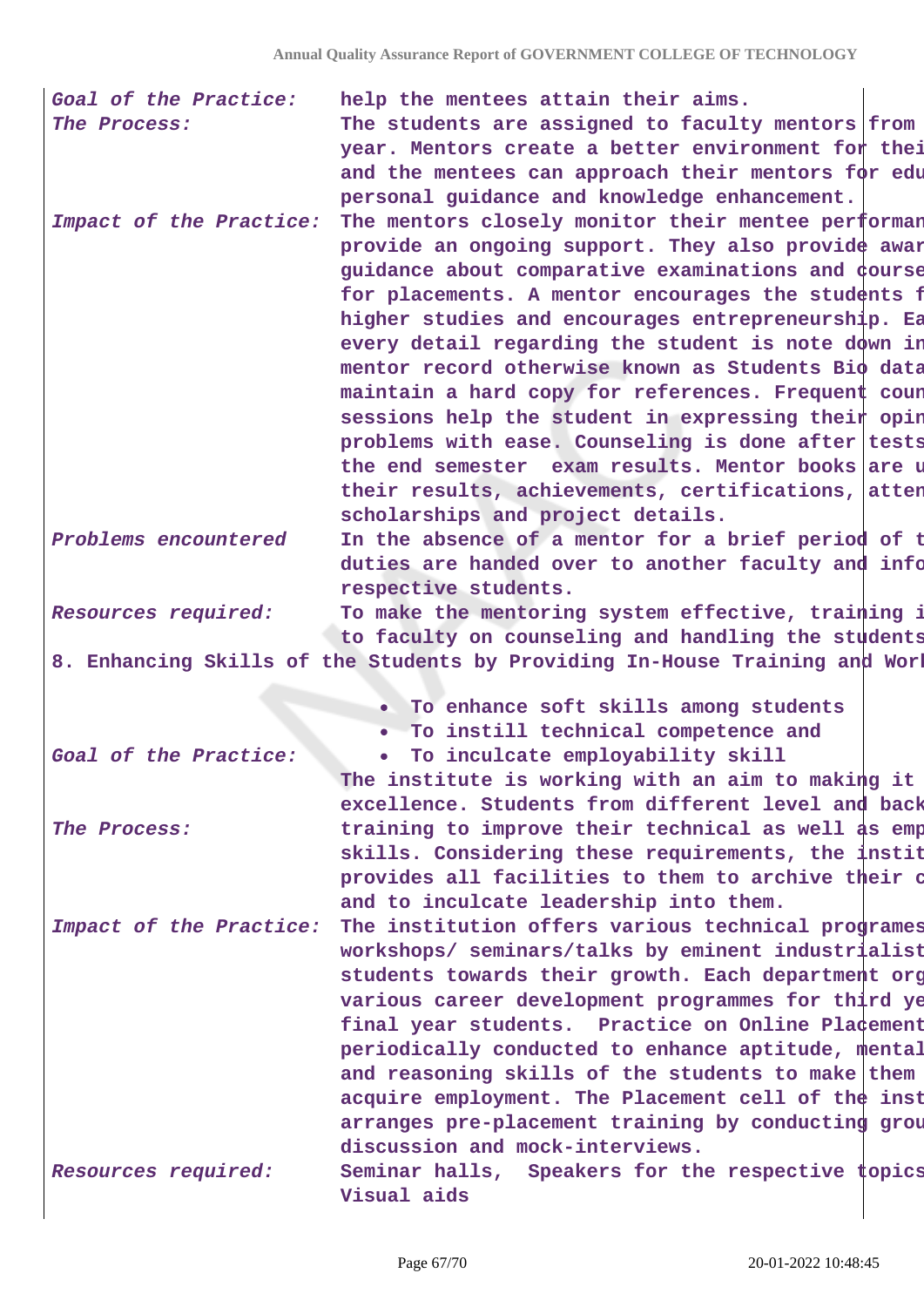**Nearly 70% of the students are getting placed.**

# **Remarks, if any: https://gct.ac.in/best-practices**

| <b>File Description</b>                                                                                                                                                                                                                                          | Documents                                                                                                                                                                                                                                 |  |  |
|------------------------------------------------------------------------------------------------------------------------------------------------------------------------------------------------------------------------------------------------------------------|-------------------------------------------------------------------------------------------------------------------------------------------------------------------------------------------------------------------------------------------|--|--|
| Best practices in the Institutional<br>website                                                                                                                                                                                                                   | https://gct.ac.in/best-practices                                                                                                                                                                                                          |  |  |
| Any other relevant information                                                                                                                                                                                                                                   | Nil                                                                                                                                                                                                                                       |  |  |
| <b>7.3 - Institutional Distinctiveness</b>                                                                                                                                                                                                                       |                                                                                                                                                                                                                                           |  |  |
| a maximum of 200 words)                                                                                                                                                                                                                                          | 7.3.1 - Highlight the performance of the institution in an area distinct to its priority and thrust (within                                                                                                                               |  |  |
| 7.3 Institutional Distinctiveness                                                                                                                                                                                                                                |                                                                                                                                                                                                                                           |  |  |
| 7.3.1 - Provide the details of the performance of the institution in one an<br>priority, and thrust in not more than 500 words                                                                                                                                   |                                                                                                                                                                                                                                           |  |  |
| 1. The Institute of institutional makers Laboratory was created by Alumni                                                                                                                                                                                        |                                                                                                                                                                                                                                           |  |  |
|                                                                                                                                                                                                                                                                  | 2. The College has good Institute - Industry relationships, especially with                                                                                                                                                               |  |  |
| 3. Guidance is given to students to participate in competitive exams.                                                                                                                                                                                            |                                                                                                                                                                                                                                           |  |  |
| 4. Faculty members are motivated for Journal publications in Quality Journ<br>Response: Our college is surrounded by enormous green trees and efforts are<br>ecofriendly. For this initiative, our college is awarded by Pondicherry Ch:<br>Green Campus (2013). |                                                                                                                                                                                                                                           |  |  |
|                                                                                                                                                                                                                                                                  | 5. Our College is identified by MHRD to establish two Centre Of Excellence<br>Research and Environmental Studies. Both the COE's adopted a village to imp<br>rural areas. Under AER solar panels and solar lanterns have been erected in  |  |  |
|                                                                                                                                                                                                                                                                  | 6. In Environmental studies it is proposed to provide water filters for sa:<br>the local community. A centralized testing lab for Synthesis and Character:<br>established which undertakes consultancy and helps the educational institut |  |  |
|                                                                                                                                                                                                                                                                  | 7. Research project in Bio-Diesel production and its utilization within the                                                                                                                                                               |  |  |
| 8. With this advancement our college is awarded the Best Government Enginee                                                                                                                                                                                      |                                                                                                                                                                                                                                           |  |  |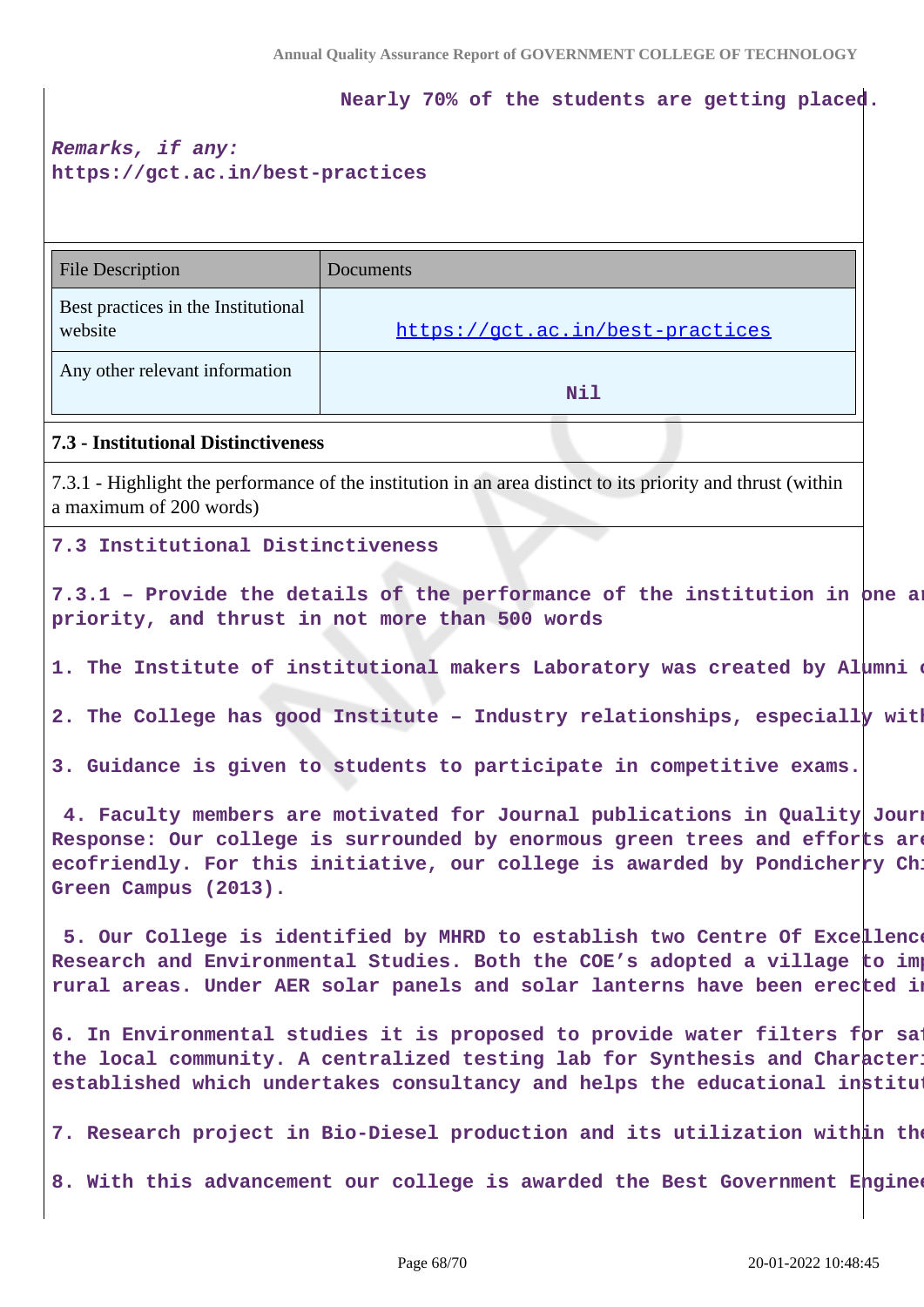| <b>File Description</b>                             | Documents                                           |                                                                                                                                                                                                                                                         |  |
|-----------------------------------------------------|-----------------------------------------------------|---------------------------------------------------------------------------------------------------------------------------------------------------------------------------------------------------------------------------------------------------------|--|
| Appropriate link in the<br>institutional website    | https://gct.ac.in/institutional-<br>distinctiveness |                                                                                                                                                                                                                                                         |  |
| Any other relevant information                      |                                                     | View File                                                                                                                                                                                                                                               |  |
| 7.3.2 - Plan of action for the next academic year   |                                                     |                                                                                                                                                                                                                                                         |  |
| Government College of Technology, Coimbatore-641013 |                                                     |                                                                                                                                                                                                                                                         |  |
|                                                     |                                                     | (An Autonomous Institution affiliated to Anna University, Chennai)                                                                                                                                                                                      |  |
|                                                     |                                                     |                                                                                                                                                                                                                                                         |  |
| INTERNAL QUALITY ASSURANCE CELL                     |                                                     |                                                                                                                                                                                                                                                         |  |
| Action Plan for the Year 2021 - 2022                |                                                     |                                                                                                                                                                                                                                                         |  |
| following.<br>Curricular aspects                    |                                                     | The plan of action for the academic year 2021 - 2022 includes the<br>Initiated the process of Implementatio<br>$\bullet$<br>new Regulation 2022                                                                                                         |  |
|                                                     |                                                     | To update Curriculam and syllabi in al                                                                                                                                                                                                                  |  |
|                                                     |                                                     | with outcome based education OBE                                                                                                                                                                                                                        |  |
|                                                     |                                                     | Curriculam review & up-gradation                                                                                                                                                                                                                        |  |
|                                                     |                                                     | Promoting innovation through curricula<br>Adopting curriculam development as per<br>guidelines of UGC<br>Introduction of Industry based electi<br>courses<br>Responding to national skills developm<br>framework<br>• Organize FDP on NAAC and Autonomy |  |
| Teaching and Learning                               | ÷                                                   | Implementing more number of digital fl<br>$\bullet$                                                                                                                                                                                                     |  |
|                                                     |                                                     | classroom<br>Engaging digital flipped learning in                                                                                                                                                                                                       |  |
|                                                     |                                                     | classroom                                                                                                                                                                                                                                               |  |
|                                                     |                                                     |                                                                                                                                                                                                                                                         |  |